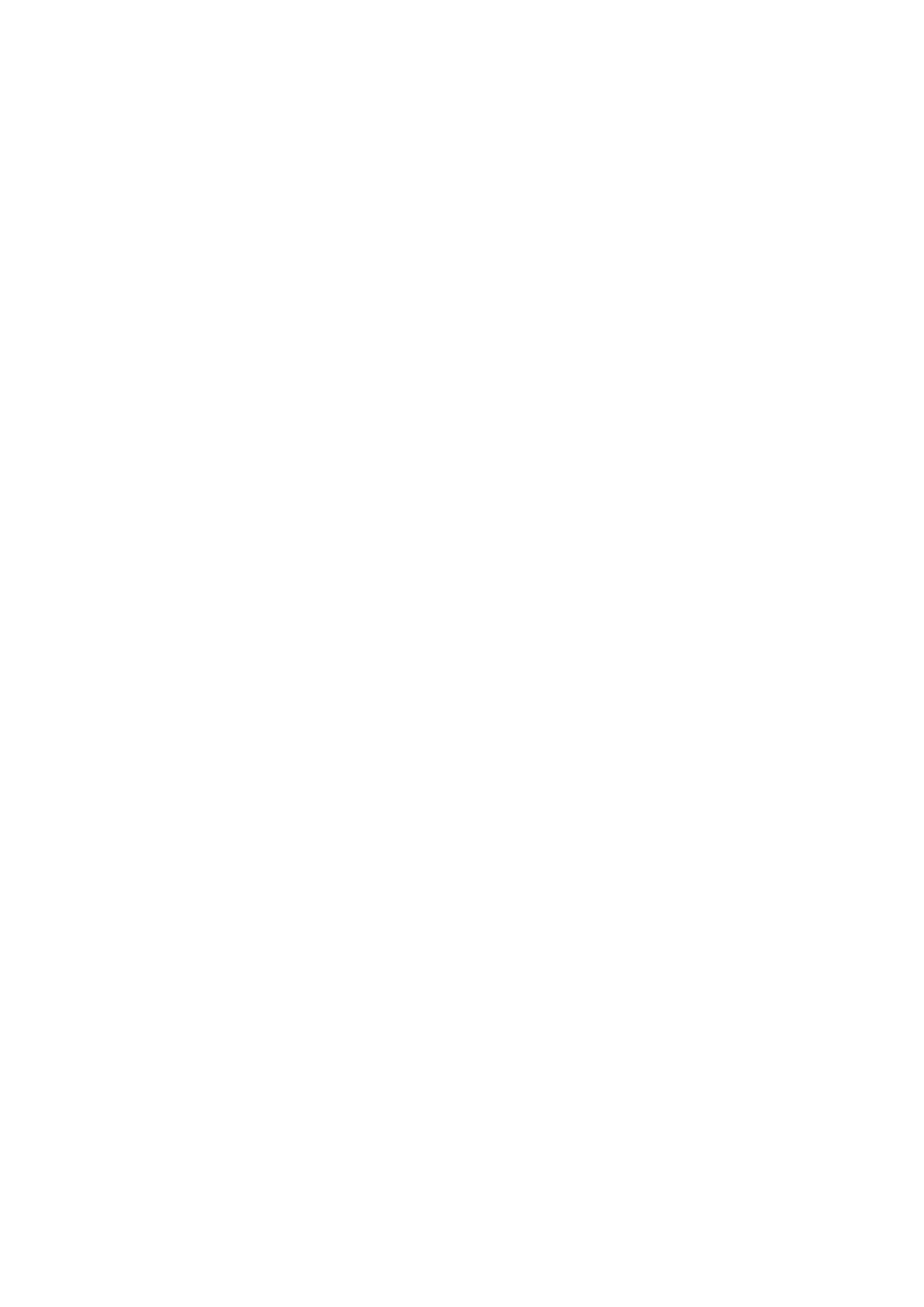## **Contents**

| 3<br>Abbreviations used in this paper |                                       |    |  |  |
|---------------------------------------|---------------------------------------|----|--|--|
|                                       | Overview                              | 5  |  |  |
| 2                                     | Summary of feedback and our responses | 7  |  |  |
| <b>Annex</b><br>1                     | List of non-confidential respondents  | 15 |  |  |
| <b>Appendix</b>                       |                                       |    |  |  |

| . |                               |  |
|---|-------------------------------|--|
|   | Made rules (legal instrument) |  |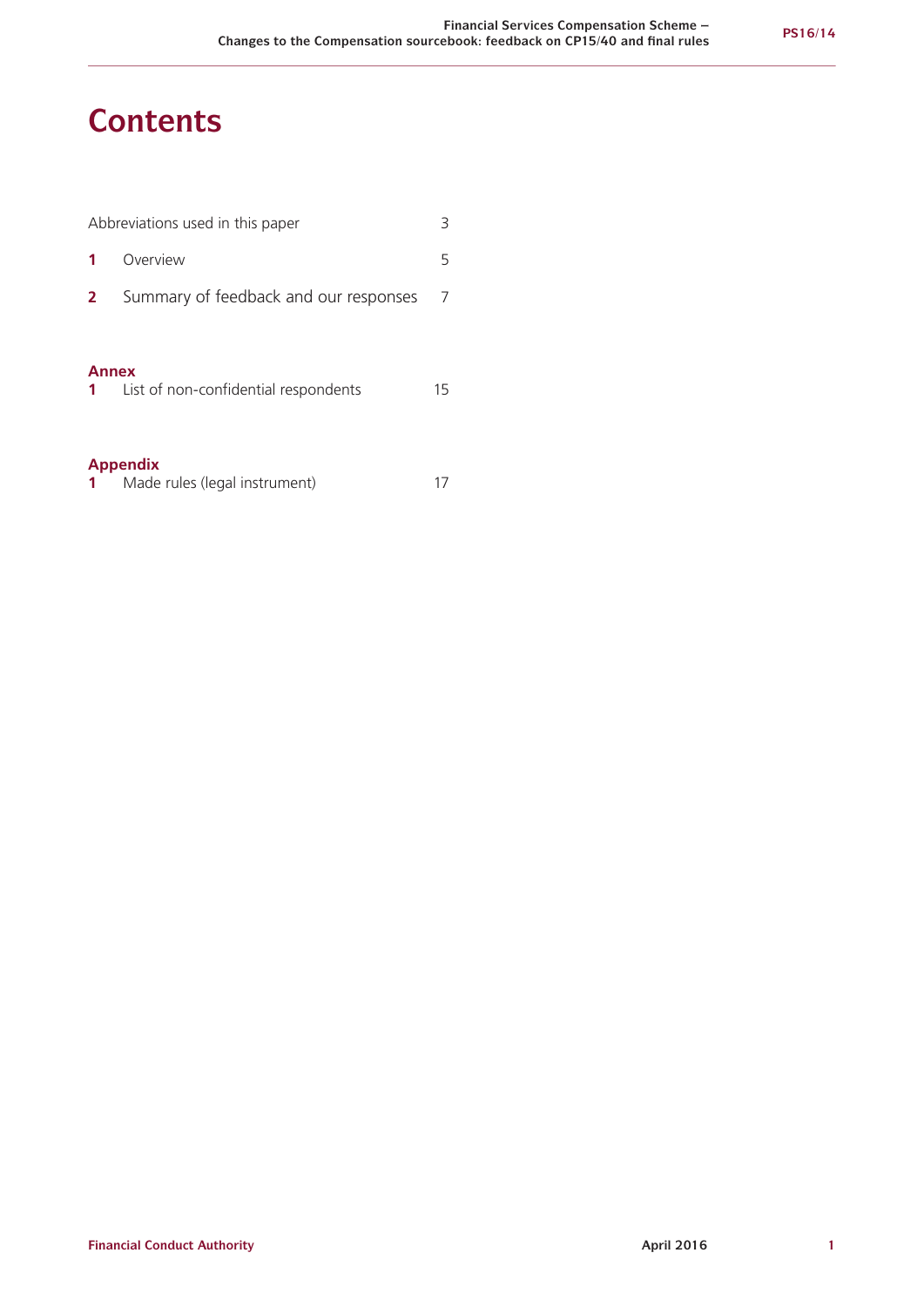In this Policy Statement we report on the main issues arising from Consultation Paper 15/40 (*Financial Services Compensation Scheme: changes to the Compensation sourcebook*) and publish the final rules.

Please send any comments or enquiries to:

Douglas Greenshields Strategy and Competition Division Financial Conduct Authority 25 The North Colonnade Canary Wharf London E14 5HS

**Telephone:** 0131 301 2153<br> **Email:** cp15 40@fca.c **Email:** [cp15\\_40@fca.org.uk](mailto:cp15_40@fca.org.uk)

All our publications are available to download from www.fca.org.uk. If you would like to receive this paper in an alternative format, please call 020 706 60790 or email publications\_graphics @fca.org.uk or write to Editorial and Digital Department, Financial Conduct Authority, 25 The North Colonnade, Canary Wharf, London E14 5HS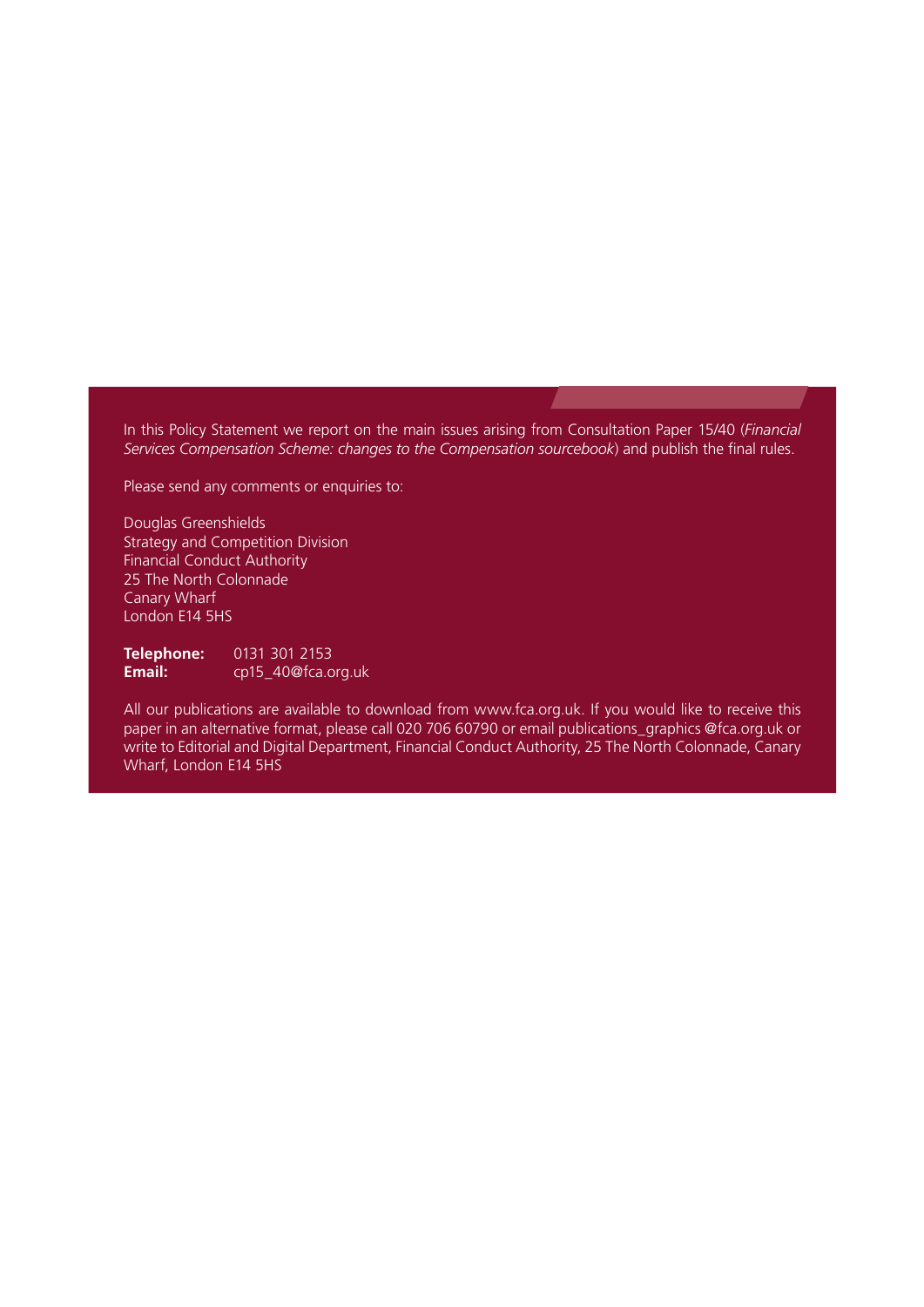## **Abbreviations used in this paper**

| <b>CBA</b>  | Cost benefit analysis                   |
|-------------|-----------------------------------------|
| <b>COMP</b> | Compensation sourcebook                 |
| <b>CP</b>   | Consultation Paper                      |
| <b>DB</b>   | Defined benefit                         |
| <b>DC</b>   | Defined contribution                    |
| <b>FCA</b>  | Financial Conduct Authority             |
| <b>FSCS</b> | Financial Services Compensation Scheme  |
| <b>FSMA</b> | Financial Services and Markets Act 2000 |
| PII         | Professional indemnity insurance        |
| <b>PRA</b>  | Prudential Regulation Authority         |
| <b>PS</b>   | Policy Statement                        |
| <b>SIPP</b> | Self-invested personal pension          |
| <b>SSAS</b> | Small self-administered scheme          |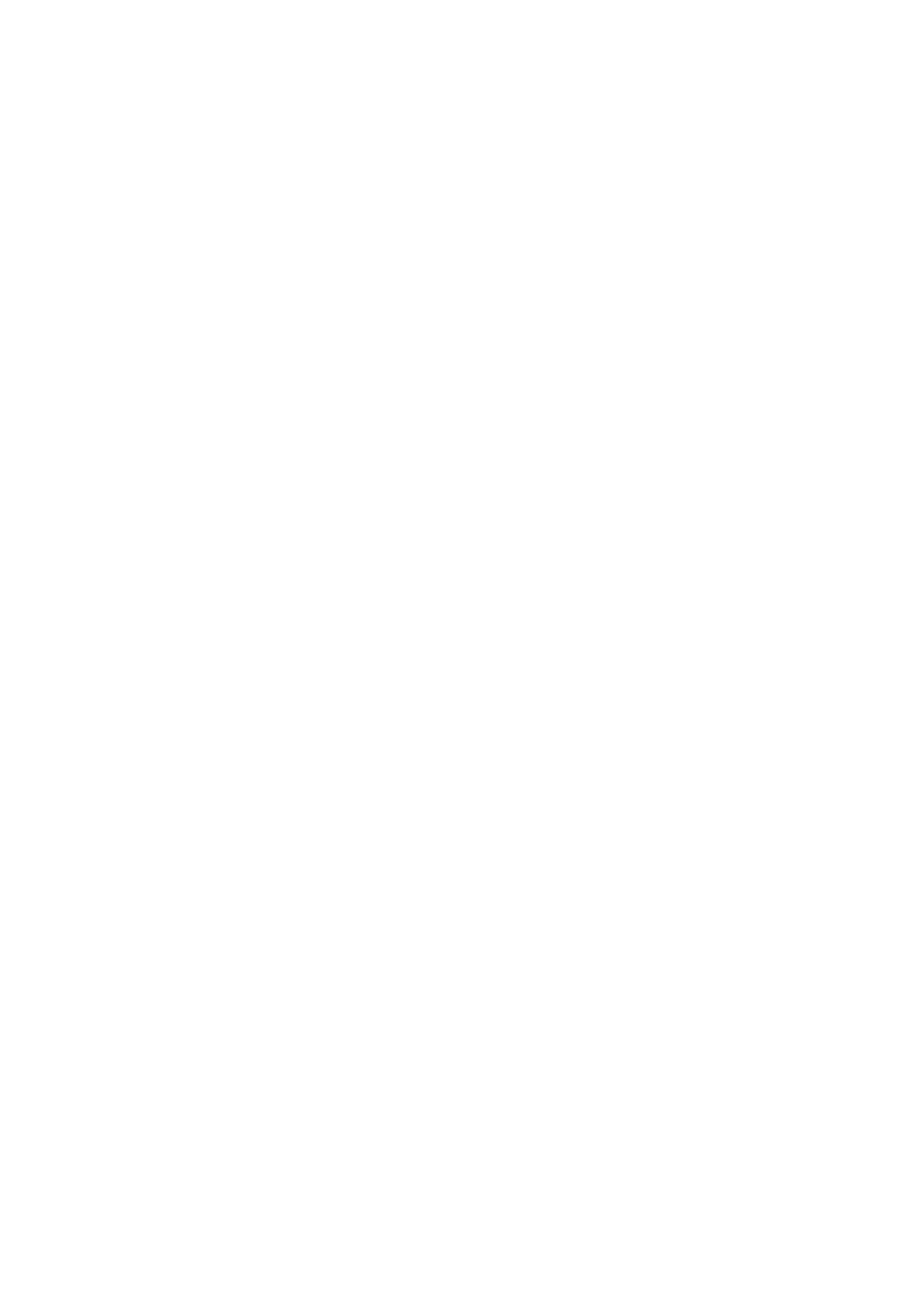## **1. Overview**

#### **Introduction**

**1.1** We are publishing final rules and feedback on our consultation on Financial Services Compensation Scheme: changes to the Compensation sourcebook, CP15/40.1

## **Who does this affect?**

- **1.2** This consultation affected:
	- **•** authorised financial services firms
	- **•** trade bodies representing authorised financial services firms
	- **•** bodies representing consumers, and
	- persons that have assumed responsibility for the liabilities of an authorised financial services firm, or will do so in the future

## **Is this of interest to consumers?**

- **1.3** Our new rules will be of interest to retail consumers and consumer groups because they change the compensation arrangements available to consumers under the Financial Services Compensation Scheme (FSCS). Of particular interest will be the:
	- **•** increase in compensation in relation to some types of non-investment (general and pure protection) insurance mediation claims, and
	- **•** changes regarding trustees of occupational pension schemes who are eligible to claim compensation

<sup>1</sup> November 2015.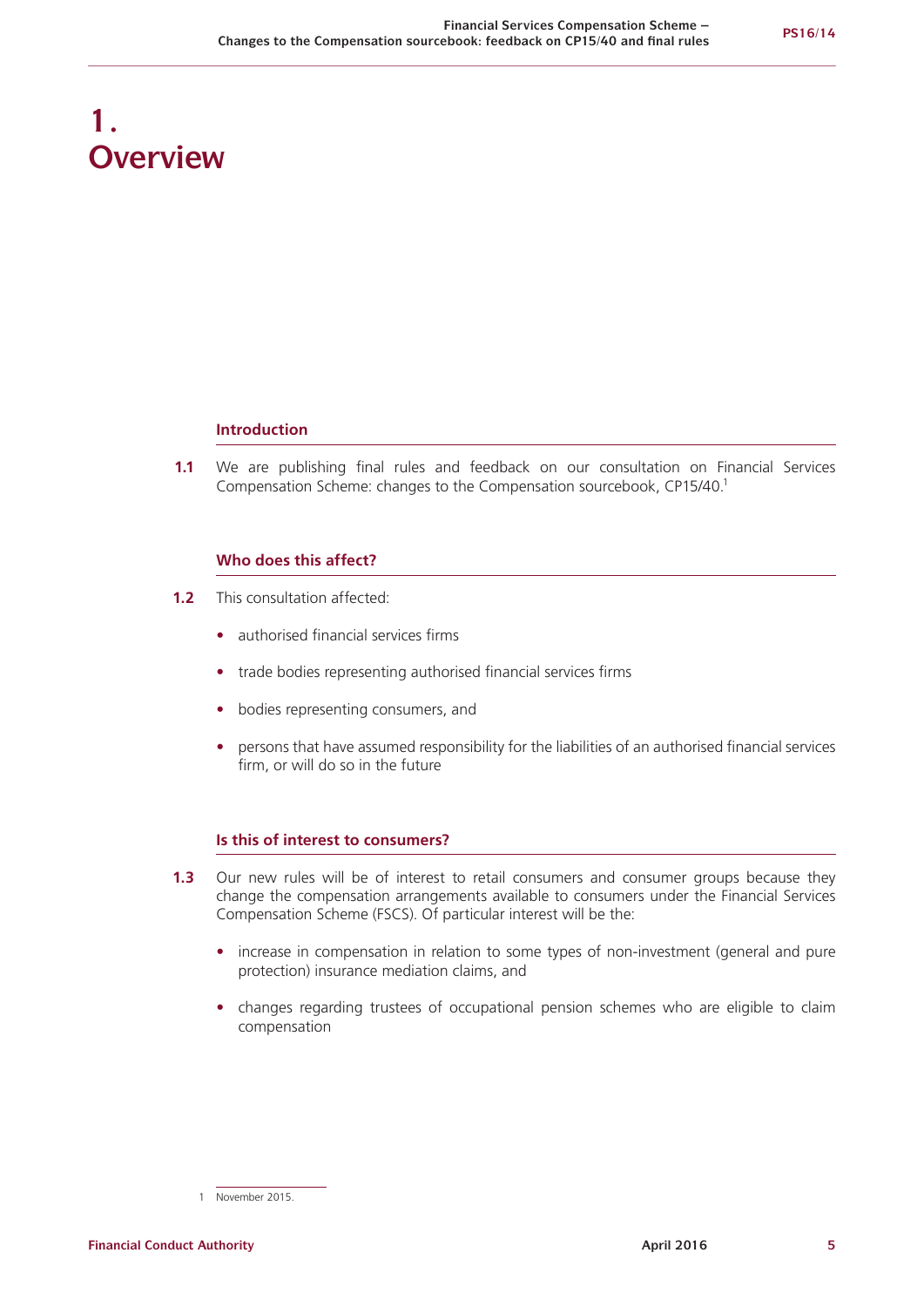#### **Context**

- **1.4** In November 2015, we consulted on changes to some of the rules in our Compensation sourcebook (COMP) that govern the operation of the FSCS. We proposed the following:
	- **•** an increase in the non-investment (general and pure protection) insurance mediation compensation limit from 90% to 100% for claims in relation to certain types of insurance
	- **•** changes to the eligibility of trustees of occupational pension schemes to claim on the FSCS, and
	- **•** changes to make express reference to how the compensation rules apply where a successor firm is in default or to assist the FSCS in handling claims
- **1.5** We proposed to make these changes ahead of the review of the FSCS funding model and compensation limits later this year. As we explained in our Consultation Paper (CP), this was because the changes have no impact on that review, will provide benefits to consumers and the FSCS and will, we anticipate, have minimal cost implications for levy payers. The new rules will support the Financial Conduct Authority's (FCA's) consumer protection objective.

#### **Summary of feedback and our response**

- **1.6** We received responses from 14 firms or representative bodies, providing around 70 comments on the nine questions we asked.
- **1.7** Our proposals received support from a large majority of the respondents, and we set out details in respect of each proposal and our responses in Chapter 2 below. The instrument does not differ significantly from the consultative draft.

#### **Equality and diversity considerations**

**1.8** In our CP, we explained that we had assessed the likely equality and diversity impacts of the proposals and did not believe they gave rise to discrimination, nor raised any issues in relation to the public sector equality duty contained in the Equality Act 2010. We invited feedback on our view but did not receive any comments.

#### **Next steps**

**1.9** The changes contained in the rules that form part of this Policy Statement (PS) will come into effect on 29 April 2016.

## **What do you need to do next?**

**1.10** Firms should read our final rules and take action to ensure they understand them and, in particular, the changes that we have made in relation to FSCS protection. Firms should also ensure that they deal with the FSCS in an open, cooperative and timely way.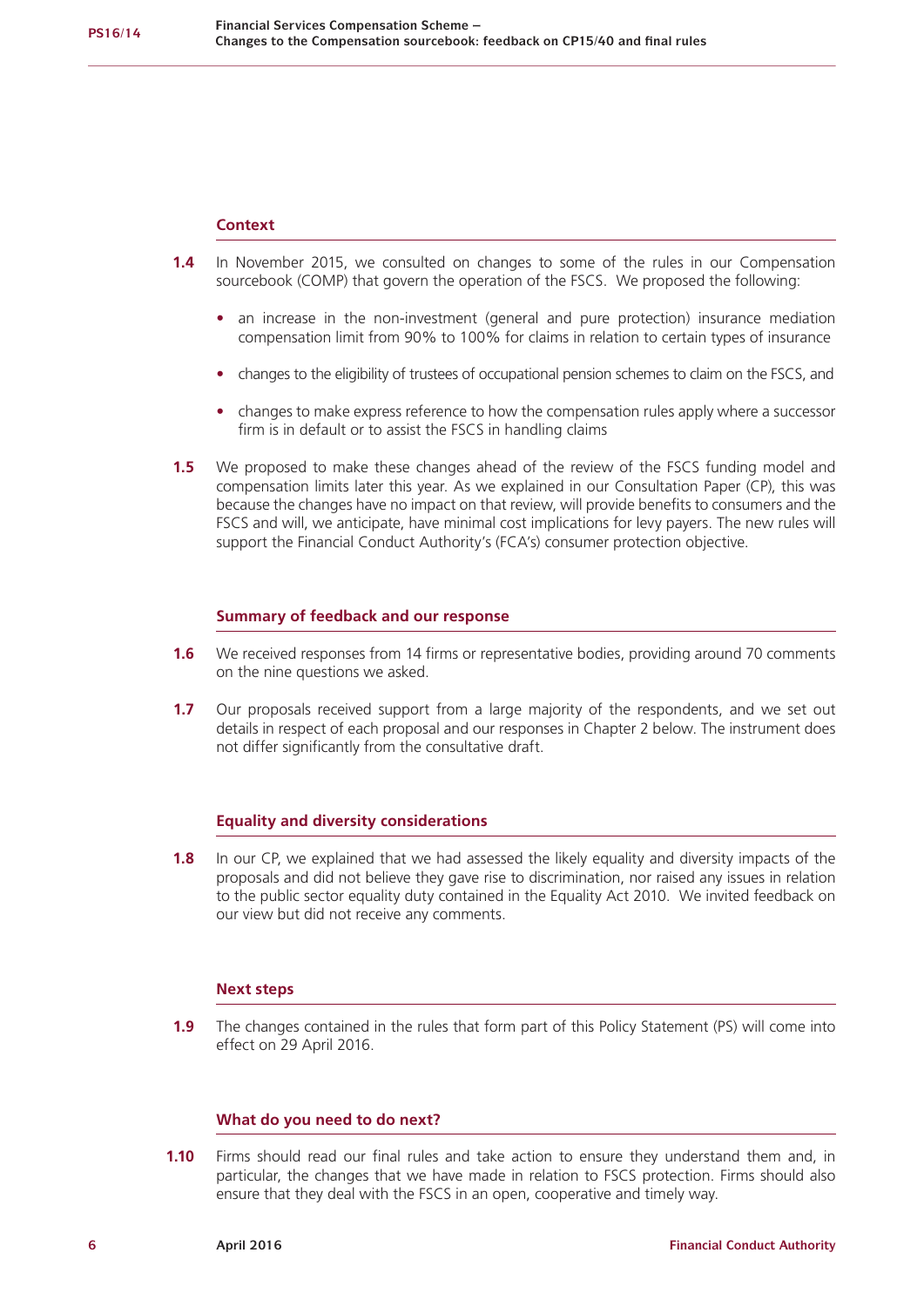## **2. Summary of feedback and our responses**

**2.1** In this chapter, we set out the feedback received on the questions in our CP, together with our response indicating how we are going to take the proposals forward, and any changes we have made to the proposed handbook text.

#### **Non-investment (general and pure protection) insurance mediation limit**

- **2.2** We proposed to increase FSCS protection from 90% to 100% for certain non-investment (general and pure protection) insurance mediation claims related to circumstances analogous to the failure of an insurer. These circumstances include where an action by the intermediary led to the consumer's claim not being paid. This will usually be because the intermediary has failed to pass a premium on to the insurer, has failed to pass claim payments on to the customer, or has otherwise failed to do something that means that a policy issued by an authorised insurer is not in force.
- **2.3** In cases where an authorised insurer fails, Prudential Regulation Authority (PRA) rules provide for 100% of a claim under a contract of insurance, provided by that authorised insurer, to be met by the FSCS. Our proposed changes will ensure that consumers receive the same protection from the FSCS, in analogous circumstances, whether the provider or intermediary fails. The increase from 90% to 100% would apply to the mediation of:
	- pure protection contracts<sup>2</sup>
	- **•** professional indemnity insurance (PII), and
	- **•** general insurance claims arising from the death or incapacity of the policyholder owing to injury, sickness or infirmity
- **2.4** As set out in CP15/40, we have not increased cover for claims made in respect of misselling because such claims are not analogous to those that stem from the failure of a provider.
- **2.5** We asked:

#### *Q1: Do you agree with our proposal to increase the compensation limit to 100% for some types of non-investment insurance mediation?*

<sup>2</sup> This excludes a pure protection contract which is a 'long-term care insurance contract'. Intermediation claims in relation to such contracts are protected up to £50,000.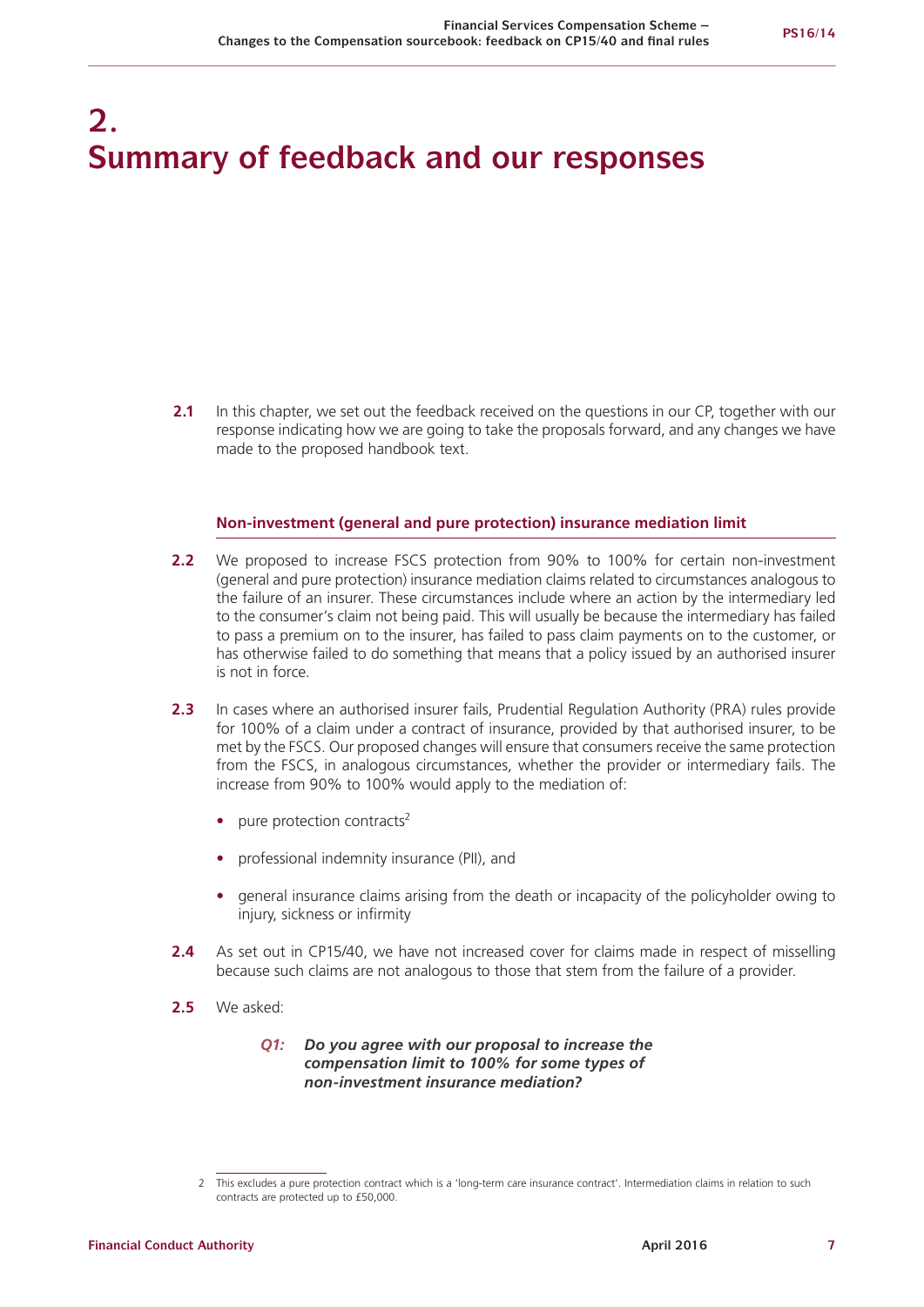**2.6** The majority of the responses to this proposal were supportive. The respondents who did not support the proposal cited the potential costs of the increased protection to levy payers, and the fact that 100% protection removes the element of the consumer's own responsibility to ensure that the broker is reputable. One respondent also said that the FSCS limits are confusing.

#### **Our response**

We believe that it is important that consumers receive consistent protection in relation to insurance claims that have not been paid, regardless of whether the failure to pay is the fault of the insurer or the intermediary. As we set out in our cost benefit analysis (CBA), we believe that the cost to firms will be minimal. We will be considering the FSCS limits more generally as part of the FSCS funding review later in 2016. We have therefore made the rule change on which we consulted.

### **Eligibility of occupational pension scheme trustees**

#### **Money purchase occupational pension schemes with large employers**

- **2.7** We proposed to amend our rules so that trustees of occupational pension schemes sponsored by large employers will be eligible to claim on the FSCS where the benefits are money purchase benefits. This is because it is not clear that the size of the employer is relevant in the case of money purchase benefits, as, unlike in the case of a defined benefit (DB) scheme, the employer is not guaranteeing payment of the pension. The change would mean that consumers have the same protection in respect of defined contribution (DC) schemes, irrespective of the size of the sponsoring employer.
- **2.8** We asked:

#### *Q2: Do you agree with our proposal that trustees of occupational pension schemes of large employers providing money purchase benefits should be eligible to claim on the FSCS?*

- **2.9** The majority of the responses to this proposal were supportive. Some respondents particularly welcome the change, as it would benefit members of multi-employer money purchase schemes, known as master trusts. Of the respondents who did not support the proposal, one objected on the basis of the costs to firms of the increased protection, and the other said that the extent to which the trustees should be liable in the event of a default had not been made clear. One respondent asked for clarification as to which FSCS funding class would meet any additional costs.
- **2.10** One respondent considered that the rule changes did not clearly cover the position of an occupational pension scheme that provided both defined benefits and money purchase benefits.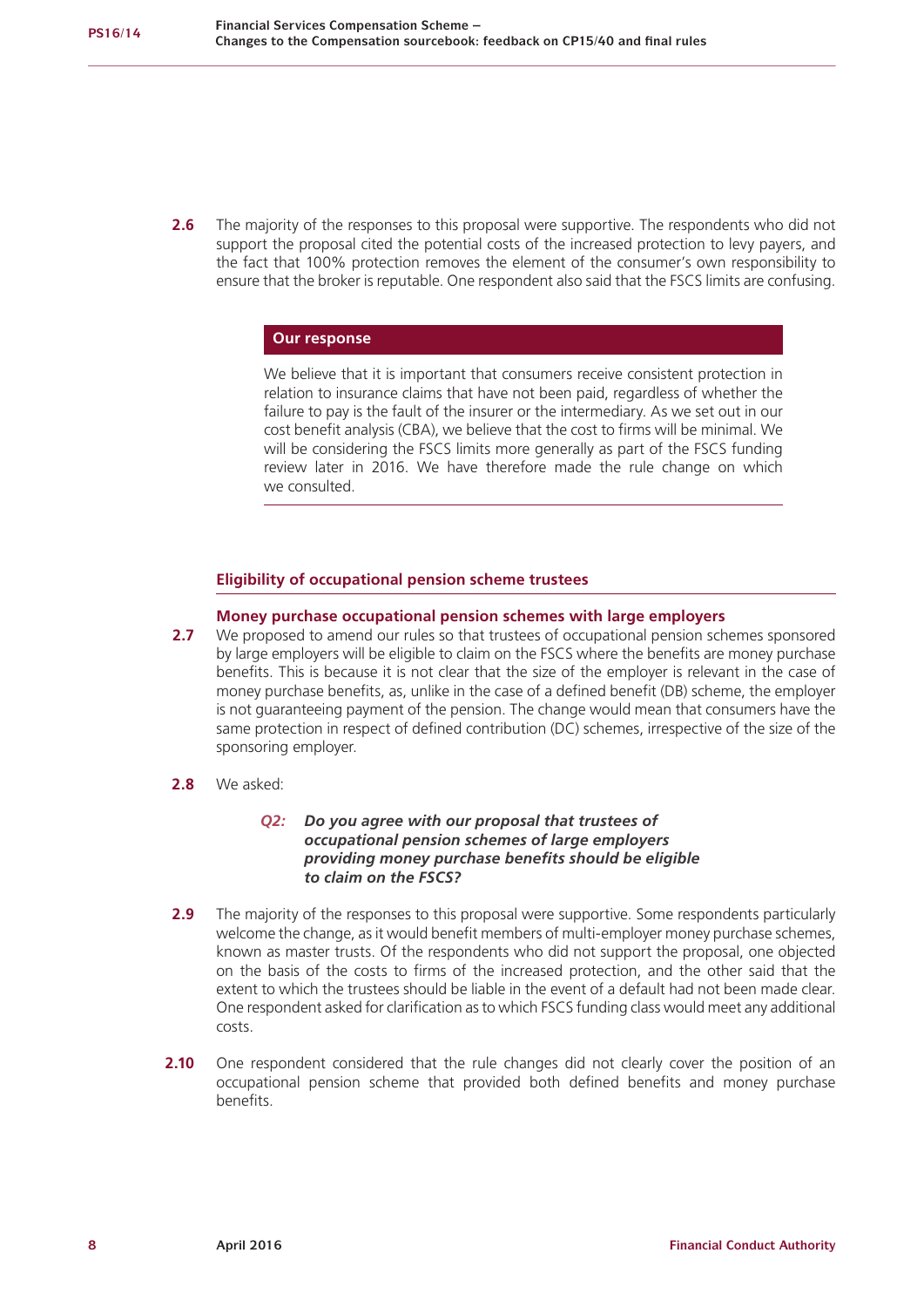#### **Our response**

We remain of the view that the costs to firms will not be significant. Our proposals relate to the liability of authorised firms or successor firms for their acts or omissions. Our proposals do not concern the liability of trustees of occupational pension schemes which, except in rare circumstances of the trustees being authorised by the FCA, would be a matter for the courts. The funding class involved (life and pensions intermediation, investment provision, or investment intermediation) will depend on the activity which has caused the loss in any given case.

We have amended the rules to make it clear that, in the case of a scheme that provides both defined benefits and money purchase benefits, the trustees are the claimants in relation to the defined benefits and the members are claimants in relation to the money purchase benefits. Subject to this amendment, we have made the rule change on which we consulted.

#### **Small self-administered schemes (SSASs)**

- **2.11** We proposed to amend our rules so that the trustees of SSASs providing defined benefits are treated in the same way as the trustees of other DB occupational pension schemes in relation to eligibility to claim on the FSCS. This means that the trustees would no longer be eligible to claim where the employer is large. This is a reduction in protection but the change means that trustees of these SSASs have the same protection as trustees of other occupational pension schemes providing defined benefits that are sponsored by large employers.
- **2.12** We asked:

#### *Q3: Do you agree with our proposal that trustees of SSASs of large employers providing defined benefits should no longer be eligible to claim on the FSCS?*

**2.13** The majority of the responses to our proposal were supportive. One respondent considered that the availability of FSCS protection was unclear in the case of occupational pension schemes and that the FCA should introduce a set of principles under which members of DB or DC schemes should be eligible to claim. One respondent did not understand why trustees of SSASs providing defined benefits should be excluded where the employer was large.

#### **Our response**

Our rules contain conditions for payment of compensation by the FSCS to claimants, including trustees of occupational pension schemes. We have no plans to change this approach in order to replace these conditions by principles, in the case of claims by trustees of occupational pension schemes. As we set out in the CP, the reason for excluding trustees of SSASs providing defined benefits from eligibility where the employer was large was to treat these trustees in the same way as trustees of other occupational pension schemes providing defined benefits.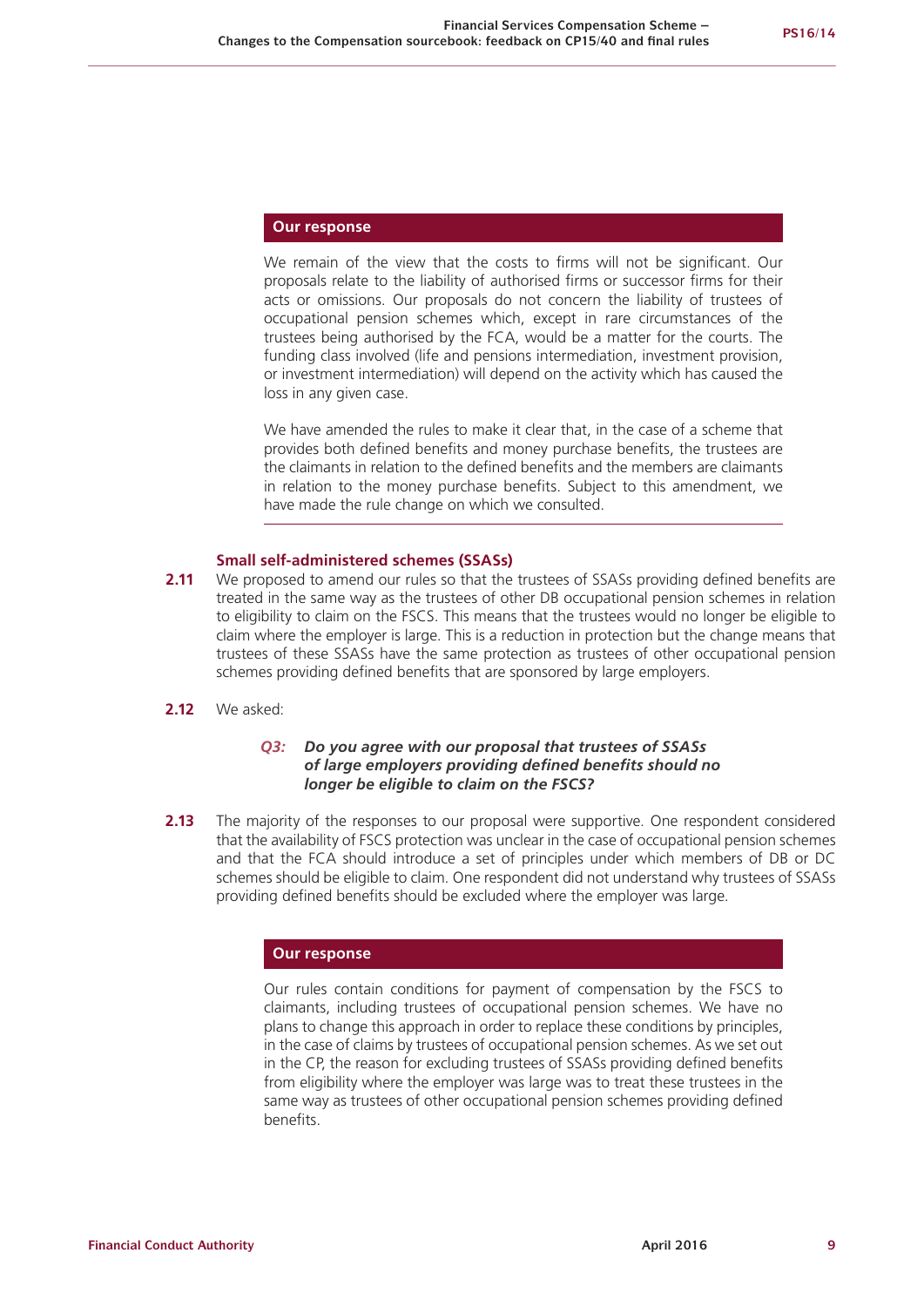We have amended the rules on which we consulted to make it clear that, in the case of a scheme that provides both defined benefits and money purchase benefits, the trustees are the claimants in relation to the defined benefits and the members are claimants in relation to the money purchase benefits. Subject to this amendment, we have made the rule change on which we consulted.

#### **Successor firms**

- **2.14** The Financial Services and Markets Act 2000 (FSMA)<sup>3</sup> expressly requires the FCA to make rules in relation to FSCS protection where claims are made in cases where persons (successor firms) who have assumed responsibility for liabilities arising from acts or omissions of predecessor firms are unable, or likely to be unable, to satisfy claims against them.
- **2.15** We proposed to amend our rules to make it clear that claims against a successor firm, in respect of liabilities arising from the acts or omissions of a predecessor firm, fall within the scope of the FSCS. The rules will apply to a claim on the FSCS in respect of a successor firm, whether or not that successor firm is authorised by the FCA or the PRA. The rules will require that the claim is based on acts or omissions of the predecessor firm that occurred prior to the transfer under which liabilities were assumed by the successor. The changes clarify the application of the current rules, except for the proposed extension to unauthorised successor firms. The successor rule changes apply in respect of unauthorised successor firms where the default occurs on or after the date that the rules come into force and the transfer of liabilities took place on or after 1 April 2013.
- **2.16** We asked:

#### *Q4: Do you agree with our proposal to make it clear that claims against a successor firm fall within the scope of the FSCS?*

**2.17** The majority of the responses to our proposal were supportive. One respondent had a number of concerns because they thought that our proposal was to require a successor firm to take over the liabilities of a predecessor firm, which might have no connection with the successor firm.

#### **Our response**

Our proposal does not change our current regulatory approach which is to ensure that the interests of consumers are appropriately protected when the business of a regulated firm passes to a new firm. One of the ways we achieve this protection is by generally requiring the new firm to be jointly and severally liable with that predecessor firm for the acts and omissions of the predecessor firm in carrying out regulated activities.

Our proposal only concerns the FSCS position where a successor firm has taken on the liabilities of a predecessor firm. The proposed rule change makes it clear that, in this situation, claims against a successor firm in respect of liabilities

<sup>3</sup> Section 213(1)(b), which came into effect from 1 April 2013.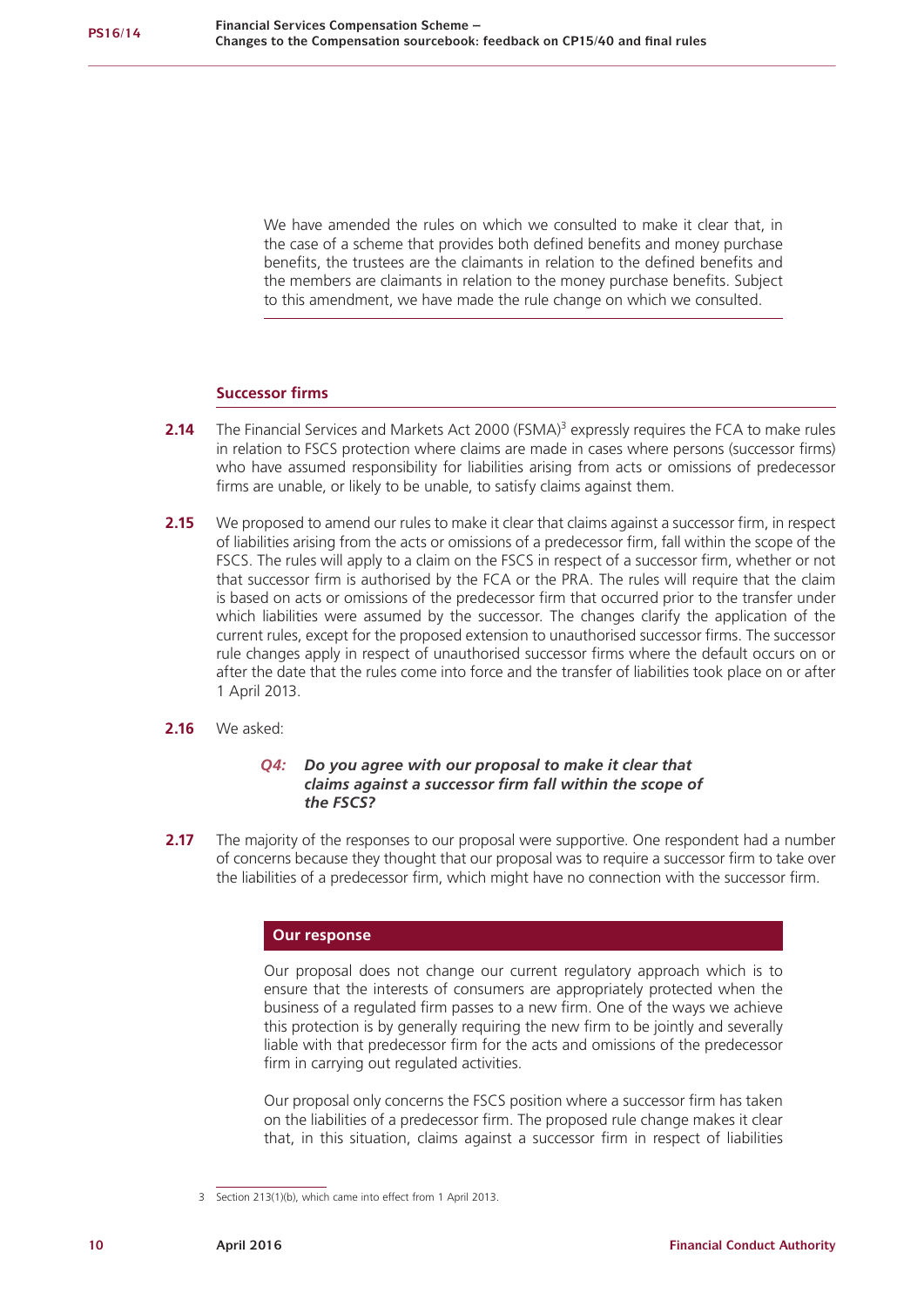arising from the acts or omissions of a predecessor firm fall within the scope of the FSCS.

We have amended the successor firm rules on which we consulted so that they expressly deal with the eligibility of directors and companies in the same corporate group to claim in cases where a firm transfers its liabilities to a successor firm that later transfers its liabilities to a subsequent successor firm, which might in turn later transfer its liabilities to another successor firm (and so on). Subject to certain exceptions, directors of a firm in default<sup>4</sup> are not eligible to claim on the FSCS. Companies in the same corporate group as a firm are also not eligible to claim on the FSCS.

The changes we have made continue this policy position where one or more successor firms are involved. So if a director of a firm could not claim on the FSCS in respect of the acts or omissions of the firm, the director would not become eligible to claim in respect of those acts or omissions as a result of a transfer of these liabilities to a successor firm (that subsequently failed). The same approach will apply to companies in the same corporate group as the firm or as a successor firm. Subject to these amendments, we have made the rule change on which we consulted.

#### **Flexibility for the FSCS: Recipient of compensation**

- **2.18** Under our rules, the FSCS must pay compensation to the claimant or 'as directed by the claimant'. We proposed to amend our rules so that the FSCS must pay compensation 'to the claimant, or if the FSCS so decides, as directed by the claimant'. This will give the FSCS flexibility not to pay compensation to a person if the FSCS has concerns about doing so.
- **2.19** We asked:

#### *Q5: Do you agree with our proposal to give the FSCS flexibility with regard to paying compensation to a person other than the claimant?*

**2.20** The majority of the responses to this proposal were supportive. Two respondents considered that because of tax considerations, compensation in relation to a self-invested personal pension (SIPP) should be paid to the trustees of the SIPP, not to the SIPP member. One respondent was opposed to a move to make payments to anyone other than an eligible claimant.

### **Our response**

Our proposal allows the FSCS flexibility not to pay compensation to a person to whom a claimant has directed the FSCS to pay it but instead to pay it to the claimant directly. A requirement that the FSCS pay compensation to the trustees of a pension scheme, not to the claimant, is outside the scope of the proposal on which we consulted. We have therefore made the rule change on which we consulted.

<sup>4</sup> A firm that is unable, or likely to be unable, to meet protected claims against it.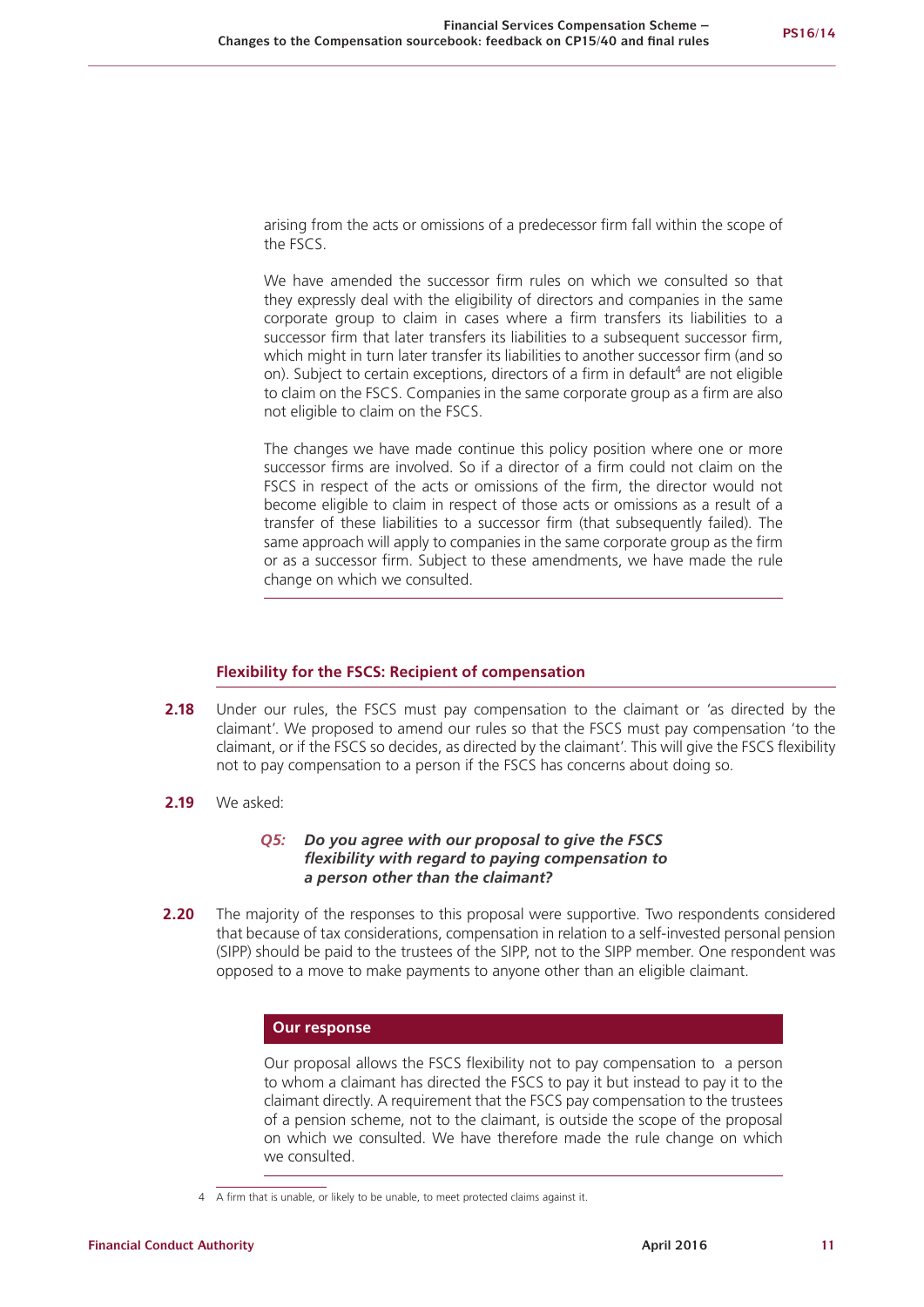### **Shortfalls in client assets**

- **2.21** We proposed to amend our rules so that the FSCS can pay compensation for a shortfall in client assets to an authorised firm that takes over the business of a failed firm, for the credit of each client entitled to the compensation, rather than to each individual client. The FSCS can already do this in the case of shortfalls in client money.<sup>5</sup>
- **2.22** We asked:

### *Q6: Do you agree with our proposal regarding compensation for shortfalls in client assets?*

**2.23** The majority of the responses to this proposal were supportive. One respondent considered that the FSCS should be given power to ensure that firms credit clients with the full amount to which they are entitled. Another respondent asked how the change to our rules would interact with HM Revenue & Customs rules on compensation payments in relation to pension schemes.

#### **Our response**

Under FSMA, the FCA, not the FSCS, has the power to take regulatory action in relation to firms. Our proposal for the FSCS to be able to make payments to a firm, for the credit of the relevant claimants, does not alter the general position that FSCS compensation is paid to the claimant (or as directed by the claimant). A change regarding the recipients of compensation payments in relation to pensions is outside the scope of the proposals on which we consulted. We have therefore made the rule on which we consulted.

## **Assignment by electronic means**

- **2.24** We proposed to amend our rules to make it clear that when a claimant completes an application form for compensation from the FSCS and consents to the assignment of his/her rights electronically, this is an effective assignment of his/her rights against the firm and third parties to the FSCS.
- **2.25** We asked:

### *Q7: Do you agree with our proposal regarding assignment by electronic means?*

**2.26** The majority of the responses to this proposal were supportive. Two respondents asked for clarification of the position where there were joint claimants or where trustees of a pension scheme were the legal owner of a pension scheme asset and might be unaware of the assignment. It was suggested that electronic assignment might make it more difficult for the trustees to monitor the issue.

<sup>5</sup> FSA, *CP12/7 FSCS: changes to the Compensation sourcebook*, March 2012; *PS12/15*, September 2012.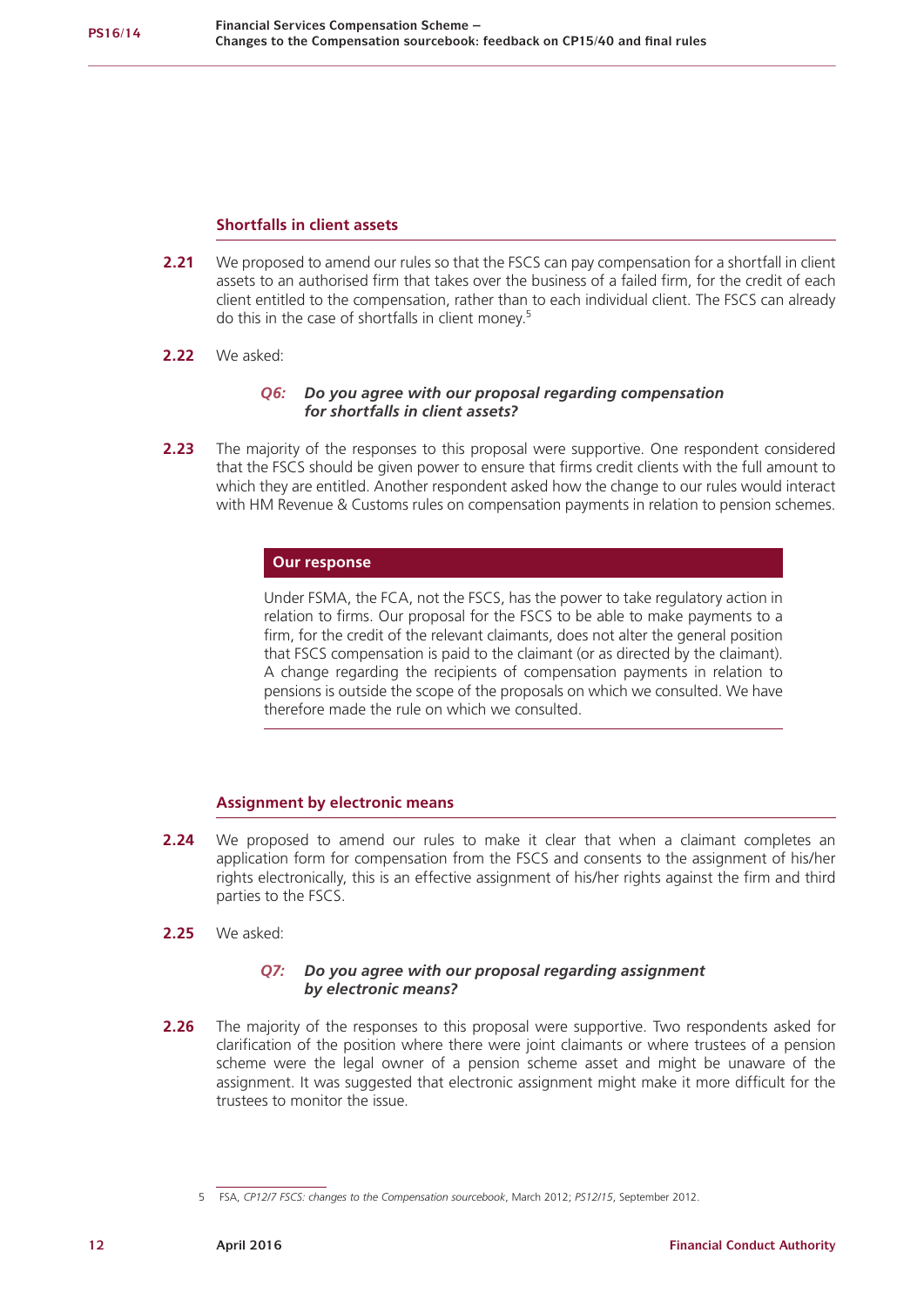#### **Our response**

These are operational issues for the FSCS that are just as likely to arise in relation to the existing rules for the assignment of rights to the FSCS. The FSCS will consider their operational approach in the light of respondents' comments. We have adjusted the wording to reflect more closely the legislative background and to make the rule more effective. Apart from that change, we have made the rule on which we consulted.

#### **Requiring firms to cooperate with the FSCS**

- **2.27** We proposed to make a rule to require firms to cooperate with the FSCS. We believe that this will help ensure that firms place importance on cooperating with the FSCS in a timely way, in order to assist the FSCS in carrying out its statutory functions in assessing claims and paying compensation to consumers where this is due.
- **2.28** We asked:

#### *Q8: Do you agree with our proposal to require firms to cooperate with the FSCS?*

**2.29** The majority of the responses to this proposal were supportive. One respondent considered that it was reasonable for the FSCS to anticipate cooperation from all parties involved with them, but that it was wrong to introduce a rule to enforce such an expectation. The respondent also challenged the need for the rule (given that firms were mostly already cooperating) and the estimated costs stemming from the proposal, and proposed that firms should be able to recoup their costs from either the consumer or the FSCS.

#### **Our response**

In the CP, we explained that the rule change was a general requirement for firms to cooperate with the FSCS, and not a specific requirement to provide information. However, we hope that it will encourage firms to provide information to the FSCS in a more timely manner where they are not already doing this. We consider that our CBA remains valid. We have therefore made the rule on which we consulted.

### **Miscellaneous changes**

**2.30** As we proposed in the CP, we have deleted some PRA-specific material from the FCA Handbook, as the material does not form part of the FCA's Handbook.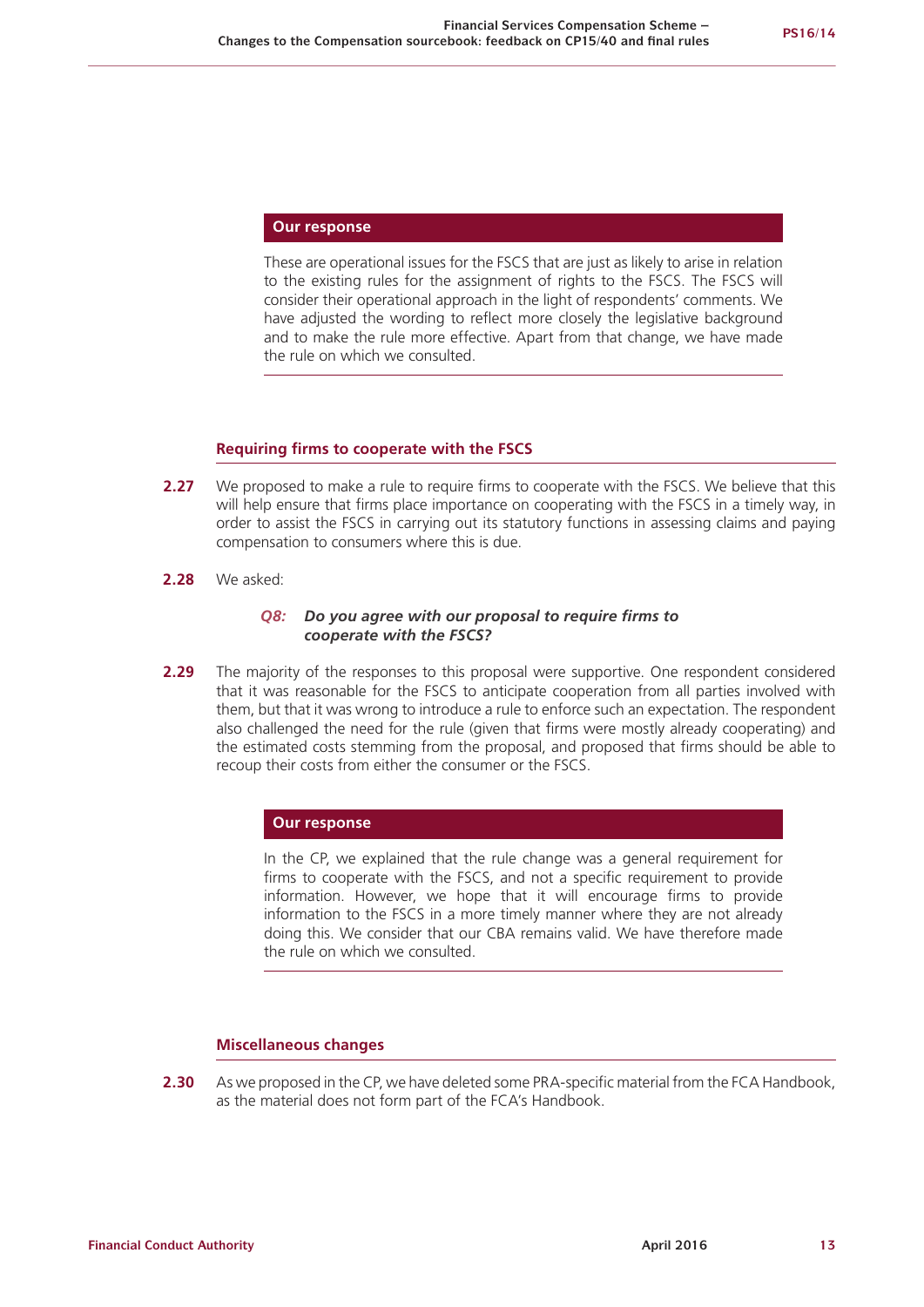### **Other issues**

2.31 A number of respondents raised issues relating to FSCS funding or FSCS compensation limits that were outside the scope of the CP. We will consider these points as part of our review of FSCS funding, on which we are proposing to publish a CP later this year.

## **Cost benefit analysis**

- **2.32** We carried out a CBA of our proposals, including the proposal to extend eligibility to claim on the FSCS to trustees of money purchase occupational pension schemes with large employers. With regard to this proposal, we said that the increase in the cost of compensation, and related management expenses, would be met by firms – in particular, firms in the investment intermediation funding class at the time of a relevant FSCS levy.
- **2.33** We agree it was not clear that the funding class that meets the costs will depend on the nature of the failure. Any increase in costs compared to the current position could be met by firms in the investment intermediation funding class, the investment provision funding class, or the life and pensions intermediation funding class (if the claim related to mediation of long-term insurance contracts).
- **2.34** This does not affect our CBA, nor our view that the proposals in our CP, including this proposal, will, we anticipate, have minimal cost implications for levy payers.
- 2.35 A minority of respondents expressed concerns about some aspects of the CBA. One respondent suggested that the range of increased costs was too wide to be reliable and questioned why there was no estimation of additional costs for claims against successor firms, especially those not authorised by the FCA or the PRA. The respondent therefore considered that our expectation that there would not be an increase in costs was flawed. However, the changes to our rules in relation to successor firms clarify the application of the current rules, except for the proposed extension to unauthorised successor firms. We therefore remain of the view that the changes will not increase costs where the successor firm is authorised. We also continue to expect that, in practice, a successor firm that takes over the liabilities of a predecessor firm will be authorised by the FCA or the PRA, so we do not expect the extension of cover to unauthorised firms to result in an increase in costs. We have no evidence that suggests that our analysis was flawed.
- **2.36** One respondent suggested that some of the statistics used to support the CBA were (of necessity) arbitrary. However, the respondent noted that the FCA had accepted in the analysis that the use of 'large scheme' as a proxy for 'large employer' could only be regarded as indicative of the position. In fact, the costs are uncertain as firm failures are, to some extent, random, meaning that the information we have is not perfect. As such, the estimates are imprecise, rather than arbitrary. None of the respondents provided any alternative or additional data.
- **2.37** We do not consider that the responses to the consultation affect the CBA set out in the CP.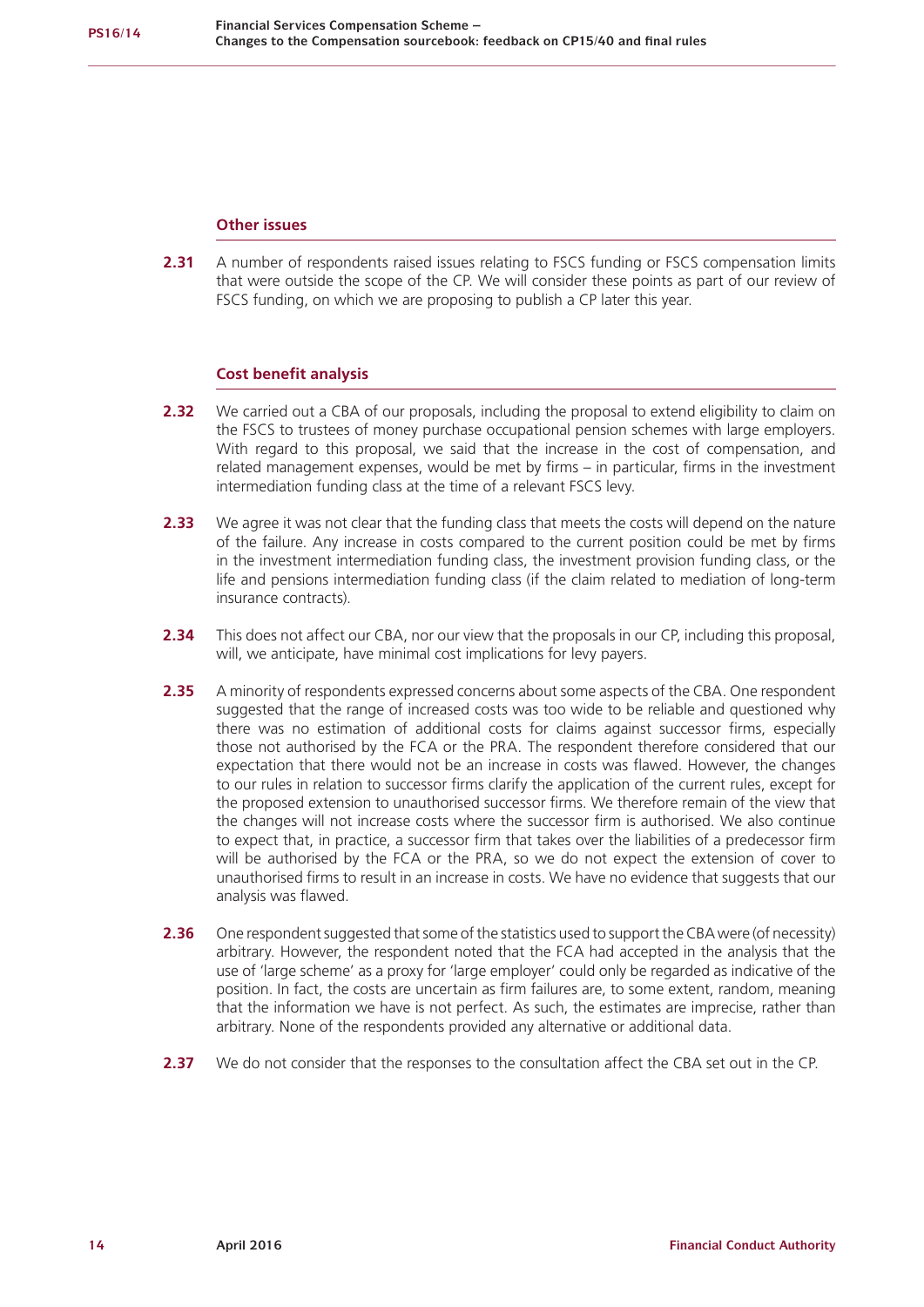## **Annex 1 List of non-confidential respondents**

AMPS Aon Hewitt APFA Association of Pension Lawyers Berkeley Burke Group B&CE BIBA FCA Smaller Business Practitioner Panel James Hay Partnership Mercer Pensions Advisory Service Pensions and Lifetime Savings Association The Personal Finance Society The Society of Pension Professionals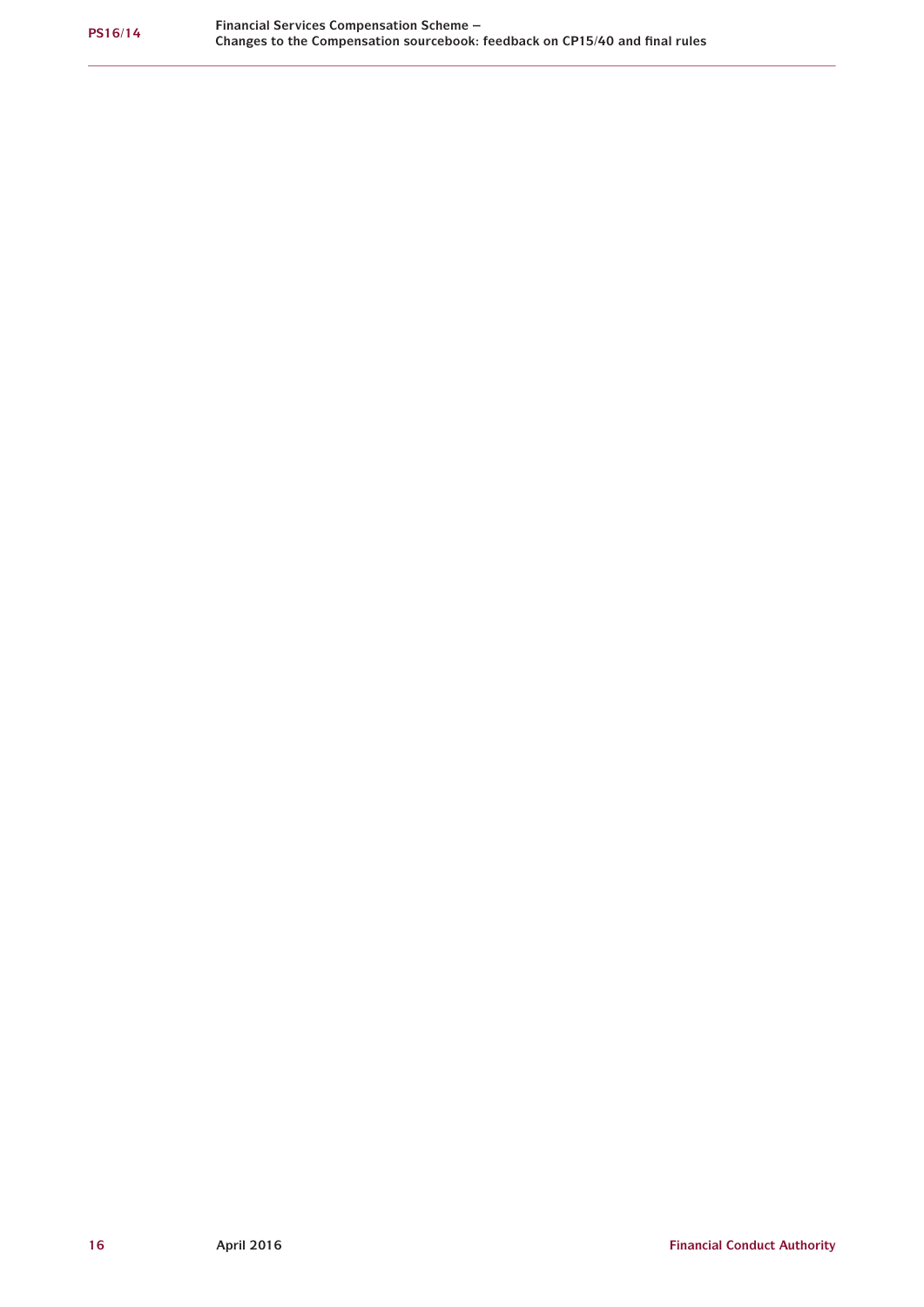## **Appendix 1 Made rules (legal instrument)**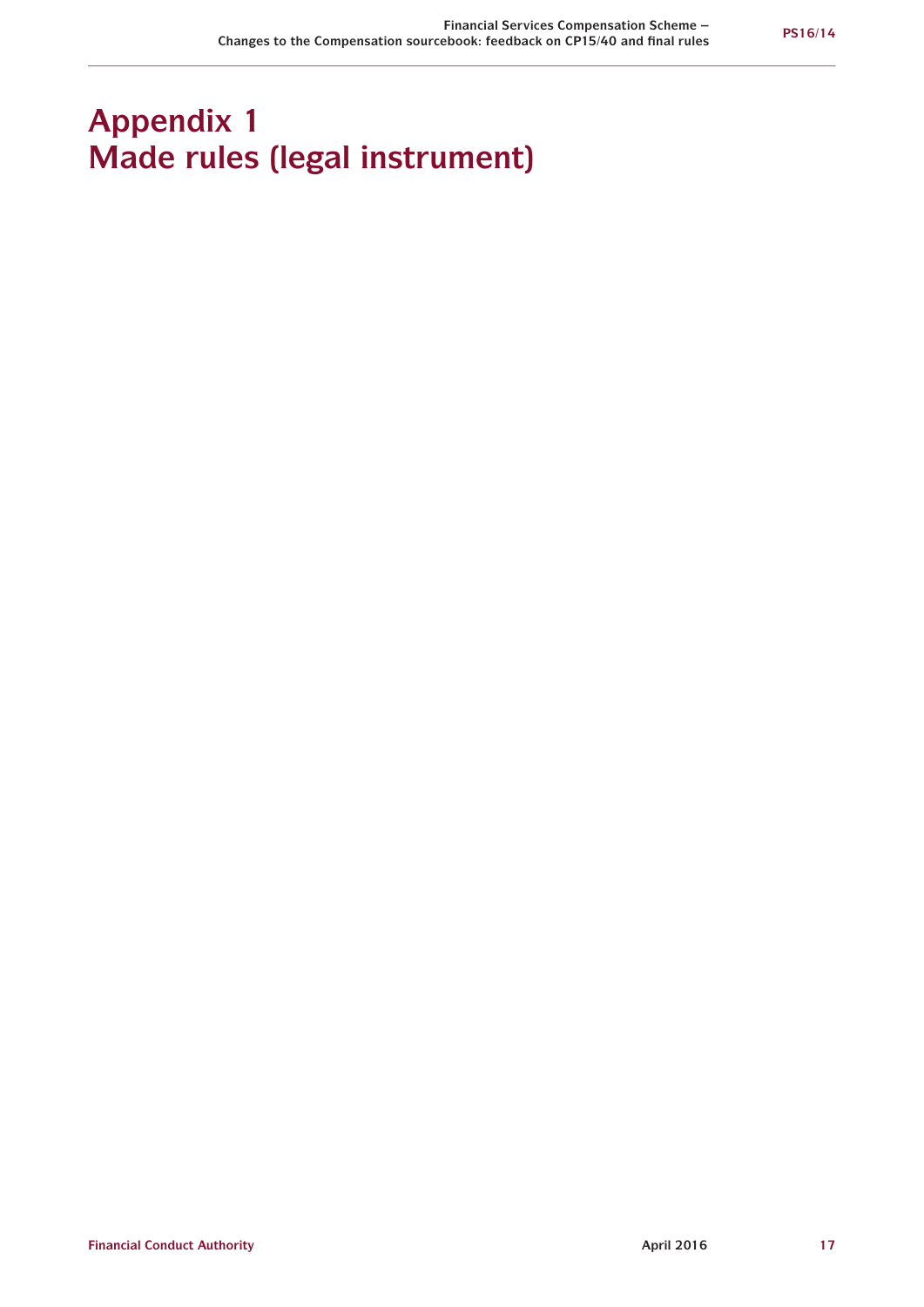## **COMPENSATION SOURCEBOOK (AMENDMENT NO 10) INSTRUMENT 2016**

## **Powers exercised**

- A. The Financial Conduct Authority makes this instrument in the exercise of the following powers and related provisions in the Financial Services and Markets Act 2000 ("the Act"):
	- (1) section 137A (The FCA's general rules);
	- (2) section 137T (General supplementary powers);
	- (3) section 139A (Power of the FCA to give guidance);
	- (4) section 213 (The compensation scheme);
	- (5) section 214 (General); and
	- (6) section 215 (Rights of the scheme in insolvency).
- B. The rule-making powers listed above are specified for the purpose of section 138G (Rule-making instruments) of the Act.

## **Commencement**

C. This instrument comes into force on 29 April 2016.

## **Amendments to the Handbook**

- D. The Glossary of definitions is amended in accordance with Annex A to this instrument.
- E. The Compensation sourcebook (COMP) is amended in accordance with Annex B to this instrument.

## **Citation**

F. This instrument may be cited as the Compensation Sourcebook (Amendment No 10) Instrument 2016.

By order of the Board 21 April 2016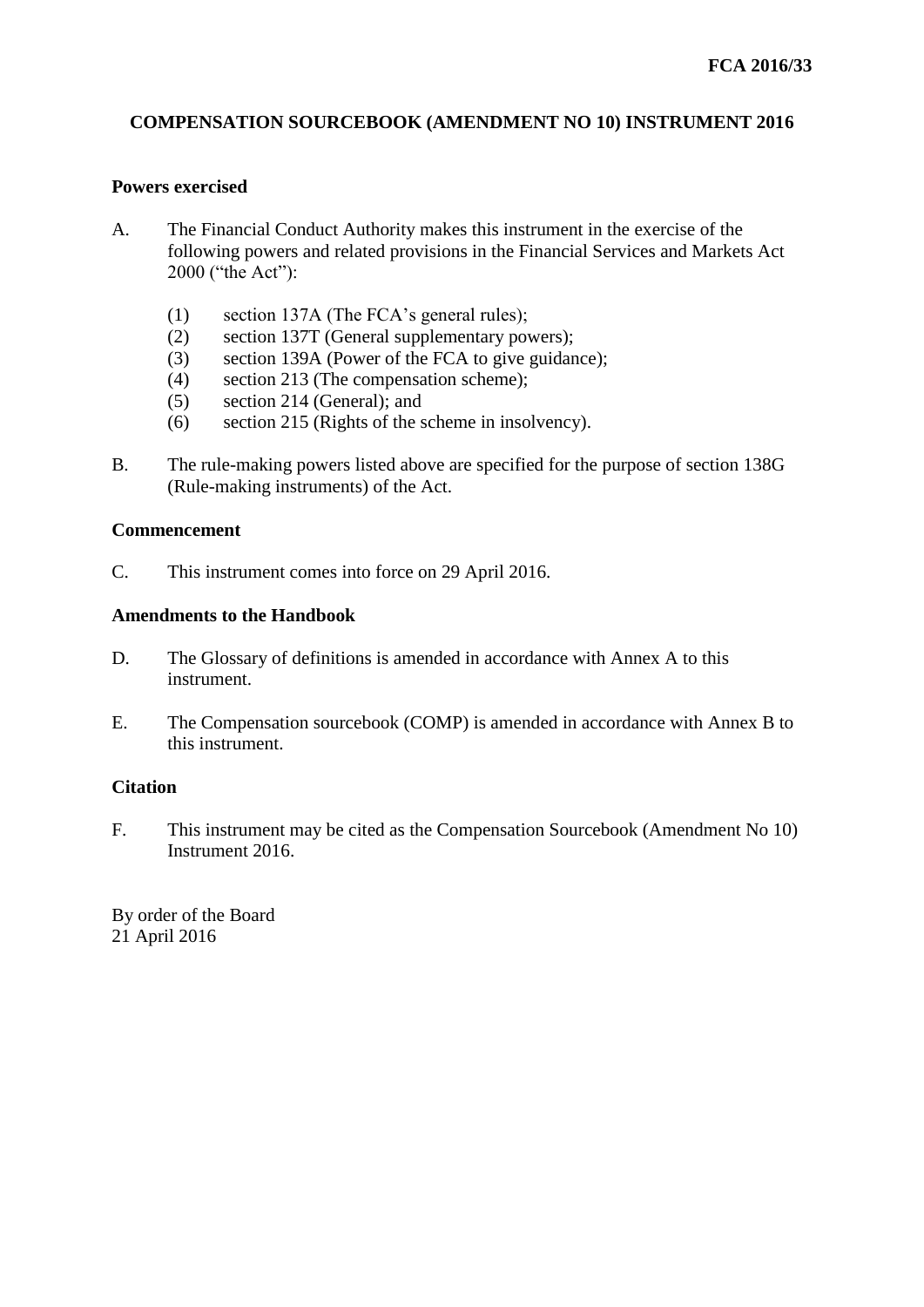## **Annex A**

## **Amendments to the Glossary of definitions**

In this Annex, underlining indicates new text and striking through indicates deleted text, unless otherwise stated.

Insert the following new definitions in the appropriate alphabetical position. This text is not underlined.

| professional<br>indemnity<br>insurance<br>contract |     | a <i>contract of insurance</i> against the risk of the person insured incurring<br>liability to a third party arising out of the insured's business activities. |
|----------------------------------------------------|-----|-----------------------------------------------------------------------------------------------------------------------------------------------------------------|
|                                                    |     | <i>relevant omission</i> where the <i>insurance intermediary</i> has failed to:                                                                                 |
|                                                    | (a) | pay monies to an <i>insurer</i> ; or                                                                                                                            |
|                                                    | (b) | pay monies that it has received from an <i>insurer</i> ; or                                                                                                     |
|                                                    | (c) | take steps to cause a <i>contract of insurance</i> to be effected by an<br><i>insurer.</i>                                                                      |
| successor                                          |     | (in <i>COMP</i> ) a <i>person</i> who has assumed responsibility for liabilities<br>arising from acts or omissions of a relevant person.                        |
| $\blacksquare$                                     |     |                                                                                                                                                                 |

Amend the following definitions as shown.

| claim        | (1) | (in <i>COMP</i> ) a valid claim made in respect of a civil liability: |                                                                                                                                                                                         |  |  |  |
|--------------|-----|-----------------------------------------------------------------------|-----------------------------------------------------------------------------------------------------------------------------------------------------------------------------------------|--|--|--|
|              |     | (a)                                                                   | owed by a <i>relevant person</i> to the claimant; or                                                                                                                                    |  |  |  |
|              |     | (b)                                                                   | owed by a <i>relevant person</i> to the claimant and<br>responsibility for which has been assumed by a<br>successor; or                                                                 |  |  |  |
|              |     | $\Omega$                                                              | owed by a <i>successor</i> to the claimant as a result of the<br>successor's assumption of responsibility for liabilities<br>arising out of the acts or omissions of a relevant person. |  |  |  |
|              | (2) |                                                                       |                                                                                                                                                                                         |  |  |  |
| compensation |     |                                                                       | the Financial Services Compensation Scheme established under section<br>213 of the Act (The compensation scheme) for compensating <i>persons</i> in                                     |  |  |  |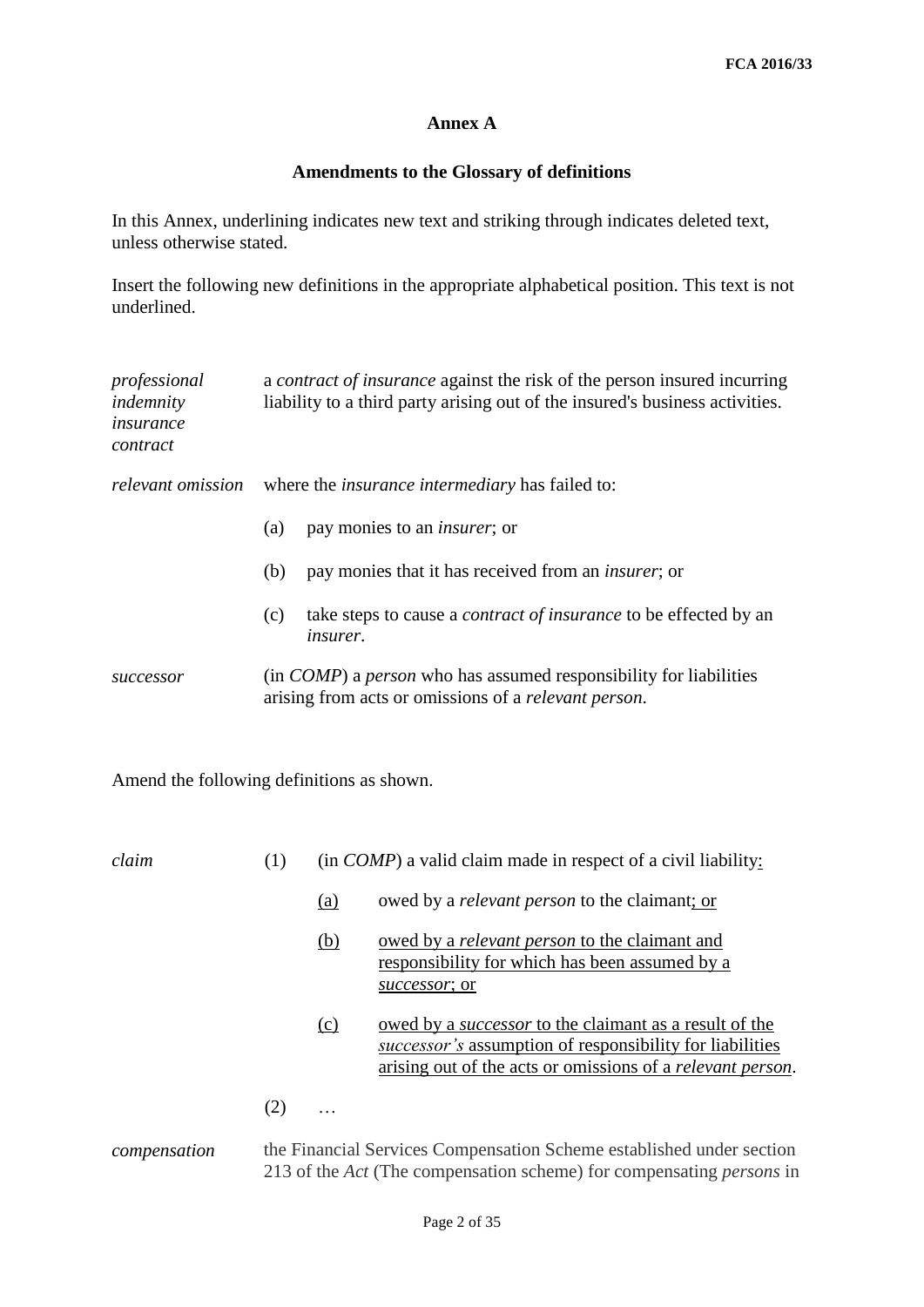*scheme* cases where *authorised persons* and *appointed representatives*, or, where applicable, a *successor* or a *tied agent* of a firm, are unable, or are likely to be unable, to satisfy *claims* against them.

## *ICD claim* a *claim*:

- (a) against a *MiFID investment firm* (including a *credit institution* which is a *MiFID investment firm*), whether established in the *United Kingdom* or in another *EEA State* (or, where applicable, a *successor* of such a *firm*); and
- (b) in relation to:
	- (i) any *investment services and activities* other than the making of a *personal recommendation*;
	- (ii) the *ancillary service* of safekeeping and administration of *financial instruments* for the account of *clients*, including custodianship and related services such as cash/collateral management;
	- (iii) the firm's inability to repay money owed to or belonging to investors and held on their behalf or the firm's inability to return to investors any instruments belonging to them and held, administered or managed on their behalf, in each case, in connection with the *investment service* of the making of a *personal recommendation* relating to a *financial instrument* in accordance with the legal and contractual conditions applicable.

[**Note:** Article 2(2) of the *Investor Compensation Directive*]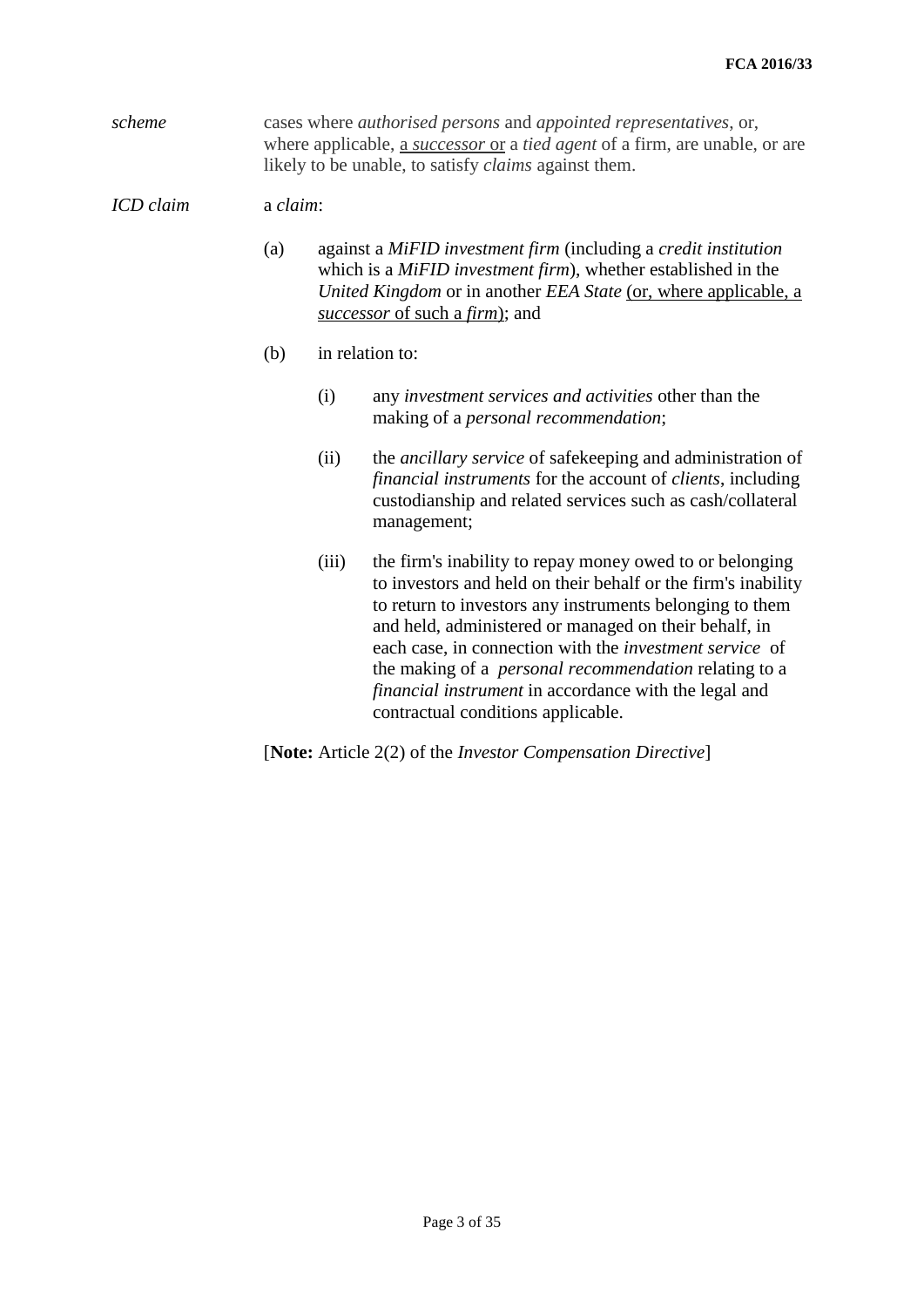## **Annex B**

## **Amendments to the Compensation sourcebook (COMP)**

In this Annex, underlining indicates new text and striking through indicates deleted text, unless otherwise stated.

## **COMP INTRO 1A Foreword**

(This Foreword to the Compensation sourcebook does not form part of COMP.)

The *Act* requires the *FCA* to make rules establishing a scheme for compensating consumers in cases where: (i) authorised *firms* are unable, or likely to be unable, to satisfy claims against them; or (ii) persons who have assumed responsibility for liabilities arising from acts or omissions of authorised *firms* ("successors") are unable, or likely to be unable, to satisfy claims against the successors that are based on those acts or omissions. The body established to operate and administer the compensation scheme is the *Financial Services Compensation Scheme Limited* (*FSCS*). By making rules that allow the *FSCS* to pay compensation to retail consumers and small businesses, and focusing protection on those who need it most, the compensation scheme rules form an important part of the toolkit the *FCA* will use to meet its statutory objectives. This module of the *FCA* Handbook contains the rules and guidance that allow the *Financial Services Compensation Scheme Limited FSCS* to pay claims for compensation when an authorised person or, where applicable, a successor, is unable or likely to be unable to meet claims against it. The rules specify who is eligible to receive compensation and in what circumstances, how much compensation can be paid to a claimant; and how the scheme will be funded. The compensation rules are of interest to consumers. The rules apply to the *FSCS*, and to authorised firms and successors.

Chapter 6 Relevant persons and successors in default

…

## **1.1 Application, Introduction, and Purpose**

Application

- 1.1.1 G This chapter is relevant to:
	- (1) the *FSCS*;
	- (2) *eligible claimants*; and
	- (3) *firms*; and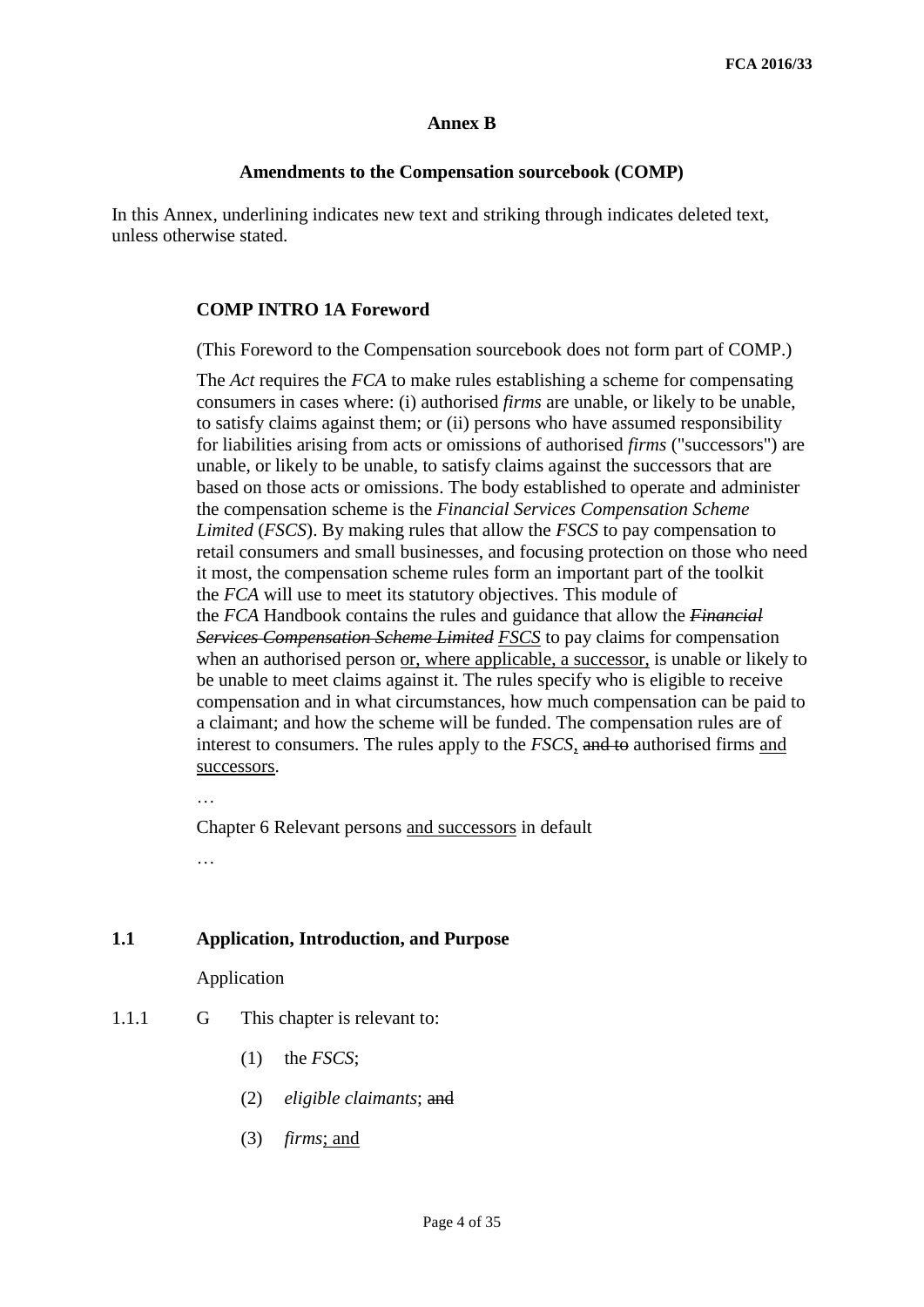## (4) *successors*.

#### …

1.1.4 G *Firms* will be particularly interested in *[FEES](https://www.handbook.fca.org.uk/handbook/FEES/6/#DES1)* 6, which deals with levies, *COMP* 16 which deals with disclosure requirements for *firms* that *accept deposits* and *[COMP](https://www.handbook.fca.org.uk/handbook/COMP/17/#DES1)* 17 which deals with systems and information requirements for *firms* that *accept deposits* and *COMP* 1.6.1R, which requires *firms* to deal with the *FSCS* in an open, cooperative and timely way.

#### …

1.1.7 G The *FSCS* will only pay *claims* if a *firm* or a *successor* is unable or likely to be unable to meet *claims* against it because of its financial circumstances. If a *firm* (or, where applicable, a *successor*) is still trading and has sufficient financial resources to satisfy a *claim*, the *firm* (or, where applicable, the *successor*) will be expected to meet the *claim* itself. This can, for example, be an amount the *firm* agrees with the claimant, or the amount of an *Ombudsman* award from the *Financial Ombudsman Service*.

#### …

1.1.10A G By making *rules* that allow the *FSCS* to provide compensation at a level appropriate for the protection of retail *consumers* and *small businesses*, the *FCA* enables *consumers* to participate in the financial markets with the confidence that they will be protected, at least in part, should the *relevant person* with whom they are dealing, or a *successor*, be unable to satisfy *claims* against it.

#### …

## **1.3 Claimants**

#### …

1.3.3 G Areas of particular interest to claimants (see COMP 1.1.3G)

| Q1            |                                                                | What do I need to do in order to receive compensation?                   |                       |  |  |  |
|---------------|----------------------------------------------------------------|--------------------------------------------------------------------------|-----------------------|--|--|--|
| $\mathbf{A1}$ |                                                                | In order to receive compensation:                                        |                       |  |  |  |
|               | $COMP$ 4.2<br>you must be an <i>eligible claimant</i> ;<br>(1) |                                                                          |                       |  |  |  |
|               | (2)                                                            | you must have a <i>protected claim</i> ;                                 | COMP 5.2              |  |  |  |
|               | (3)                                                            | you must be claiming against a <i>relevant person</i><br>or a successor; | <b>COMP</b><br>6.2.1R |  |  |  |

This table belongs to COMP 1.1.3G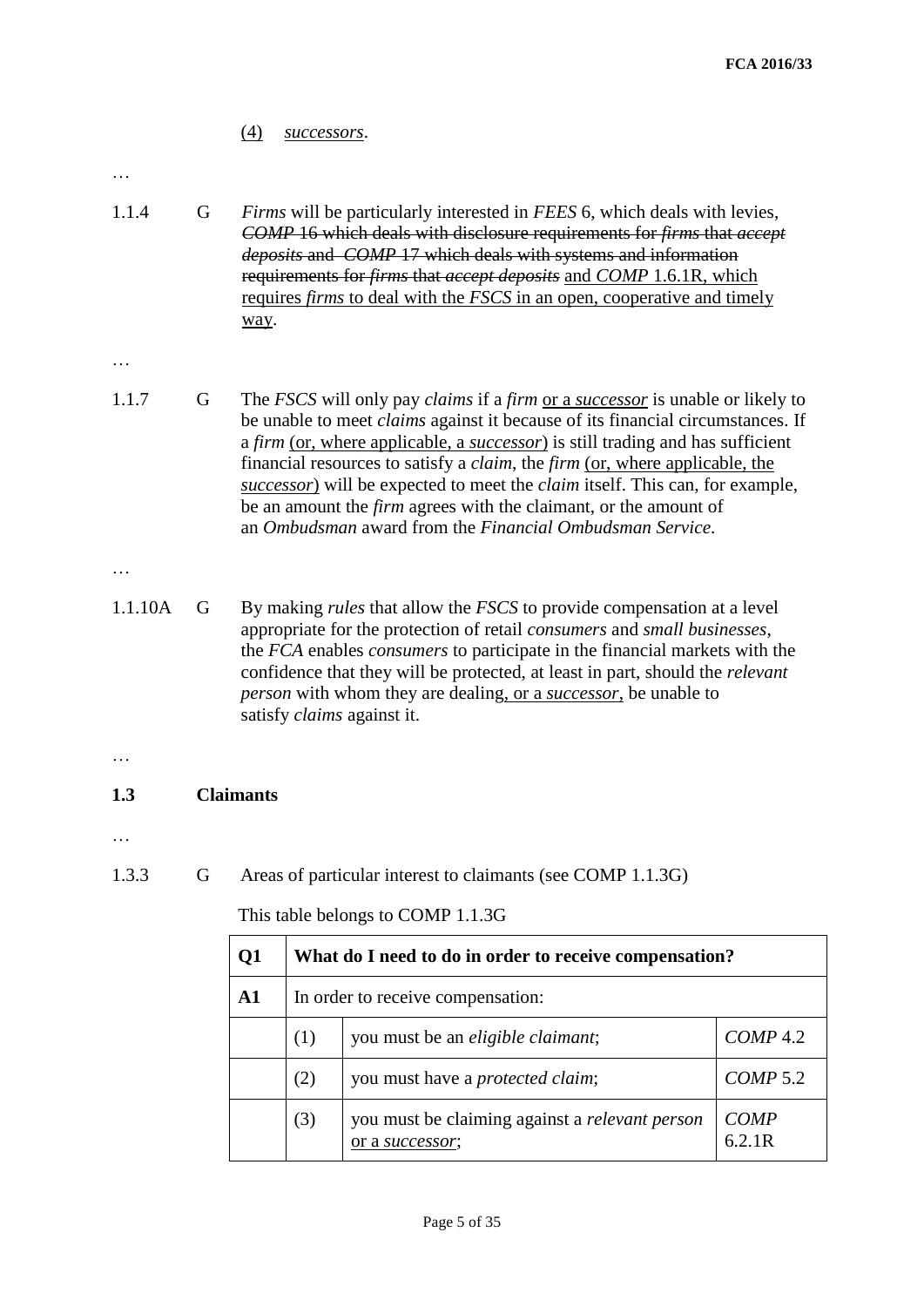|                  | (4)                                                                                                                                                                           | where the <i>claim</i> is against a <i>relevant person</i> ,<br>the relevant person must be in default; or<br>where the <i>claim</i> is against a <i>successor</i> , the<br>successor must be in default. | $COMP$ 6.3;<br><b>COMP</b><br>6.3A                                   |
|------------------|-------------------------------------------------------------------------------------------------------------------------------------------------------------------------------|-----------------------------------------------------------------------------------------------------------------------------------------------------------------------------------------------------------|----------------------------------------------------------------------|
|                  |                                                                                                                                                                               | In addition, if the <i>FSCS</i> requires you to do so, you<br>must assign your legal rights in the claim to the <i>FSCS</i> .                                                                             | $COMP$ 7.2                                                           |
|                  | And you must bring your claim to the <i>FSCS</i> within a<br>set time (normally within six years of the date on<br>which your claim against the relevant<br>person occurred). | <b>COMP</b><br>$8.2.3R -$<br><b>COMP</b><br>8.2.5R                                                                                                                                                        |                                                                      |
|                  |                                                                                                                                                                               | It is possible, in certain circumstances, for someone<br>else to make a <i>claim</i> on your behalf.                                                                                                      | <b>COMP</b><br>3.2.2R                                                |
| $\overline{Q^2}$ |                                                                                                                                                                               | How much compensation will I be offered?                                                                                                                                                                  |                                                                      |
| A2               |                                                                                                                                                                               | This depends on whether your <i>protected claim</i> is:                                                                                                                                                   |                                                                      |
|                  | (1)                                                                                                                                                                           | a claim for a protected deposit or a protected<br>dormant account; or [deleted]                                                                                                                           | COMP 5.3                                                             |
|                  | (2)                                                                                                                                                                           | a claim under a protected contract of<br><i>insurance</i> ; or [deleted]                                                                                                                                  | COMP 5.4                                                             |
|                  | (3)                                                                                                                                                                           | a claim in connection with protected<br><i>investment business; or</i>                                                                                                                                    | <b>COMP 5.5</b>                                                      |
|                  | (4)                                                                                                                                                                           | a claim in connection with protected home<br><i>finance mediation</i> ; or                                                                                                                                | $COMP$ 5.6                                                           |
|                  | (5)                                                                                                                                                                           | a claim in connection with protected non-<br>investment insurance mediation.                                                                                                                              | COMP 5.7                                                             |
|                  |                                                                                                                                                                               | Different limits apply to different types of <i>claim</i> .                                                                                                                                               | <b>COMP</b><br>10.2.3R                                               |
| Q3               | How will the FSCS calculate the compensation that<br>is offered to me?                                                                                                        |                                                                                                                                                                                                           |                                                                      |
| A3               | <i>claim</i> is:                                                                                                                                                              | Again, this will depend on whether your <i>protected</i>                                                                                                                                                  |                                                                      |
|                  | (1)                                                                                                                                                                           | a claim for a protected deposit or a protected<br><i>dormant account</i> ; or [deleted]                                                                                                                   | <b>COMP</b><br>$12.2.1R$ ,<br>COMP<br>12.3.1R and<br>COMP<br>12.4.1R |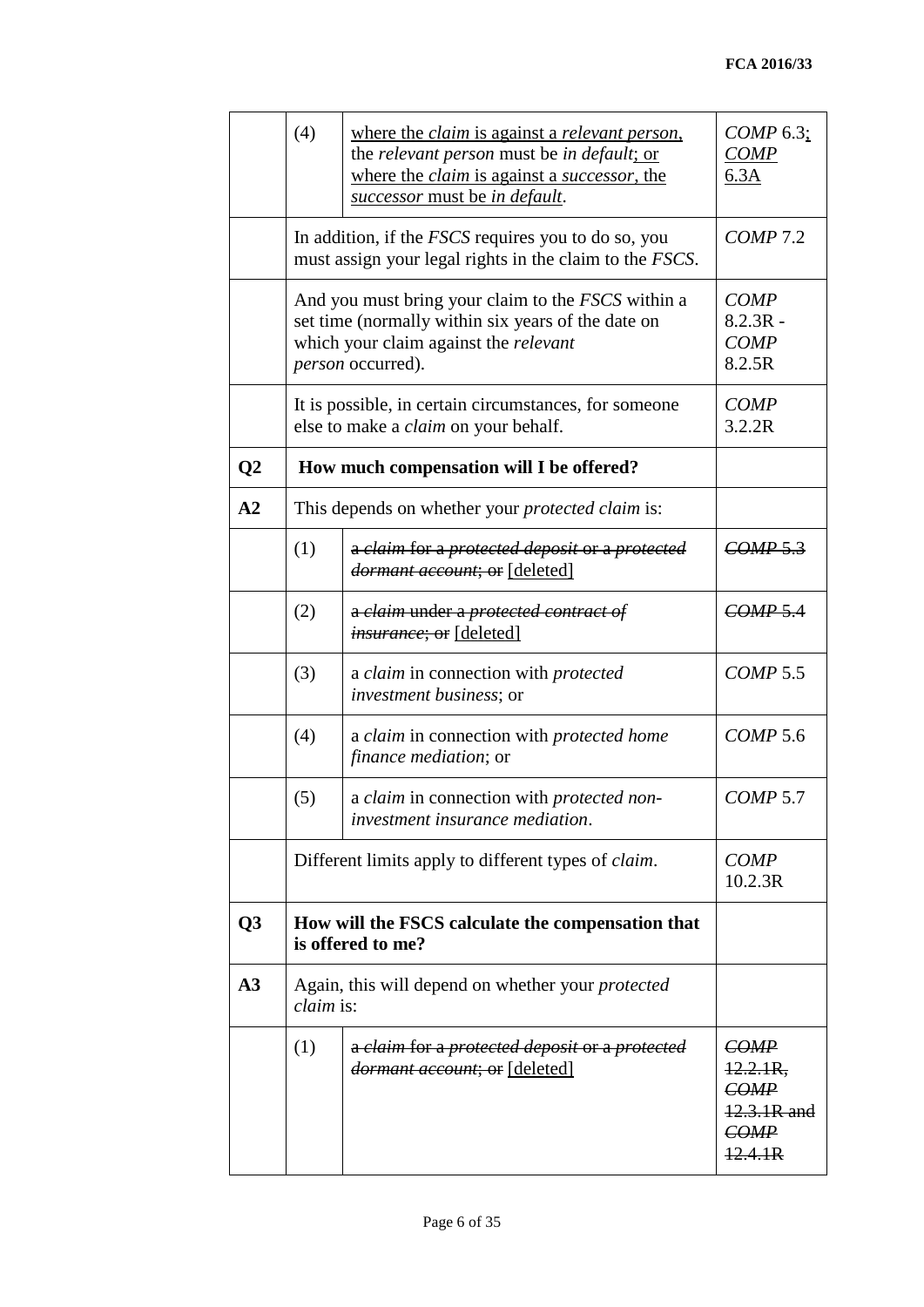|                | (2)                                                                                                                                                                | a claim under a protected contract of<br><i>insurance</i> ; or [deleted]                                                                                                                                                                                                                            | COMP<br>12.2.1R,<br>COMP<br>12.3.2R and<br>COMP<br>12.4.9R                      |  |  |  |
|----------------|--------------------------------------------------------------------------------------------------------------------------------------------------------------------|-----------------------------------------------------------------------------------------------------------------------------------------------------------------------------------------------------------------------------------------------------------------------------------------------------|---------------------------------------------------------------------------------|--|--|--|
|                | (3)                                                                                                                                                                | a <i>claim</i> in connection with <i>protected</i><br><i>investment business; or</i>                                                                                                                                                                                                                | <b>COMP</b><br>12.2.1R,<br><b>COMP</b><br>12.3.5R and<br><b>COMP</b><br>12.4.2R |  |  |  |
|                | (4)                                                                                                                                                                | a claim in connection with <i>protected</i> home<br><i>finance mediation</i> ; or                                                                                                                                                                                                                   | <b>COMP</b><br>12.4.17R                                                         |  |  |  |
|                | (5)                                                                                                                                                                | a claim in connection with protected non-<br>investment insurance mediation.                                                                                                                                                                                                                        | <b>COMP</b><br>12.4.20R                                                         |  |  |  |
|                | calculation.                                                                                                                                                       | Certain types of protected investment business claim<br>require the <i>FSCS</i> to use a particular method of                                                                                                                                                                                       | <b>COMP</b><br>12.4.5R                                                          |  |  |  |
| Q <sub>4</sub> |                                                                                                                                                                    | What happens if an insurance undertaking is<br>insolvent? [deleted]                                                                                                                                                                                                                                 |                                                                                 |  |  |  |
| A <sup>4</sup> |                                                                                                                                                                    | If you have a <i>long-term insurance contract</i> which is<br>not a <i>reinsurance contract</i> with an insolvent <i>insurance</i><br><i>undertaking</i> , the <i>FSCS</i> will first try to secure<br>continuity of insurance for you.                                                             | COMP 3.3,<br>COMP<br>11.2.3R and<br>COMP<br>12.4.11R                            |  |  |  |
|                | If the FSCS achieves this, you will not necessarily<br>receive any cash, but you will continue to be insured<br>(though possibly with lower benefits than before). | $COMP$ 3.3<br>and COMP<br>$11.2.3R$ .                                                                                                                                                                                                                                                               |                                                                                 |  |  |  |
|                | You will receive cash compensation only if the FSCS<br>cannot secure continuity of insurance cover or the cost<br>of doing so would be unreasonable.               | <b>COMP</b><br>3.3.1R and<br>COMP<br>11.2.1R                                                                                                                                                                                                                                                        |                                                                                 |  |  |  |
|                |                                                                                                                                                                    | If you have a relevant general insurance contract<br>which is not a <i>reinsurance contract</i> with an insolvent<br>insurance undertaking, the FSCS will pay you cash<br>compensation if it is unable to secure continuity of<br>insurance cover or the cost of doing so would be<br>unreasonable. | <b>COMP</b><br>3.2.1R and<br>COMP<br>11.2.3R                                    |  |  |  |
|                |                                                                                                                                                                    | If the <i>insurance undertaking</i> is in "financial<br>difficulties", the FSCS may try to arrange for another                                                                                                                                                                                      | <b>COMP</b><br>3.3.3R and                                                       |  |  |  |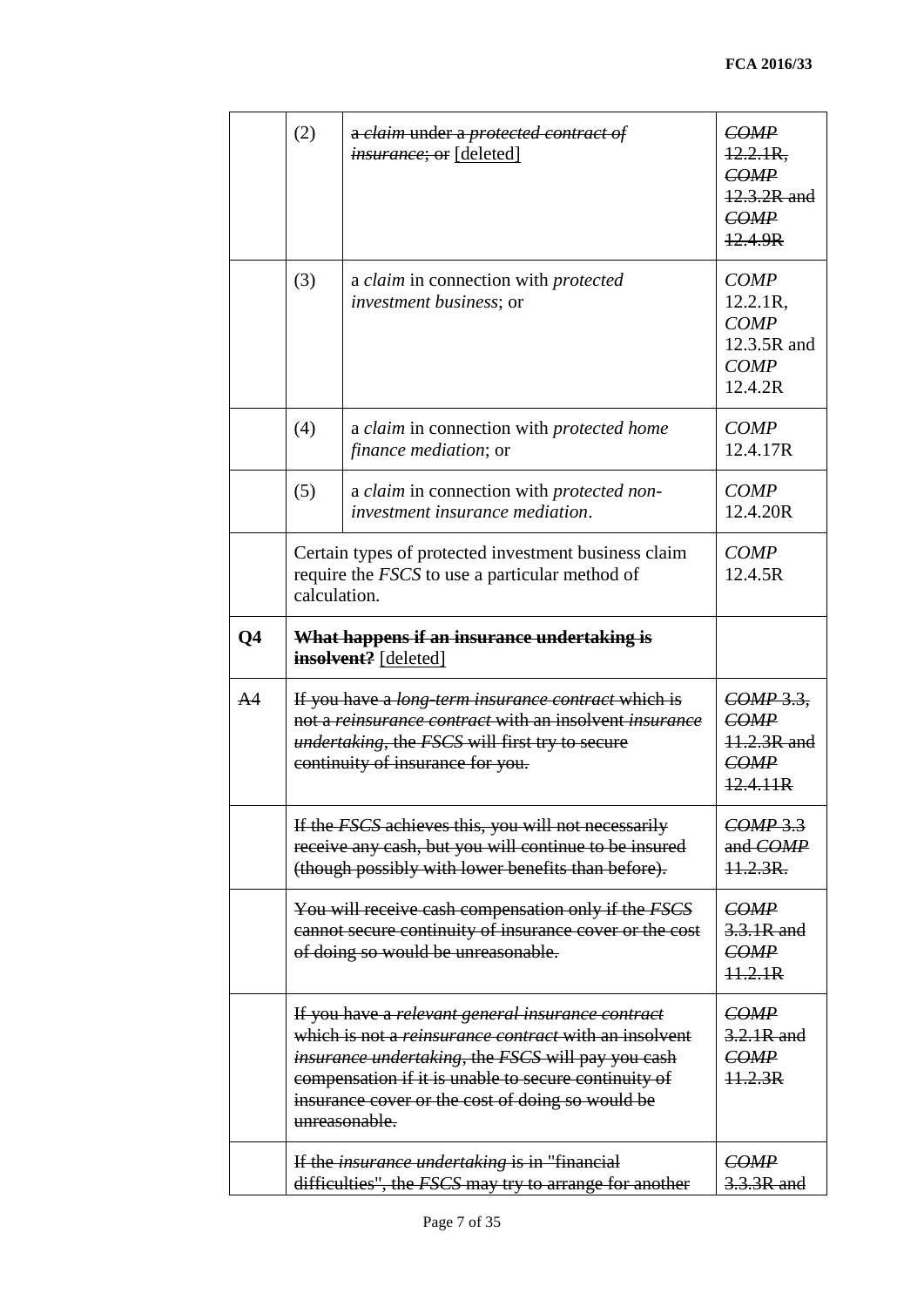| <i>insurance undertaking</i> to take over the business or<br><del>une over</del>    |  |
|-------------------------------------------------------------------------------------|--|
| <i>insurance undertaking</i> with financial<br>nrovide the<br>warder and runder     |  |
| assistance to carry on business. If this occurs, you will                           |  |
| not receive cash compensation, but your policy will                                 |  |
| continue (though possibly with lower benefits than<br><del>(urougn possibly )</del> |  |
| n≙±∩re                                                                              |  |
|                                                                                     |  |

After COMP 1.5 insert the following new section. The text is not underlined.

## **1.6 Cooperation with the FSCS**

1.6.1 R A *firm* must deal with the *FSCS* in an open, cooperative and timely way.

Amend the following as shown.

## **2.2 Duties of the FSCS**

Administering the compensation scheme

…

## 2.2.2 G The *FSCS* may:

- (1) pay compensation to *eligible claimants* or secure continuity of insurance for *eligible claimants* when a *relevant person* (or, where applicable, a *successor*) is unable or likely to be unable to meet *claims* against it in accordance with the this sourcebook; and
- (2) make levies on *participant firms*, in accordance with *FEES*  6 (Financial Services Compensation Scheme Funding), to enable it to pay compensation, secure continuity of insurance, or meet the costs of discharging its functions under this sourcebook.

…

Assistance to claimants

2.2.4 R The *FSCS* may agree to pay the reasonable costs of an *eligible claimant* bringing or continuing insolvency proceedings against a *relevant person* or, where applicable, a *successor* (whether those proceedings began before or after a determination of default), if the *FSCS* is satisfied that those proceedings would help it to discharge its functions under the requirements of this sourcebook.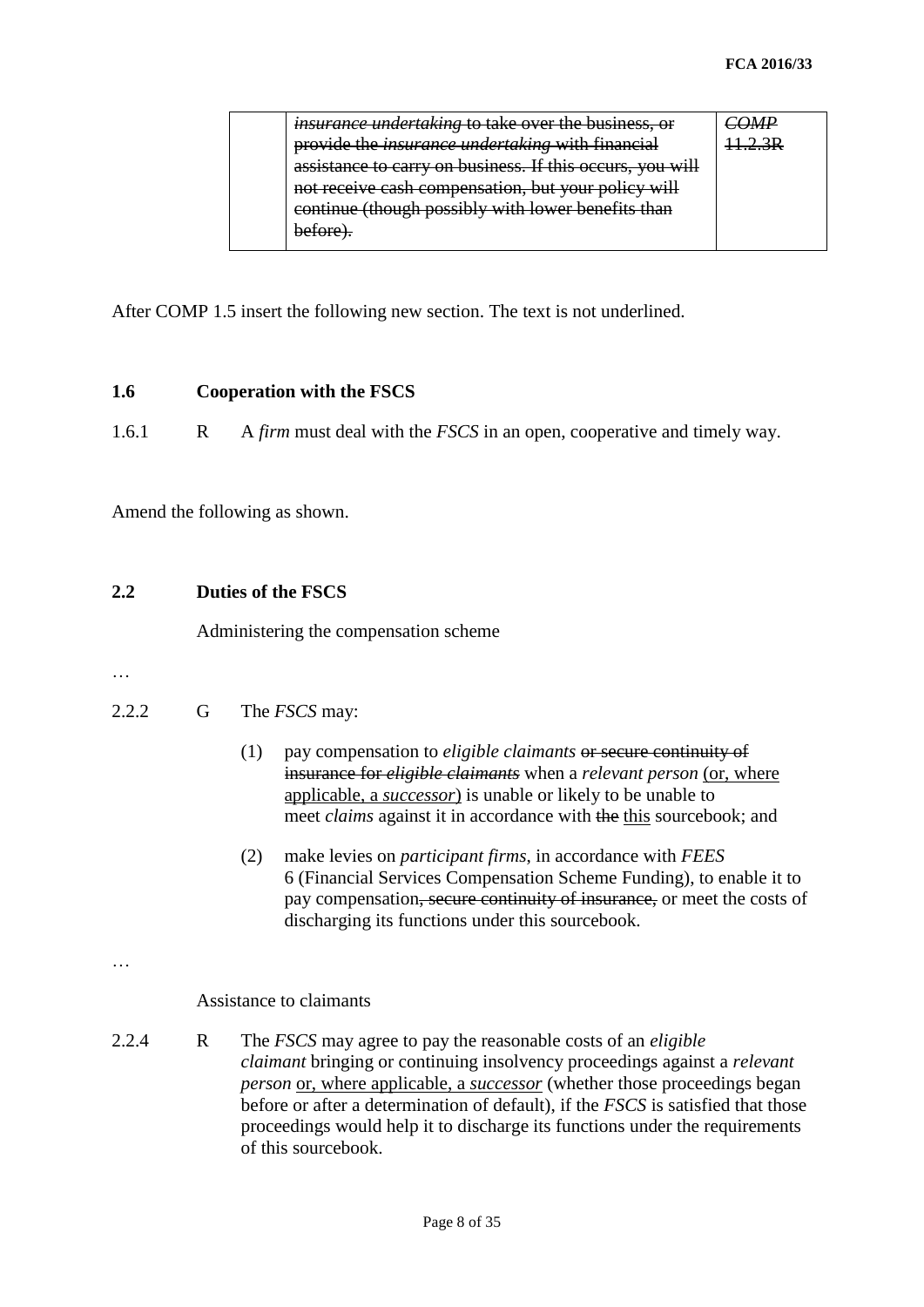## Publication of defaults

2.2.7 R The *FSCS* must take appropriate steps to ensure that potential claimants are informed of how they can make a *claim* for compensation as soon as possible after a determination has been made that a *relevant person* (or, where applicable, a *successor*) is *in default*, whether by the *FSCS* or the *appropriate regulator FCA*.

…

…

## **3.2 The qualifying conditions for paying compensation**

- 3.2.1 R The *FSCS* may pay compensation to an *eligible claimant*, subject to *COMP* 11 (Payment of compensation), if it is satisfied that:
	- …
	- (2) the claim is in respect of a *protected claim* against a *relevant person* (or, where applicable, a *successor*) who is *in default*; and
	- (3) where the *FSCS* so requires, the claimant has assigned the whole or any part of his rights against any one or more of the *relevant person*, or against any third party or, where applicable, a *successor*, to the *FSCS*, on such terms as the *FSCS* thinks fit.; and
	- (4) in the case of a *claim* under a *protected contract of insurance*:
		- (a) it is not reasonably practicable or appropriate to make, or continue to make, arrangements to secure continuity of insurance under *COMP* 3.3.1R; or
		- (b) it would not be appropriate to take, or continue to take, measures under *COMP* 3.3.3R to safeguard policyholders of an *insurance undertaking* in financial difficulties. [deleted]

**4.2 Who is eligible to benefit from the protection provided by the FSCS?**

…

…

4.2.2 R Persons not eligible to claim unless COMP 4.3 applies (see COMP 4.2.1R)

This table belongs to COMP 4.2.1R

| (4) | Pension and retirement funds, and anyone who is a trustee of such a<br>fund. However, this exclusion does not apply to: |
|-----|-------------------------------------------------------------------------------------------------------------------------|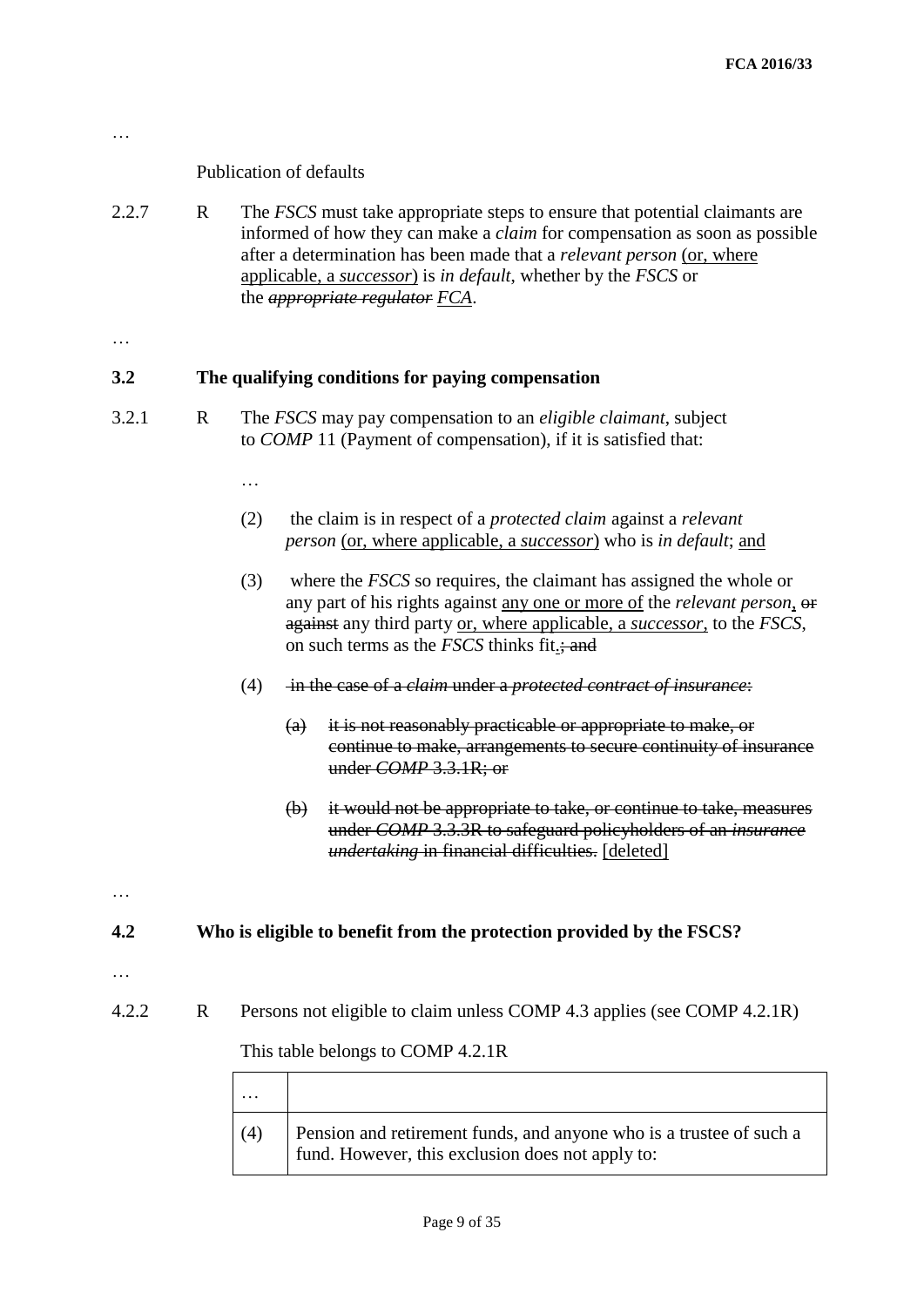|          | (a)                                                                                                                                                                                                                                                                                                 |                                                                                                                                                                                                                                | a trustee of a personal pension scheme or a stakeholder<br>pension scheme (which is not an occupational pension<br>scheme); or                                                                                                                                                                                                                                                                                                                                                                                                                                        |  |  |  |  |
|----------|-----------------------------------------------------------------------------------------------------------------------------------------------------------------------------------------------------------------------------------------------------------------------------------------------------|--------------------------------------------------------------------------------------------------------------------------------------------------------------------------------------------------------------------------------|-----------------------------------------------------------------------------------------------------------------------------------------------------------------------------------------------------------------------------------------------------------------------------------------------------------------------------------------------------------------------------------------------------------------------------------------------------------------------------------------------------------------------------------------------------------------------|--|--|--|--|
|          | (b)                                                                                                                                                                                                                                                                                                 |                                                                                                                                                                                                                                | a trustee of a <i>small self-administered scheme</i> or<br>an occupational pension scheme of an employer which is not<br>a large company, large partnership or large mutual association<br>insofar as members' benefits are <i>money-purchase benefits</i> ; or                                                                                                                                                                                                                                                                                                       |  |  |  |  |
|          | (c)                                                                                                                                                                                                                                                                                                 |                                                                                                                                                                                                                                | insofar as members' benefits are not <i>money-purchase benefits</i> ,<br>a trustee of an <i>occupational pension scheme</i> of an employer<br>which is not a large company, large partnership or large<br>mutual association.                                                                                                                                                                                                                                                                                                                                         |  |  |  |  |
| $\cdots$ |                                                                                                                                                                                                                                                                                                     |                                                                                                                                                                                                                                |                                                                                                                                                                                                                                                                                                                                                                                                                                                                                                                                                                       |  |  |  |  |
| (7)      |                                                                                                                                                                                                                                                                                                     | Directors of the relevant person in default or, in respect of a claim<br>against a successor in default, directors of any successor or directors<br>of the <i>relevant person</i> . However, this exclusion does not apply if: |                                                                                                                                                                                                                                                                                                                                                                                                                                                                                                                                                                       |  |  |  |  |
|          | $\left(\mathrm{a}\right)$                                                                                                                                                                                                                                                                           |                                                                                                                                                                                                                                | both of the following apply:                                                                                                                                                                                                                                                                                                                                                                                                                                                                                                                                          |  |  |  |  |
|          | <u>(a)</u>                                                                                                                                                                                                                                                                                          | (i)                                                                                                                                                                                                                            | the relevant person in default is a mutual association<br>which is not a <i>large mutual association</i> ; and the<br>directors do not receive a salary or other remuneration<br>for services performed by them for the <i>relevant person</i><br>in default; or                                                                                                                                                                                                                                                                                                      |  |  |  |  |
|          |                                                                                                                                                                                                                                                                                                     | (ii)                                                                                                                                                                                                                           | the <i>directors</i> do not receive a salary or other<br>remuneration for services performed by them for<br>the relevant person in default; or in respect of a claim<br>against a successor in default, the relevant person or a<br>successor, to whichever the directorship relates, is a<br><i>mutual association</i> which is not a <i>large mutual</i><br><i>association</i> and the <i>directors</i> do not receive a salary or<br>other remuneration for services performed by them for<br>the <i>relevant person</i> or a <i>successor</i> , as applicable; or |  |  |  |  |
|          | (b)                                                                                                                                                                                                                                                                                                 | <u>(i)</u>                                                                                                                                                                                                                     | the relevant person in default is a credit union; or                                                                                                                                                                                                                                                                                                                                                                                                                                                                                                                  |  |  |  |  |
|          |                                                                                                                                                                                                                                                                                                     | (ii)                                                                                                                                                                                                                           | in respect of a claim against a successor in default, the<br><i>relevant person</i> or a <i>successor</i> , to whichever the<br>directorship relates, is a <i>credit union</i> .                                                                                                                                                                                                                                                                                                                                                                                      |  |  |  |  |
| .        |                                                                                                                                                                                                                                                                                                     |                                                                                                                                                                                                                                |                                                                                                                                                                                                                                                                                                                                                                                                                                                                                                                                                                       |  |  |  |  |
| (9)      | Bodies corporate in the same group as the relevant person in<br><i>default</i> or, in respect of a claim against a successor in default, bodies<br><i>corporate</i> in the same group as a <i>successor</i> or the <i>relevant person</i> , as<br>applicable, unless that <i>body corporate</i> is: |                                                                                                                                                                                                                                |                                                                                                                                                                                                                                                                                                                                                                                                                                                                                                                                                                       |  |  |  |  |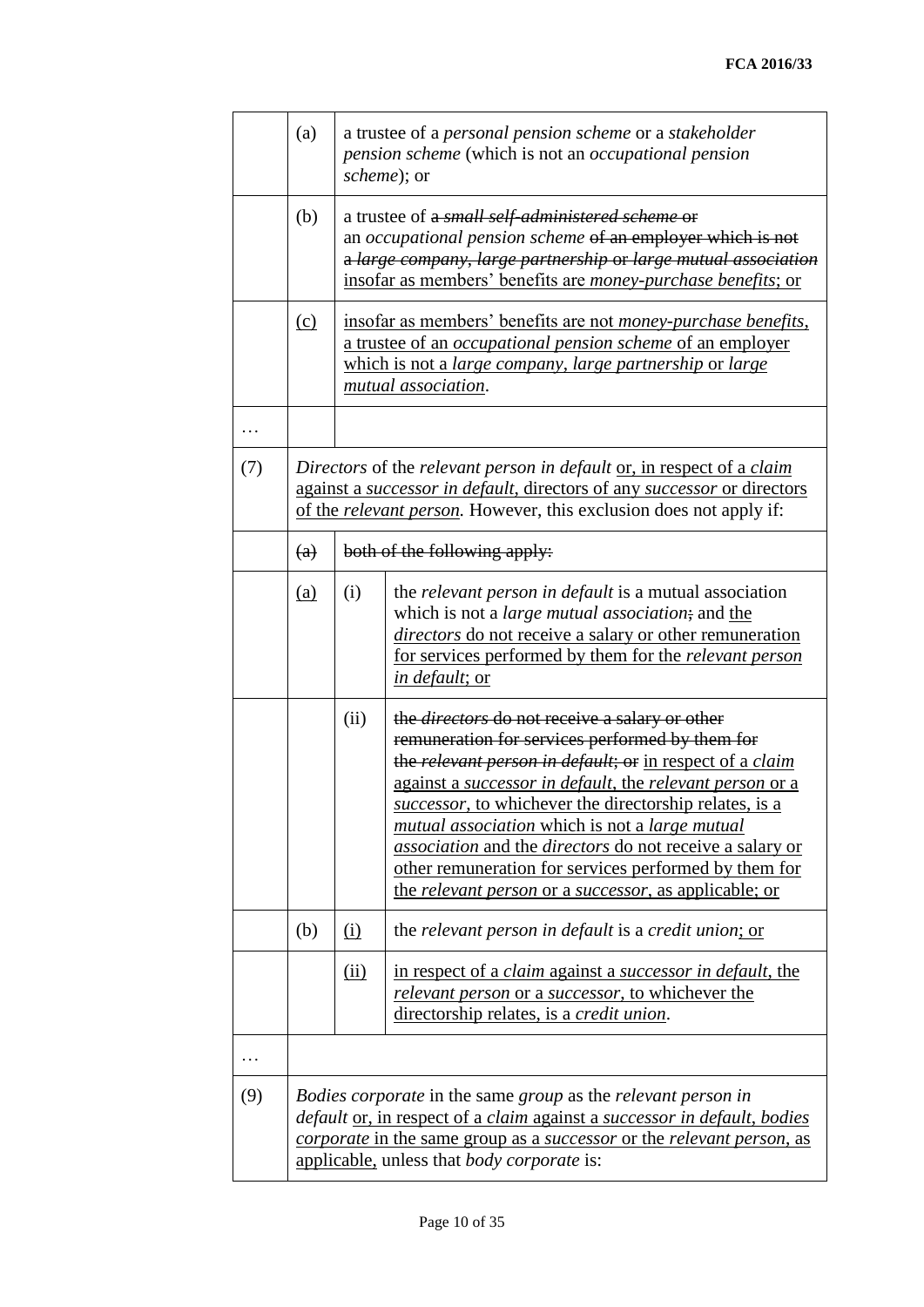|      | (a)  | a trustee of a <i>stakeholder pension scheme</i> (which is not<br>an occupational pension scheme) or a personal pension<br><i>scheme</i> (but in each case if the trustee is a <i>firm</i> it will only be<br>an eligible claimant if its claim arises out of a regulated<br><i>activity</i> for which it does not have a permission); or: |                                                                                                                                                                                                                                                                                                                |  |  |
|------|------|--------------------------------------------------------------------------------------------------------------------------------------------------------------------------------------------------------------------------------------------------------------------------------------------------------------------------------------------|----------------------------------------------------------------------------------------------------------------------------------------------------------------------------------------------------------------------------------------------------------------------------------------------------------------|--|--|
|      |      | $\ddot{\theta}$                                                                                                                                                                                                                                                                                                                            | a stakeholder pension scheme (which is not<br>an occupational pension scheme) or a personal pension<br>scheme (but in each case if the trustee is a firm it will<br>only be an <i>eligible claimant</i> if its <i>claim</i> arises out of<br>a regulated activity for which it does not have a<br>permission); |  |  |
|      |      | (ii)                                                                                                                                                                                                                                                                                                                                       | (if the <i>claim</i> is with respect to a <i>long-term insurance</i><br>contract) a small self-administered scheme or,<br>an occupational pension scheme; or                                                                                                                                                   |  |  |
|      |      | (iii)                                                                                                                                                                                                                                                                                                                                      | (if the <i>claim</i> is not with respect to a <i>long-term insurance</i><br>contract) a small self-administered scheme or an<br><i>occupational pension scheme</i> of an employer which is<br>not a large company, large partnership or large mutual<br><i>association</i> ; or                                |  |  |
|      | (aa) |                                                                                                                                                                                                                                                                                                                                            | (if the claim is with respect to a long-term insurance contract)<br>a trustee of an <i>occupational pension scheme</i> ; or                                                                                                                                                                                    |  |  |
|      | (ab) |                                                                                                                                                                                                                                                                                                                                            | (if the <i>claim</i> is not with respect to a <i>long-term insurance</i><br>contract), a trustee of:                                                                                                                                                                                                           |  |  |
|      |      | (i)                                                                                                                                                                                                                                                                                                                                        | an occupational pension scheme in relation to members'<br>benefits which are <i>money-purchase benefits</i> ; or                                                                                                                                                                                               |  |  |
|      |      | (ii)                                                                                                                                                                                                                                                                                                                                       | (unless (i) applies) an <i>occupational pension scheme</i> of<br>an employer which is not a <i>large company</i> , <i>large</i><br>partnership or large mutual association; or                                                                                                                                 |  |  |
|      | (b)  | carrying on the <i>regulated activity</i> of operating or winding up a<br>stakeholder pension scheme (which is not an <i>occupational</i><br>pension scheme) or personal pension scheme.                                                                                                                                                   |                                                                                                                                                                                                                                                                                                                |  |  |
| .    |      |                                                                                                                                                                                                                                                                                                                                            |                                                                                                                                                                                                                                                                                                                |  |  |
| (12) |      | <i>Persons</i> who, in the opinion of the <i>FSCS</i> , are responsible for, or have<br>contributed to, the <i>relevant person's</i> (or, where applicable, a<br>successor's) default                                                                                                                                                      |                                                                                                                                                                                                                                                                                                                |  |  |
| .    |      |                                                                                                                                                                                                                                                                                                                                            |                                                                                                                                                                                                                                                                                                                |  |  |

…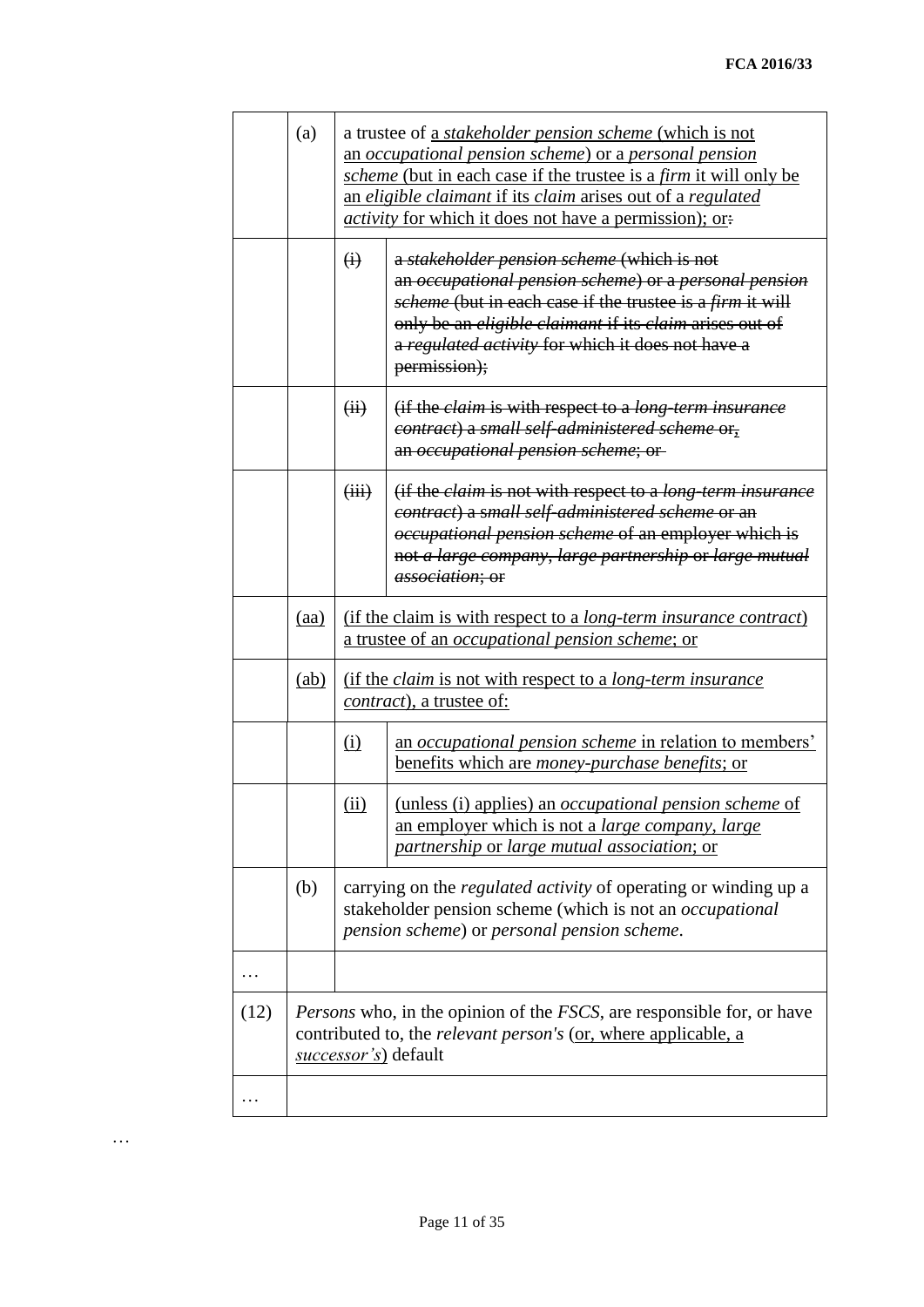## **4.3 Exceptions: Circumstances where a person coming within COMP 4.2.2R may receive compensation**

…

Protected investment business

4.3.9 R A *person* is eligible to claim compensation for claims made in connection with *protected investment business* if, at the date at which the *relevant person* (or, where applicable, a *successor*) is deemed to be *in default*, he:

## **5.2 What is a protected claim?**

…

…

…

Claims in respect of successors

- 5.2.4 G Where a claim for compensation is in respect of a *claim* against a *successor*, the following rules apply to the *relevant person* for whose liabilities the s*uccessor* has assumed responsibility (or to such *relevant person's* activities, as the case may be):
	- (1) *COMP* 5.5.1R;
	- (2) *COMP* 5.5.2R;
	- (3) *COMP* 5.5.3R;
	- (4) *COMP* 5.6.1R;
	- (5) *COMP* 5.6.2R; and
	- (6) *COMP* 5.7.2R.

…

## **5.7 Protected non-investment insurance mediation**

…

…

5.7.3 G The *FSCS* will not cover a *claim* against an intermediary or a *successor* of an intermediary that meets the criteria of either *COMP* 5.7.2R(2)(a) or *COMP*  $5.7.2R(2)(b)$  where the claimant was introduced to that intermediary by an intermediary that does not meet the criteria of either *COMP* 5.7.2R(2)(a) or *COMP* 5.7.2R(2)(b).

Page 12 of 35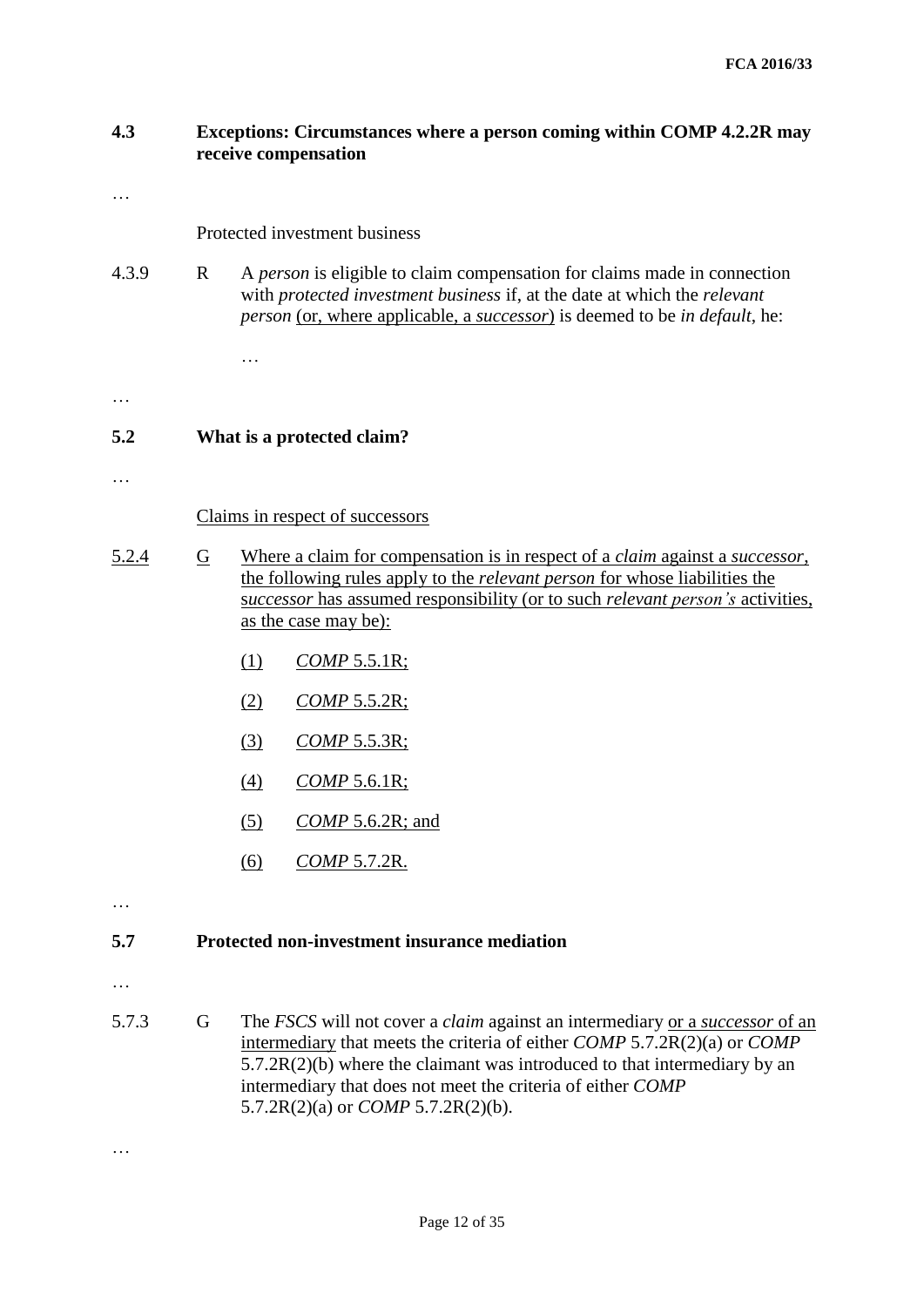| 6     | Relevant persons and successors in default                                                                                                                              |  |  |  |  |  |  |  |  |
|-------|-------------------------------------------------------------------------------------------------------------------------------------------------------------------------|--|--|--|--|--|--|--|--|
| 6.1   | <b>Application and Purpose</b>                                                                                                                                          |  |  |  |  |  |  |  |  |
|       |                                                                                                                                                                         |  |  |  |  |  |  |  |  |
|       | Purpose                                                                                                                                                                 |  |  |  |  |  |  |  |  |
|       |                                                                                                                                                                         |  |  |  |  |  |  |  |  |
| 6.1.4 | To be eligible for compensation a claimant's claim must be against a <i>relevant</i><br>G<br>person (or, where applicable, a successor) in default: see COMP 3.2.1R(2). |  |  |  |  |  |  |  |  |
|       |                                                                                                                                                                         |  |  |  |  |  |  |  |  |

After COMP 6.3 insert the following new section. The text is not underlined.

## **6.3A When is a successor in default?**

- 6.3A.1 R (1) A *successor* is *in default* if:
	- (a) the *FSCS* has determined it to be *in default* under *COMP* 6.3A.2R, *COMP* 6.3A.3R, or *COMP* 6.3A.4R, unless the claim is within (b); or
	- (b) (in relation to an *ICD claim* against a *successor* that is a *MiFID investment firm*):
		- (i) the *FCA* has determined it to be *in default* under *COMP* 6.3A.2R; or
		- (ii) a judicial authority has made a ruling that had the effect of suspending the ability of *eligible claimants* to bring *claims* against the *successor*, if that is earlier than (i).
	- (2) If a *successor* is *in default* in relation to an *ICD claim* within (1)(b) it is to be deemed to be *in default* in relation to any other type of *protected claim*.
- 6.3A.2 R The *FSCS* (or, where *COMP* 6.3A.1R(1)(b)(i) applies, the *FCA*) may determine a *successor* to be *in default* when it is, in the opinion of the *FSCS* or the *FCA*:
	- (1) unable to satisfy *protected claims* against it; or
	- (2) likely to be unable to satisfy *protected claims* against it.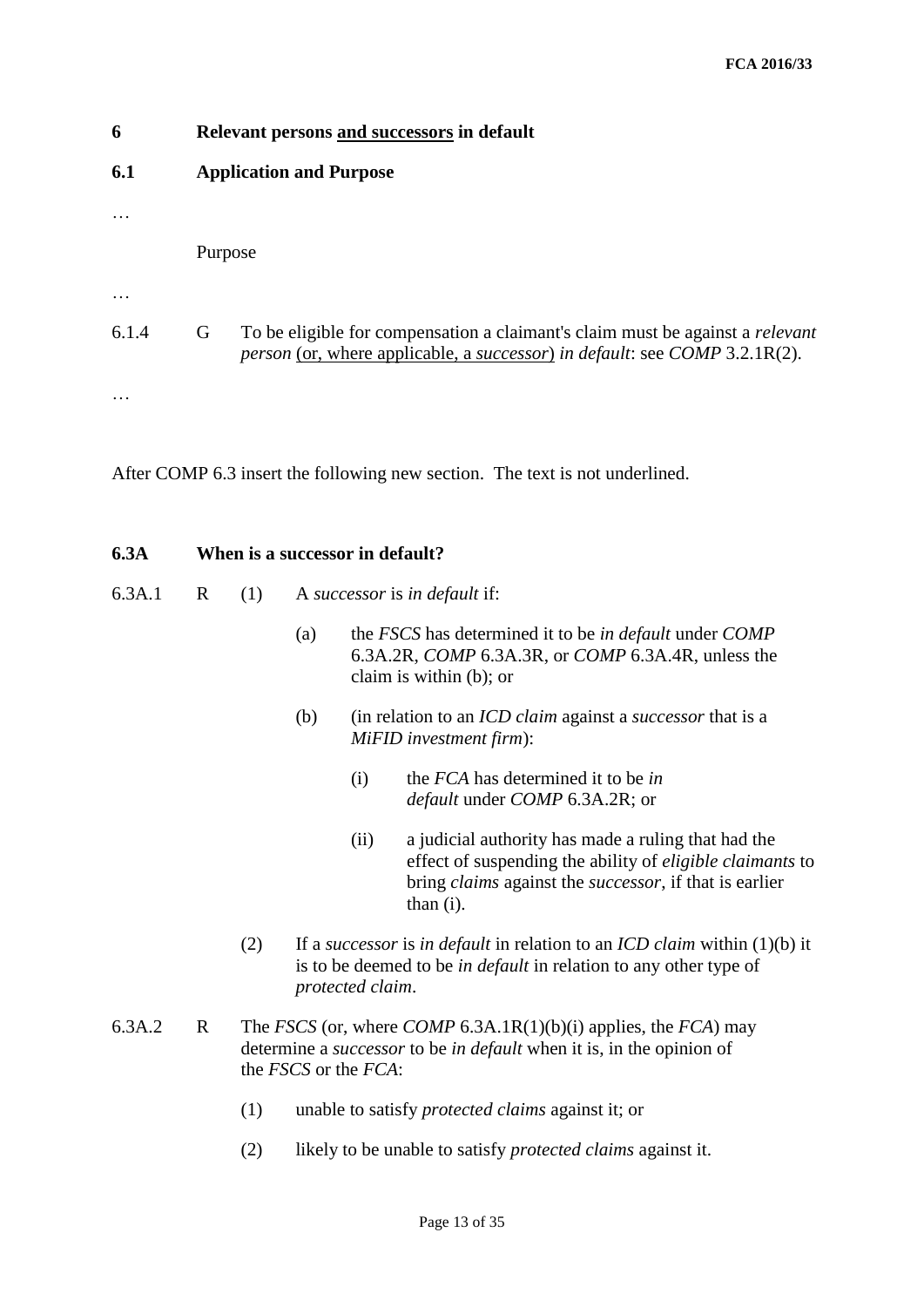- 6.3A.3 R The *FSCS* may determine a *successor* to be *in default* if it is satisfied that a *protected claim* exists (other than an *ICD claim* against a *successor* that is a *MiFID investment firm*), and the *successor* is the subject of one or more of the following proceedings in the *United Kingdom* (or of equivalent or similar proceedings in another jurisdiction):
	- (1) the passing of a resolution for a creditors' voluntary winding up; or
	- (2) a determination by the *successor's Home State regulator* that the *successor* appears unable to meet *claims* against it and has no early prospect of being able to do so; or
	- (3) the appointment of a liquidator or administrator, or provisional liquidator or interim manager; or
	- (4) the making of an order by a court of competent jurisdiction for the winding up of a company, the dissolution of a partnership, the administration of a company or partnership, or the bankruptcy of an individual; or
	- (5) the approval of a company voluntary arrangement, a partnership voluntary arrangement, or an individual voluntary arrangement.
- 6.3A.4 R For *claims* arising in connection with *protected investment business*, *protected home finance mediation* or *protected non-investment insurance mediation*, the *FSCS* has the additional power to determine that a *successor*  is *in default* if it is satisfied that a *protected claim* exists and:
	- (1) the *FSCS* is satisfied that the *successor* cannot be contacted at its last place of business and that reasonable steps have been taken to establish a forwarding or current address, but without success; and
	- (2) there appears to the *FSCS* to be no evidence that the *successor* will be able to meet *claims* made against it.
- 6.3A.5 R For the purposes of sections 219(1A)(b) and (d) of the *Act* (Scheme manager's power to require information) whether a *successor* is unable or likely to be unable to satisfy claims is to be determined by reference to whether it is *in default*.

Amend the following as shown.

## **7 Assignment or subrogation of rights**

…

**7.2 How does the assignment of rights work?**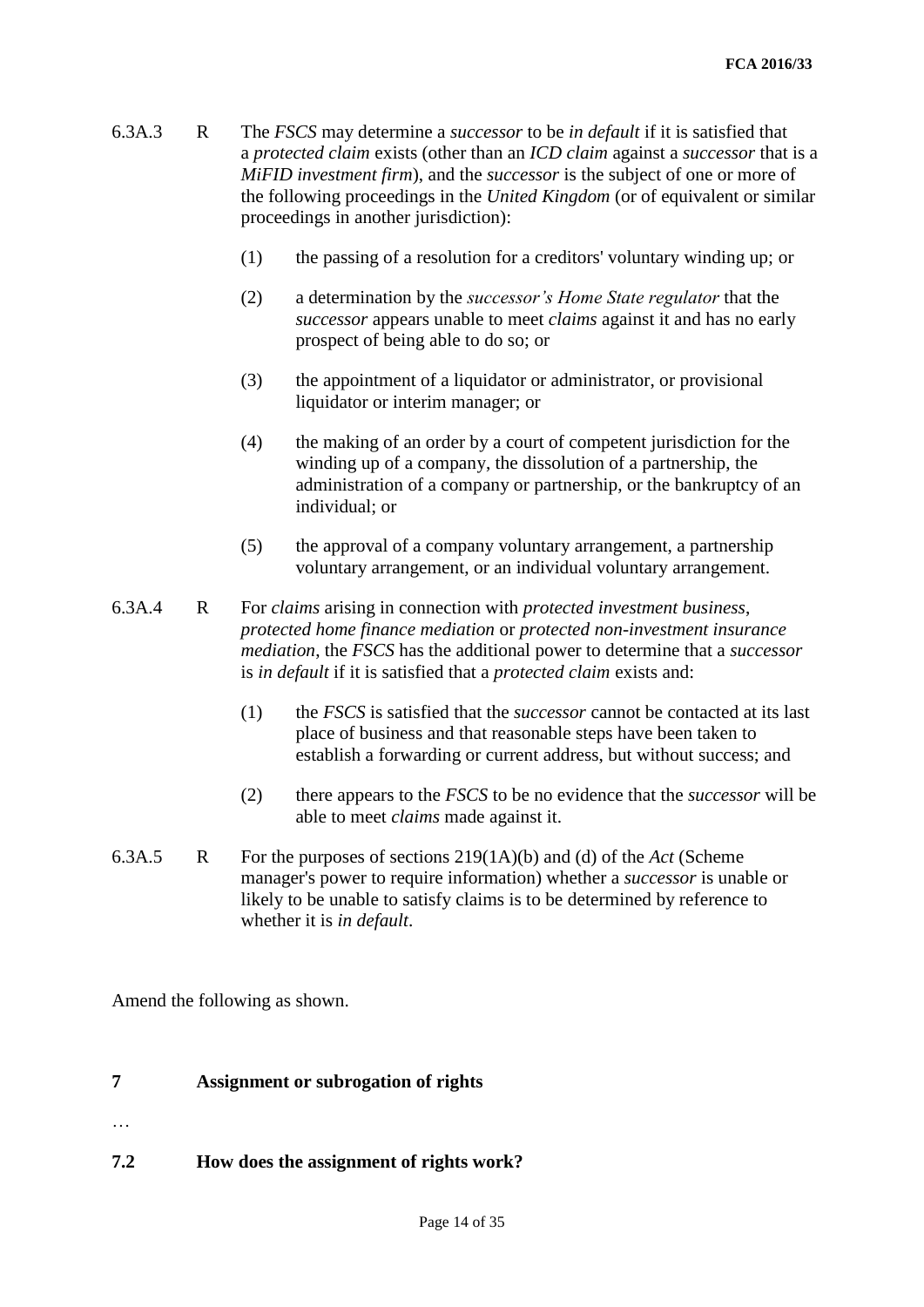## 7.2.1 R The *FSCS*:

- (1) must or if the *FSCS* is subrogated automatically to the claimant's rights may make any payment of compensation to a claimant, in respect of a *protected deposit*, conditional on the claimant, in so far as able to do so, assigning the whole of his rights; and
- (2) may make any payment of compensation to a claimant in respect of any other *protected claim* conditional on the claimant assigning the whole or any part of his rights;

against any one or more of the *relevant person*, or against any third party, or both, or, where applicable, a *successor*, to the *FSCS* on such terms as the *FSCS* thinks fit.

#### …

## Electronic assignment

- 7.2.3AA R Where the *FSCS* has paid compensation in respect of a *claim*, this has the effect that:
	- (1) an assignment completed and signed electronically in a form prescribed by the *FSCS* will be deemed to satisfy the formalities for a valid legal assignment;
	- (2) production of a hard copy of the electronically signed assignment form is conclusive evidence (or, in Scotland, sufficient evidence) that the formalities of a legal assignment have been complied with and that a legal assignment has occurred; and
	- (3) an assignment completed electronically in the prescribed form is to be treated as having been made by writing under the hand of the assignor for the purposes of section 136 of the Law of Property Act 1925 and any other formal requirement.

…

## **7.3 Automatic subrogation**

- …
- 7.3.2 R The *FSCS's* powers in this section may be used:
	- (1) separately or in any combination as an alternative and in substitution for the powers and processes elsewhere in this sourcebook; and/or
	- …
	- (3) in relation to all or any part of a *protected claim* or class of *protected claim* made with respect to the *relevant person* (or, where applicable,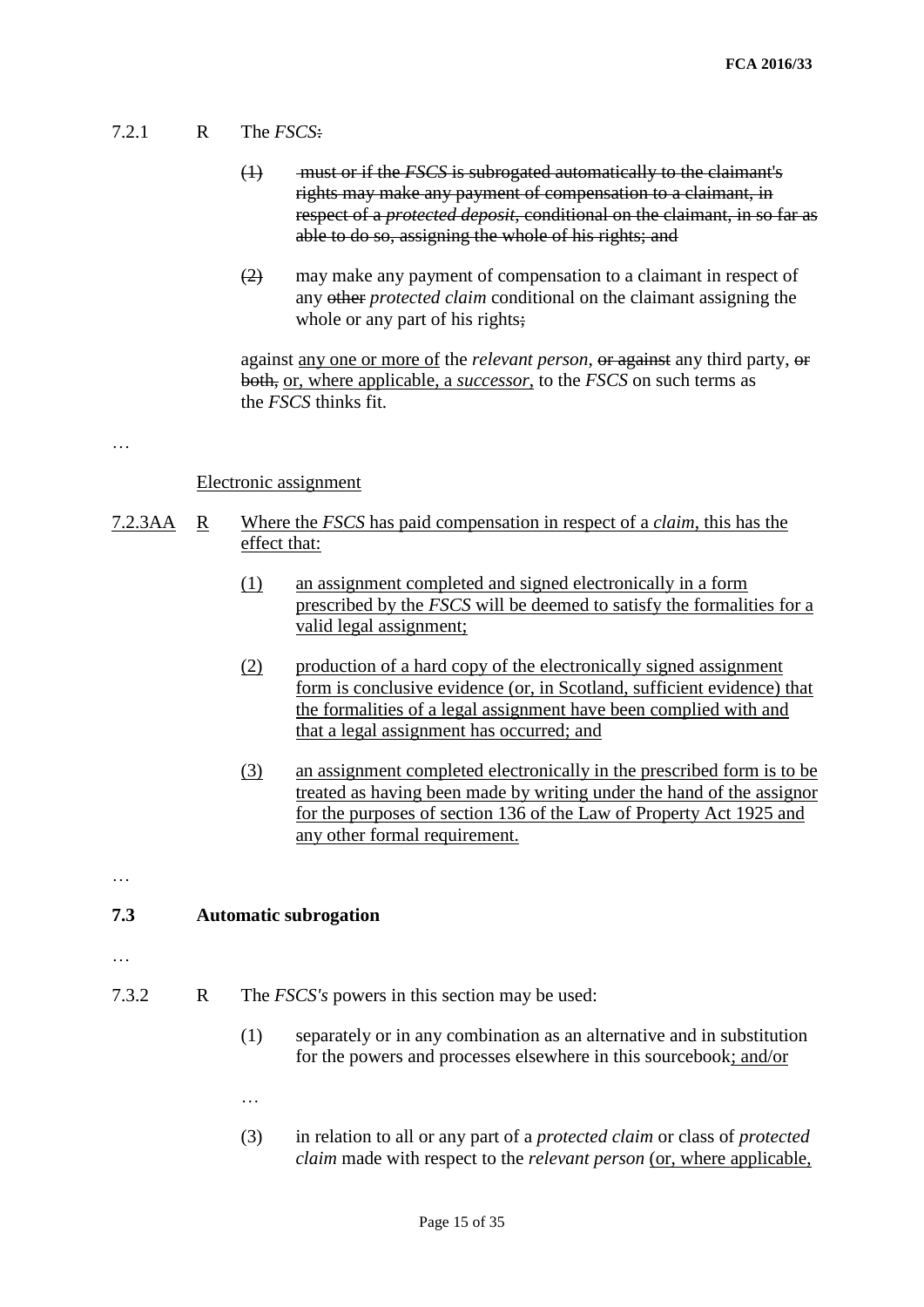a *successor*); and/or .

…

 $7.3.4$ 

…

7.3.8

|              | (4)       | (where the <i>FSCS</i> uses its powers to administer the payment of<br>compensation on behalf of, or to pay compensation or make a<br>payment on account or an advance and recover from, a Non-UK<br>Scheme or Other Funder (see COMP 15.1.14R)) in respect of all or<br>part of any <i>protected deposit</i> which is compensatable by and/or<br>recoverable from the Non-UK Scheme or Other Funder, and<br>the FSCS may make different provision for those parts of a protected<br>deposit (and references to paying compensation shall be treated as<br>referring to making a payment, making a payment on account or<br>making an advance as appropriate) (for the purposes of this section<br>the terms "Non-UK Scheme" and "Other Funder" have the same<br>meaning as in <i>COMP</i> 15.1.14R). [deleted] |
|--------------|-----------|-----------------------------------------------------------------------------------------------------------------------------------------------------------------------------------------------------------------------------------------------------------------------------------------------------------------------------------------------------------------------------------------------------------------------------------------------------------------------------------------------------------------------------------------------------------------------------------------------------------------------------------------------------------------------------------------------------------------------------------------------------------------------------------------------------------------|
|              |           | Determinations by the FSCS                                                                                                                                                                                                                                                                                                                                                                                                                                                                                                                                                                                                                                                                                                                                                                                      |
| $\mathbf{R}$ | $\ddotsc$ |                                                                                                                                                                                                                                                                                                                                                                                                                                                                                                                                                                                                                                                                                                                                                                                                                 |
|              | (2)       | An instrument by which the <i>FSCS</i> makes the determination must<br>specify the provision under which it is made, the date and time from<br>which it takes effect and the <i>relevant person</i> (or, where applicable, a<br>successor) and protected claims, parts of protected claims and/or<br>classes of <i>protected claims</i> in respect of which it applies.                                                                                                                                                                                                                                                                                                                                                                                                                                         |
|              |           |                                                                                                                                                                                                                                                                                                                                                                                                                                                                                                                                                                                                                                                                                                                                                                                                                 |
|              |           | Rights and obligations against the relevant persons, successors and third parties                                                                                                                                                                                                                                                                                                                                                                                                                                                                                                                                                                                                                                                                                                                               |
| $\mathbf{R}$ |           | The <i>FSCS</i> may determine that:                                                                                                                                                                                                                                                                                                                                                                                                                                                                                                                                                                                                                                                                                                                                                                             |
|              | (1)       | the payment of compensation by the FSCS; and/or                                                                                                                                                                                                                                                                                                                                                                                                                                                                                                                                                                                                                                                                                                                                                                 |
|              | (2)       | the following actions by the <i>FSCS</i> (under <i>COMP</i> 15.1.14R):                                                                                                                                                                                                                                                                                                                                                                                                                                                                                                                                                                                                                                                                                                                                          |
|              |           | administering the payment of compensation on behalf of;<br>$\left( a\right)$<br>and/or                                                                                                                                                                                                                                                                                                                                                                                                                                                                                                                                                                                                                                                                                                                          |
|              |           | paying and/or making a payment on account of compensation<br>$\Theta$<br>from;                                                                                                                                                                                                                                                                                                                                                                                                                                                                                                                                                                                                                                                                                                                                  |
|              |           | a Non-UK Scheme or Other Funder; [deleted]                                                                                                                                                                                                                                                                                                                                                                                                                                                                                                                                                                                                                                                                                                                                                                      |

shall have all or any of the following effects:

(3) the *FSCS* shall immediately and automatically be subrogated, subject to such conditions as the *FSCS* determines are appropriate, to all or any part (as determined by the *FSCS*) of the rights and claims in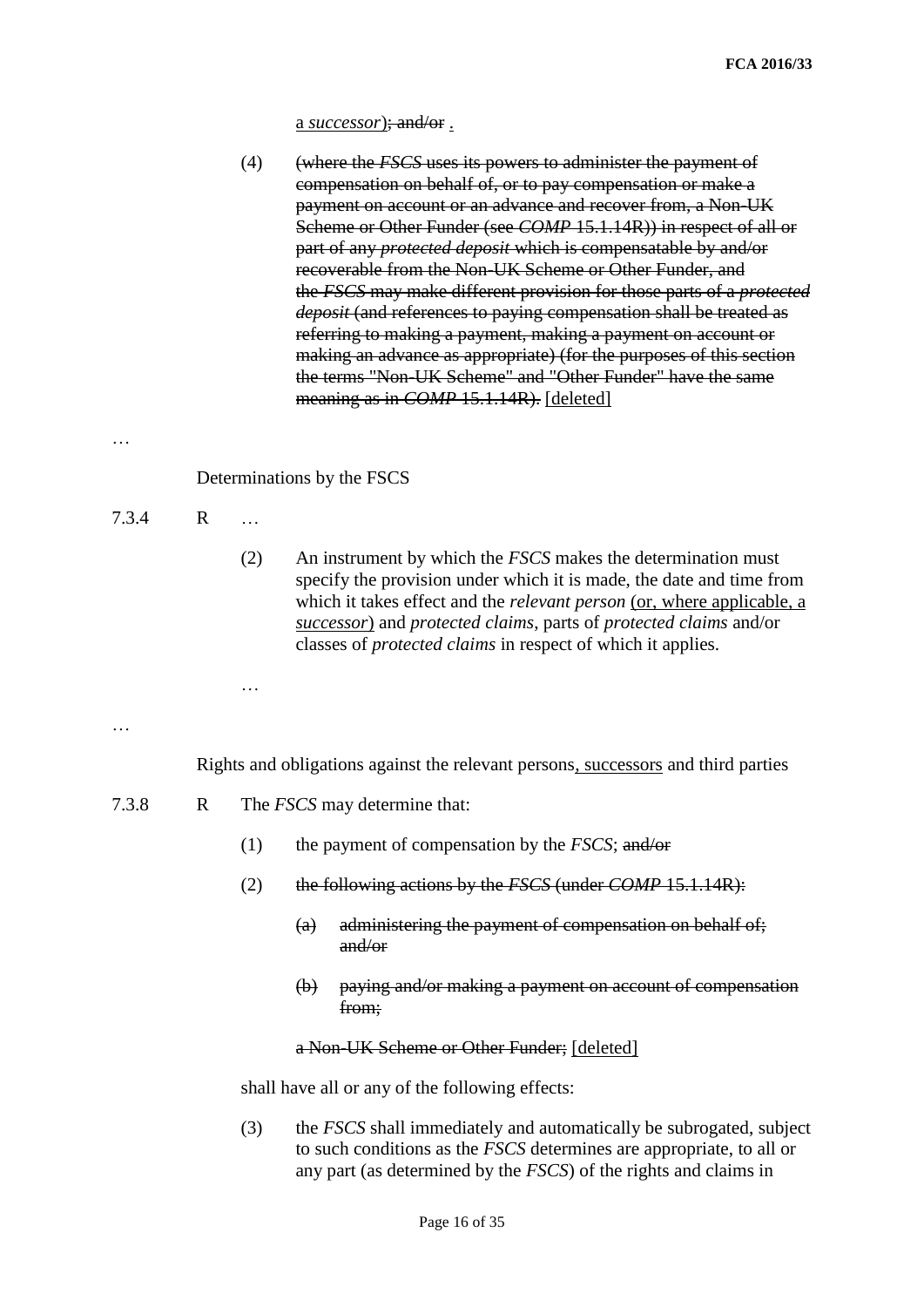the *United Kingdom* and elsewhere of the claimant against the *relevant person* (or, where applicable, a *successor*) and/or any third party (whether such rights are legal, equitable or of any other nature whatsoever and in whatever capacity the *relevant person* (or, where applicable, a *successor*) or third party is acting) in respect of or arising out of the *claim* in respect of which the payment of or on account of compensation was made;

- (4) the *FSCS* may claim and take legal or any other proceedings or steps in the *United Kingdom* or elsewhere to enforce such rights in its own name or in the name of, and on behalf of, the claimant, or in both names against the *relevant person* (or, where applicable, a *successor*) and/or any third party;
- (5) the subrogated rights and claims conferred on the *FSCS* shall be rights of recovery and claims against the *relevant person* (or, where applicable, a *successor*) and/or any third party which are equivalent (including as to amount and priority and whether or not the *relevant person* (or, where applicable, a *successor*) is insolvent) to and do not exceed the rights and claims that the claimant would have had; and/or
- (6) such rights and/or obligations (as determined by the *FSCS*) as between the *relevant person* (or, where applicable, a *successor*) and the claimant arising out of the *protected claim* in respect of which the payment was made shall be transferred to, and subsist between, another *authorised person* (or, where a *successor* is not an *authorised person*, an *authorised person*) with an appropriate *permission* and the claimant provided that the *authorised person* has consented (but the transferred rights and/or obligations shall be treated as existing between the *relevant person* (or where applicable, a *successor*) and the *FSCS* to the extent of any subrogation, transfer or assignment for the purposes of (3) to (5) and *COMP* 7.3.9R).
- 7.3.9 R The *FSCS* may alternatively or additionally make the actions in *COMP* 7.3.8R(1) and  $(2)$  conditional on the claimant assigning or transferring the whole or any part of all such rights as he may have against the *relevant person* (or, where applicable, a *successor*) and/or any third party (including, for the avoidance of any doubt, any Non-UK Scheme or Other Funder) on such terms as the *FSCS* determines are appropriate.
- …

## **7.6 Recoveries: claims other than for protected deposits**

- …
- 7.6.5 G As an example of the circumstances which *COMP* 7.6.4R is designed to address, take two claimants, A and B.
	- (1) Both A and B have a *protected investment business claim* of £60,000 against a *relevant person* (or, where applicable, a *successor*) *in*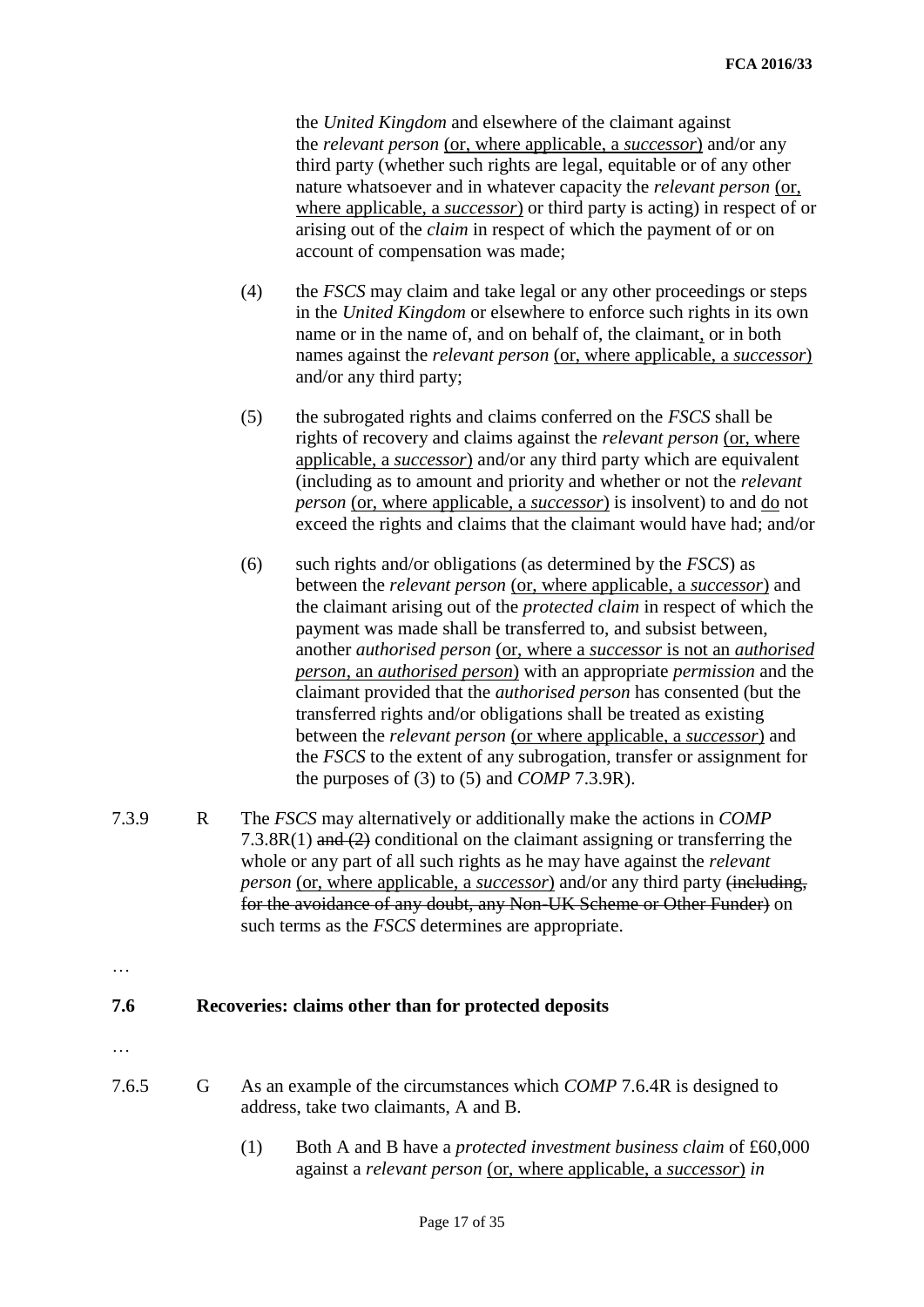*default*. The *FSCS* offers both claimants £50,000 compensation (the maximum amount payable for such claims under *COMP* 10.2.3R). A accepts immediately, and assigns his rights against the *relevant person* (or, where applicable, a *successor*) to the *FSCS*, but B delays accepting the *FSCS's* offer of compensation.

(2) In this example, the liquidator is able to recover assets from the *relevant person* (or, where applicable, a *successor*) *in default* and makes a payment of 50p in the pound to all the *relevant person's* or *successor's*, as appropriate, creditors. If the liquidator made the payment before any offer of compensation from the *FSCS* had been accepted, A and B would both receive £30,000 each from the liquidator, leaving both with a loss of £30,000 to be met by the *FSCS*. Both *claims* would be met in full.

## **8.2 Rejection of application for compensation**

…

…

…

- 8.2.3 R The *FSCS* must reject an application for compensation if:
	- (1) the *FSCS* considers that a civil claim in respect of the liability would have been defeated by a defence of limitation at the earlier of:
		- (a) the date on which the *relevant person* (or, where applicable, a *successor*) is determined to be *in default*; and
		- (b) the date on which the claimant first indicates in writing that he may have a claim against the *relevant person* (or, where applicable, a *successor*);

unless *COMP* 8.2.4R or *COMP* 8.2.4AR applies; or

- (2) the liability of the *relevant person* (or, where applicable, a *successor*) to the claimant has been extinguished by the operation of law, unless *COMP* 8.2.5R applies.
- …
- 8.2.5 R For claims made in connection with *protected investment business* or *protected non-investment insurance mediation*, if a *relevant person* (or, where applicable, a *successor*), incorporated as a *company*, has been dissolved with the result that its liability to the claimant has been extinguished by operation of law, the *FSCS* must treat the claim, for the purposes of paying compensation, as if the *relevant person* or a *successor*, as appropriate, had not been dissolved.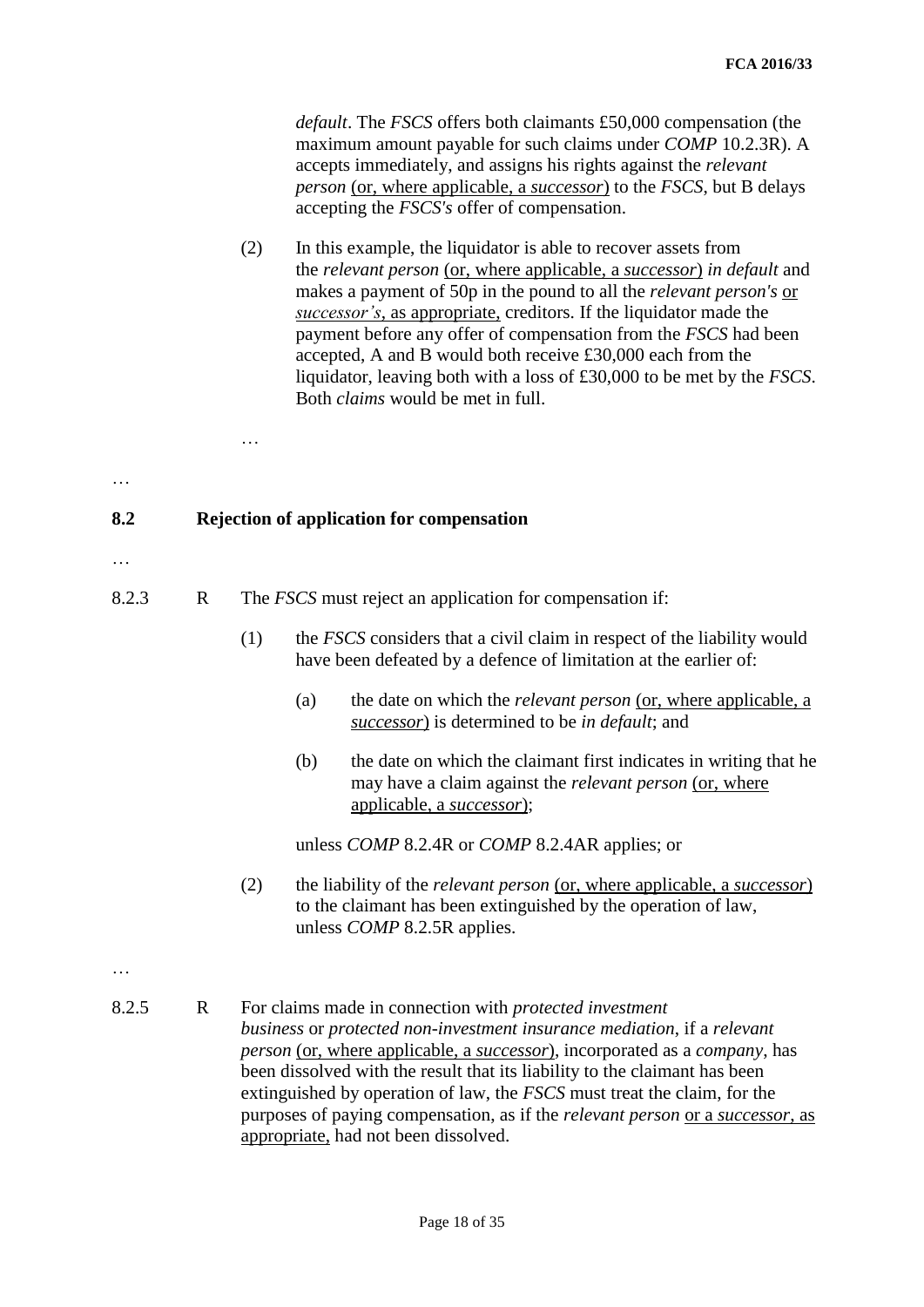## **9 Time limits on payment and postponing payment**

## **9.2 When must compensation be paid?**

…

…

…

## 9.2.2 R The *FSCS* may postpone paying compensation if:

- (2) in the case of a *claim* relating to *protected investment business* which is not an *ICD claim* or a claim relating to *protected home finance mediation*, the *FSCS* considers that the claimant should first exhaust his rights against the *relevant person* (or, where applicable, a *successor*) or any third party, or make and pursue an application for compensation to any other *person*; or
- (3) in the case of a *claim* relating to a *protected contracts of insurance*, the *FSCS* considers that the liability to which the *claim* relates or any part of the liability is covered by another *contract of insurance* with a solvent *insurance undertaking*, or where it appears that a *person*, other than the liquidator, may make payments or take such action to secure the continuity of cover as the *FSCS* would undertake; or [deleted]
- …
- (5) the claimant has been charged with an offence arising out of or in relation to *money laundering*, and those proceedings have not yet been concluded.  $\div$  or
- (6) the *claim* relates solely to a bonus provided for under a *protected contract of insurance* the value of which the *FSCS* considers to be of such uncertainty that immediate payment of compensation in respect of that bonus would not be prudent and a court has yet to attribute a value to such bonus. [deleted]
- 9.2.3 R Notwithstanding *COMP* 9.2.2R(2), the *FSCS* may pay compensation to a claimant in respect of assets held by a *relevant person* (or, where applicable, a *successor*) if an insolvency practitioner has been appointed to the *relevant person* (or, where applicable, a *successor*), and:

…

## **10.2 Limits on compensation payable**

…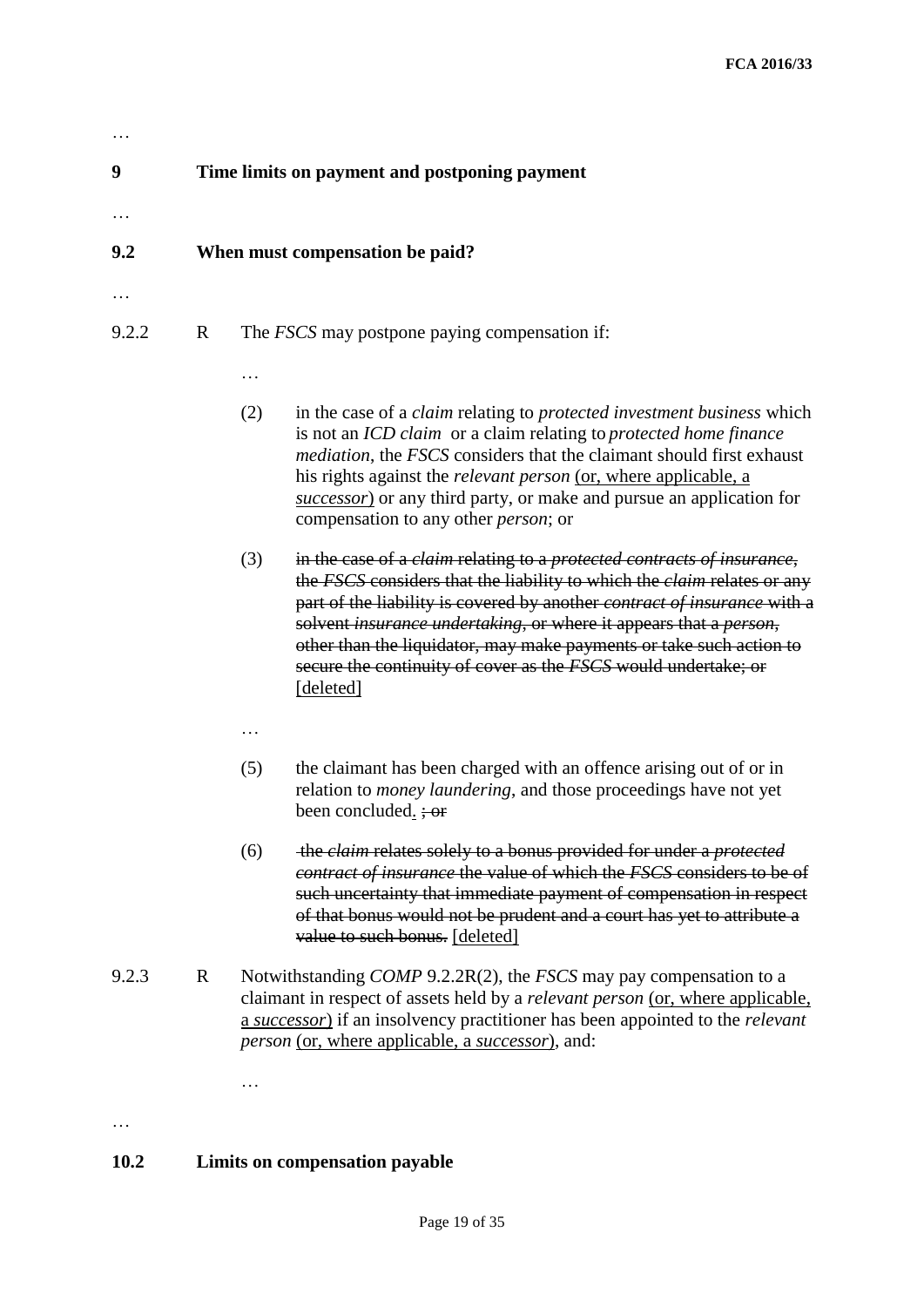- 10.2.2 G The limits apply to the aggregate amount of *claims* in respect of each category of *protected claim* that an *eligible claimant* has against the *relevant person* (or, where applicable, a *successor*). Consequently, a claimant who has, for example, a *claim* against a *relevant person* (or, where applicable, a *successor*) in connection with *protected investment business* of £40,000, and a further such *claim* of £20,000, will only receive the £50,000 limit.
- 10.2.3 Table Limits

…

This table belongs to COMP 10.2.1R

| <b>Type of claim</b>                                                                                           | <b>Level of cover</b>                                                                                                               | <b>Maximum</b> payment                                                                           |  |  |
|----------------------------------------------------------------------------------------------------------------|-------------------------------------------------------------------------------------------------------------------------------------|--------------------------------------------------------------------------------------------------|--|--|
| Protected deposit or<br>protected dormant<br><del>account<sup>4</sup></del>                                    | 100% of claim                                                                                                                       | £85,000<br>[Note: articles 7(1a)<br>and $7(1b)$ of the<br><b>Deposit Guarantee</b><br>Directivel |  |  |
| Protected contract of<br><i>insurance</i> when the<br>contract is a relevant<br>general insurance<br>contract  | $(1)$ Where the <i>claim</i> is<br>in respect of a liability<br>subject to compulsory<br>insurance: 100% of<br>$elaim^2$            | Unlimited                                                                                        |  |  |
|                                                                                                                | $(2)$ In all other cases:<br>90% of claim                                                                                           | <b>Unlimited</b>                                                                                 |  |  |
| Protected contract of<br><i>insurance</i> when the<br>contract is a long term<br><del>insurance contract</del> | At least 90% of <i>claim</i><br>as determined in<br>accordance with COMP<br>$\frac{12}{2}$                                          | <b>Unlimited</b>                                                                                 |  |  |
| Protected investment<br>business                                                                               | 100% of claim                                                                                                                       | £50,000                                                                                          |  |  |
| Protected home finance<br>mediation                                                                            | 100% of claim                                                                                                                       | £50,000                                                                                          |  |  |
| Protected non-<br><i>investment insurance</i><br>mediation                                                     | $(1)$ where the <i>claim</i> is<br>in respect of a <i>liability</i><br>subject to compulsory<br><i>insurance</i> : 100% of<br>claim | Unlimited                                                                                        |  |  |
|                                                                                                                | $(2)$ where the <i>claim</i> is<br>in respect of:<br>(a) a relevant omission;                                                       | Unlimited                                                                                        |  |  |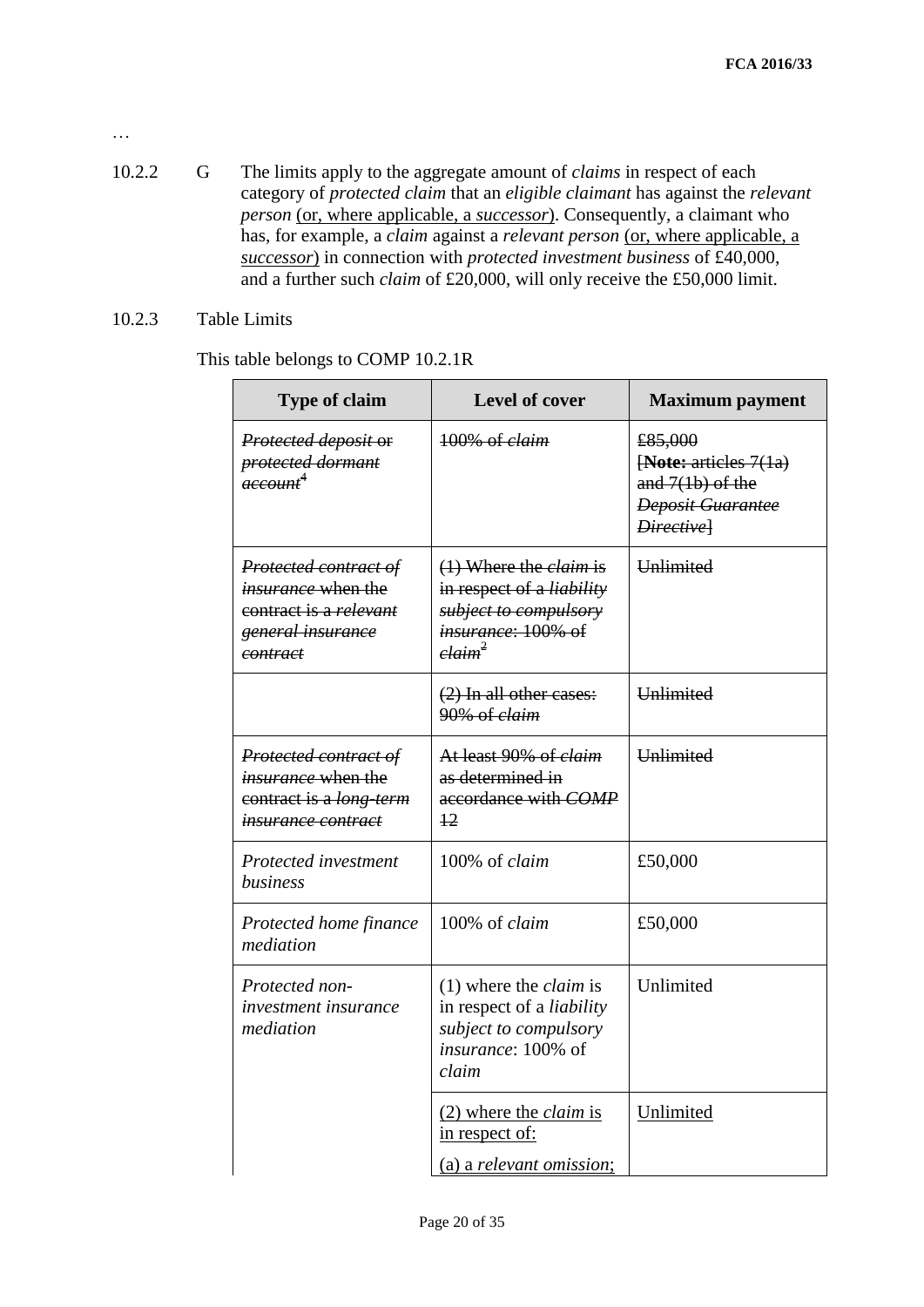| and<br>(b) a <i>professional</i><br>indemnity insurance<br><i>contract</i> , or would be in<br>respect of a<br>professional indemnity<br><i>insurance contract</i> if<br>the insurance contract<br>had been effected:<br>100% of claim                                                                                                                                                                                                                     |           |
|------------------------------------------------------------------------------------------------------------------------------------------------------------------------------------------------------------------------------------------------------------------------------------------------------------------------------------------------------------------------------------------------------------------------------------------------------------|-----------|
| (3) where the <i>claim</i> is:<br>(a) in respect of a<br>relevant omission;<br>(b) in respect of a<br><u>relevant general</u><br><i>insurance contract</i> or<br><u>would be in respect of a</u><br>relevant general<br><i>insurance contract</i> if<br>the insurance contract<br>had been effected; and<br>(c) arises from the death<br>or incapacity of the<br><i>policyholder</i> owing to<br>injury, sickness or<br>infirmity:<br>100% of <i>claim</i> | Unlimited |
| $(4)$ where the <i>claim</i> is<br>in respect of:<br>(a) a relevant omission;<br>and<br>(b) a pure protection<br><i>contract</i> , or would be in<br>respect of a pure<br><i>protection contract if</i><br>the insurance contract<br>had been effected:<br>100% of <i>claim</i>                                                                                                                                                                            | Unlimited |
| $(25)$ In all other cases:<br>90% of claim                                                                                                                                                                                                                                                                                                                                                                                                                 | Unlimited |

…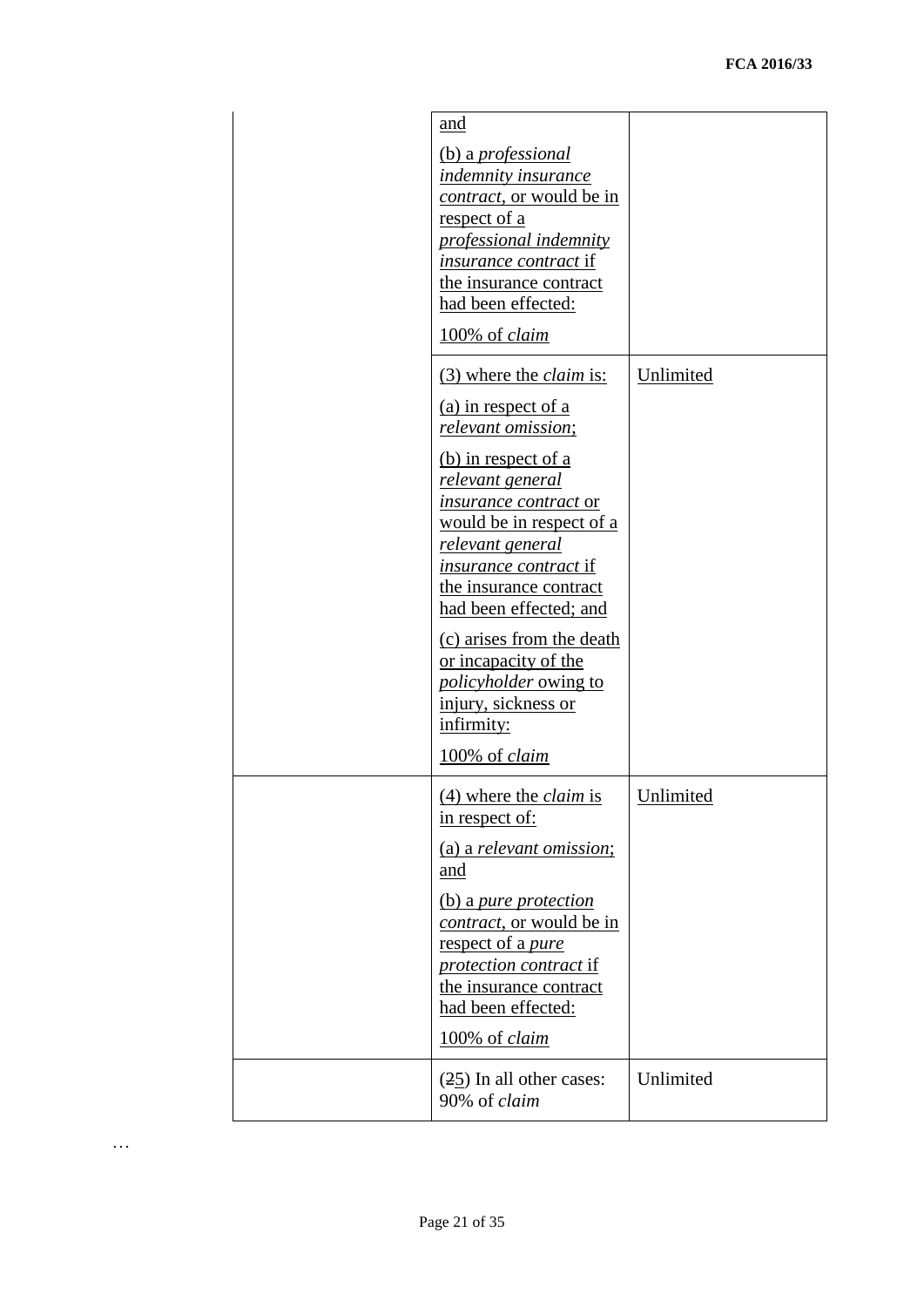10.2.5 G *COMP* [12.4.1R](http://fshandbook.info/FS/html/FCA/COMP/12/4#D28) and *COMP* [12.4.4R](http://fshandbook.info/FS/html/FCA/COMP/12/4#D36) include includes further limits relating to *[Deposit Guarantee Directive](http://fshandbook.info/FS/glossary-html/handbook/Glossary/D?definition=G276)* claims and *[ICD claims](http://fshandbook.info/FS/glossary-html/handbook/Glossary/I?definition=G510)* against certain *[incoming EEA firms](http://fshandbook.info/FS/glossary-html/handbook/Glossary/I?definition=G526)*. These reflect the *[Deposit Guarantee Directive](http://fshandbook.info/FS/glossary-html/handbook/Glossary/D?definition=G276)* and *[Investor Compensation Directive/s](http://fshandbook.info/FS/glossary-html/handbook/Glossary/I?definition=G608) Directive*, under which compensation may be payable by the *[incoming EEA firm's Home State](http://fshandbook.info/FS/glossary-html/handbook/Glossary/I?definition=G526)* compensation scheme.

### Claims in cases where there is a successor

- 10.2.5A R No claimant shall be eligible to make a claim under the *compensation scheme* in respect of both the *relevant person* and a *successor* in relation to the same loss.
- …

## **11 Payment of compensation**

…

## **11.2 Payment**

To whom must payment be made

11.2.1A R If the *FSCS* determines that compensation is payable (or any recovery or other amount is payable by the *FSCS* to the claimant), it must pay it to the claimant, or if the *FSCS* so decides, as directed by the claimant, unless *COMP* 11.2.2R applies.

…

Form and method of paying compensation

11.2.3A R The *FSCS* may pay compensation in any form and by any method (or any combination of them) that it determines is appropriate including, without limitation:

…

- (4) by paying compensation to a *firm*, which makes a *claim* on behalf of its *clients*, if the *FSCS* is satisfied that:
	- (a) the business of a *relevant person in default* has been transferred to the *firm*;
	- (b) each *client* has a *claim* against the *relevant person in default* arising out of a *shortfall* in *client money* or *safe custody assets* held by the *relevant person in default*;
	- (c) the *clients* in respect of which compensation is to be paid satisfy the conditions set out in *COMP* 3.2.2R(1); and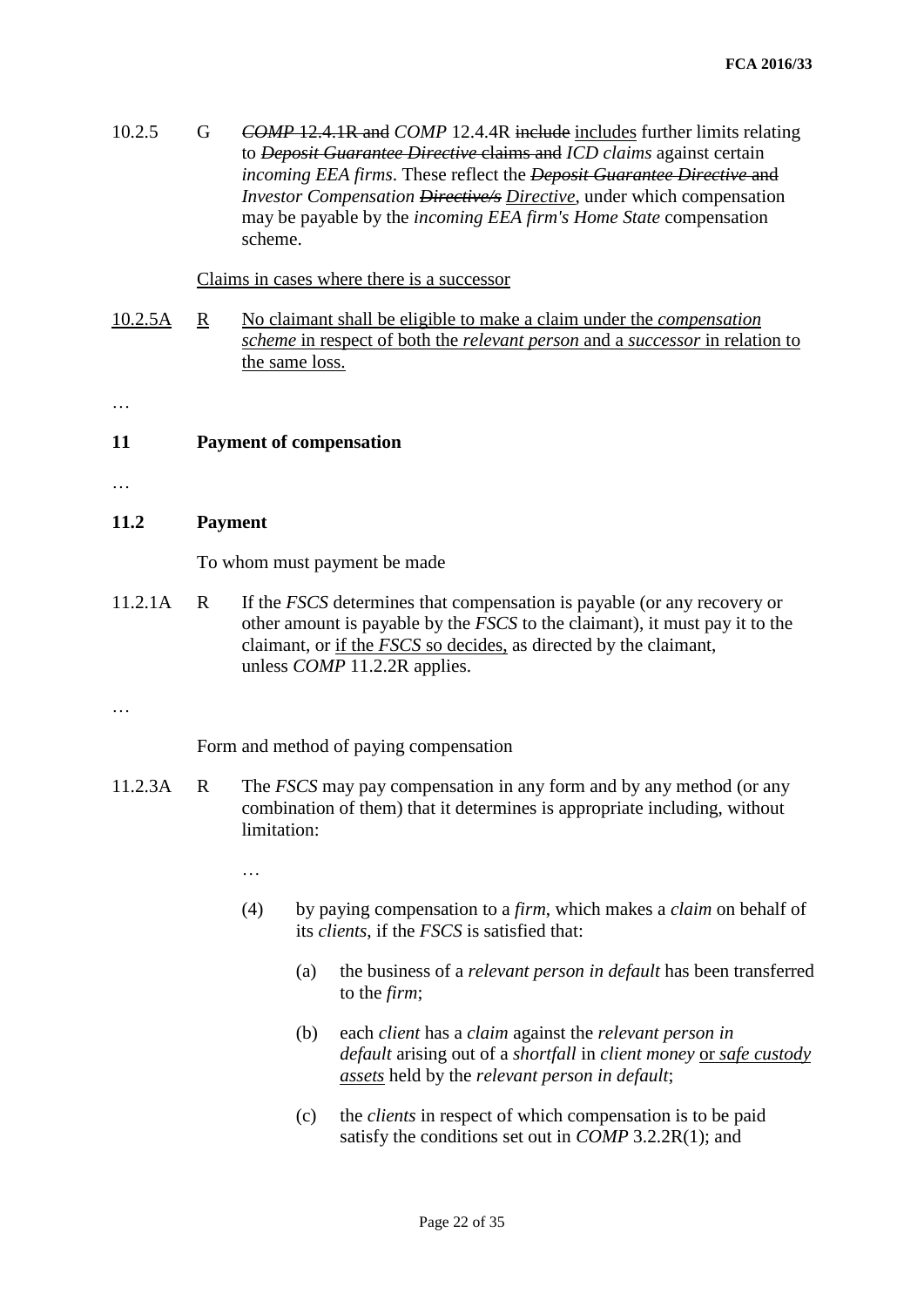(d) the *firm* has agreed, on such terms as the *FSCS* thinks fit, to pay, or credit the accounts of, without deduction, each *client*, that part of the compensation due to him.

…

Paying full compensation in return for rights

- 11.2.9 R Where the *FSCS* considers that the conditions in *COMP* 11.2.4R are satisfied but, in relation to a class of *claim*, in order to provide fair compensation for the generality of such *claims* it would be appropriate to take the approach in (1) and (2) rather than pay an appropriate lesser sum in final settlement or make a payment on account, it may for that class of *claim*:
	- (1) receive whether by assignment, transfer or operation of law the whole or any part of a claimant's rights against the *relevant person* (or, where applicable, a *successor*), or against any third party, or both on such terms as the *FSCS* thinks fit; and

…

## **12 Calculating compensation**

…

…

## **12.2 Quantification: general**

12.2.1A R The amount of compensation payable to the claimant in respect of any type of *protected claim* is the amount of his overall net *claim* against the *relevant person* (or, where applicable, a *successor*) at the *quantification date* and any reference in *COMP* to overall *claim* means "overall net *claim*" or "overall gross *claim*" as appropriate.

…

12.2.3 G Where a liability of a *relevant person* (or, where applicable, a *successor*) to an *eligible claimant* could fall within more than one type of *protected claim* (see *COMP* 5.2.1R), for example a *claim* in connection with *money* held by an *MiFID investment firm* that is also a *credit institution*, the *FSCS* should seek to ensure that the claimant does not receive any further compensation payment from the *FSCS* in cases where the claimant has already received compensation from the *FSCS* in respect of that *claim*.

### Overall net claim

12.2.4 R A claimant's overall *claim* is the sum of the *protected claims* of the same category that he has against a *relevant person* (or, where applicable, a *successor*) *in default*, less the amount of any liability which the *relevant person* or *successor*, as appropriate, may set off against any of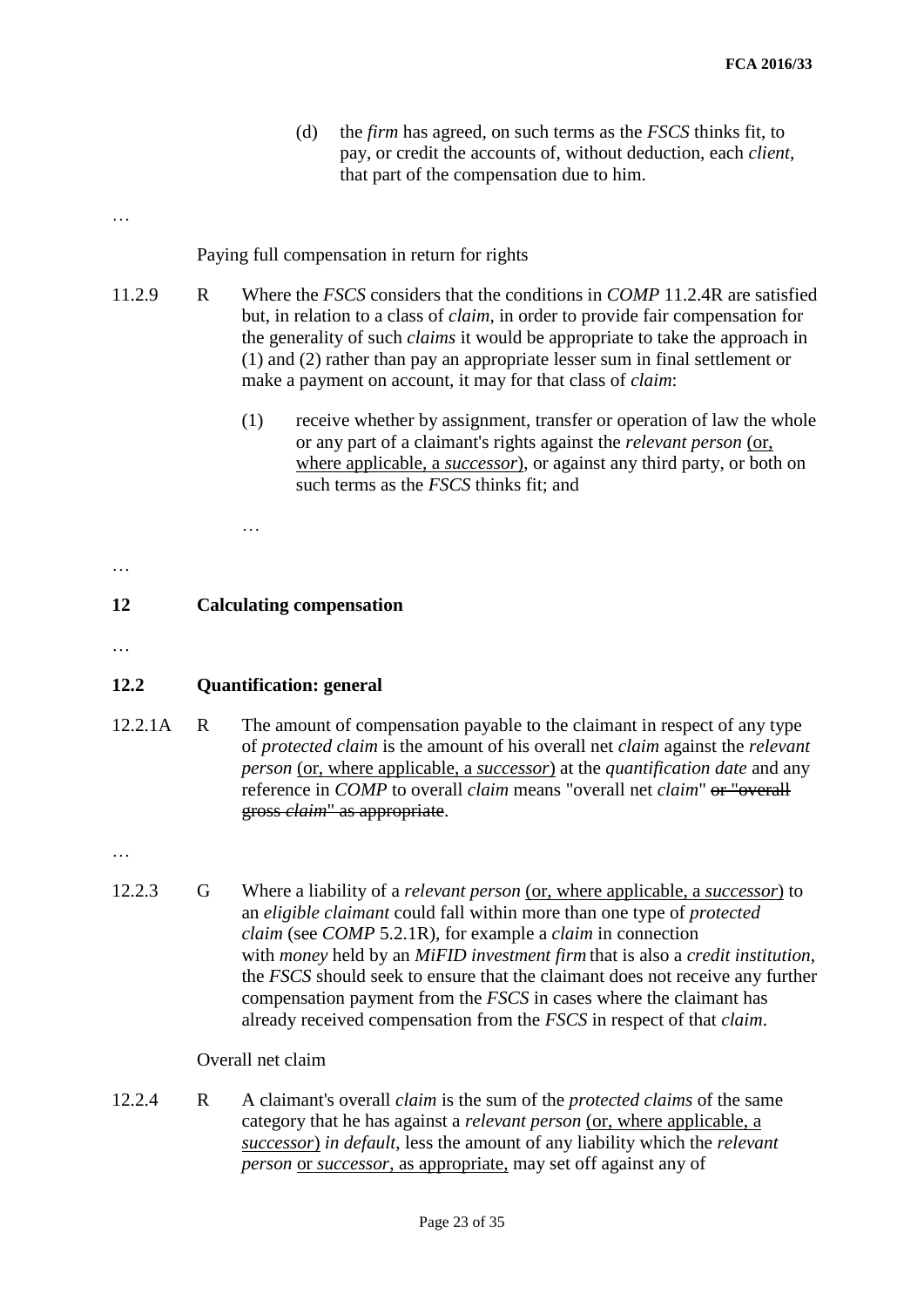those *claims* (see *COMP* 10.2.2G).

…

## Payments to the claimant

12.2.7A R The *FSCS* must take into account any payments to the claimant (including amounts recovered by the *FSCS* on behalf of the claimant) made by the *relevant person* (or, where applicable, a *successor*) or the *FSCS* or any other *person*, if that payment is connected with the *relevant person's* (or, where applicable, a *successor's*) liability to the claimant in calculating the claimant's overall *claim*.

…

## **12.3 Quantification date**

Protected investment business

…

12.3.6 R For a *claim* made in connection with *protected investment business* which is an *ICD claim*, the *quantification date* is the date the *relevant person*, or, where applicable, a *successor*, is determined to be *in default*.

…

## **12.4 The compensation calculation**

Protected investment business: general

…

12.4.4 R If the claimant has an *ICD claim* against an *incoming EEA firm* which is an a *MiFID investment firm* (including a *credit institution* which is an a *MiFID investment firm*) or, where applicable, a *successor* of such a *firm*, the *FSCS*  must take account of the liability of the *Home State* compensation scheme in calculating the compensation payable by the *FSCS*.

…

## **12.6 Quantification: trustees, operators of pension schemes, persons winding up pension schemes, personal representatives, agents, and joint claims**

Trustees, operators of pension schemes and persons winding up pension schemes

…

- 12.6.2A R If a claimant has a *claim*:
	- (1) as the trustee of a *small self-administered scheme* or an *occupational pension scheme* of an employer which is not a *large company*, *large partnership* or *large mutual association* or the trustee or *operator* of,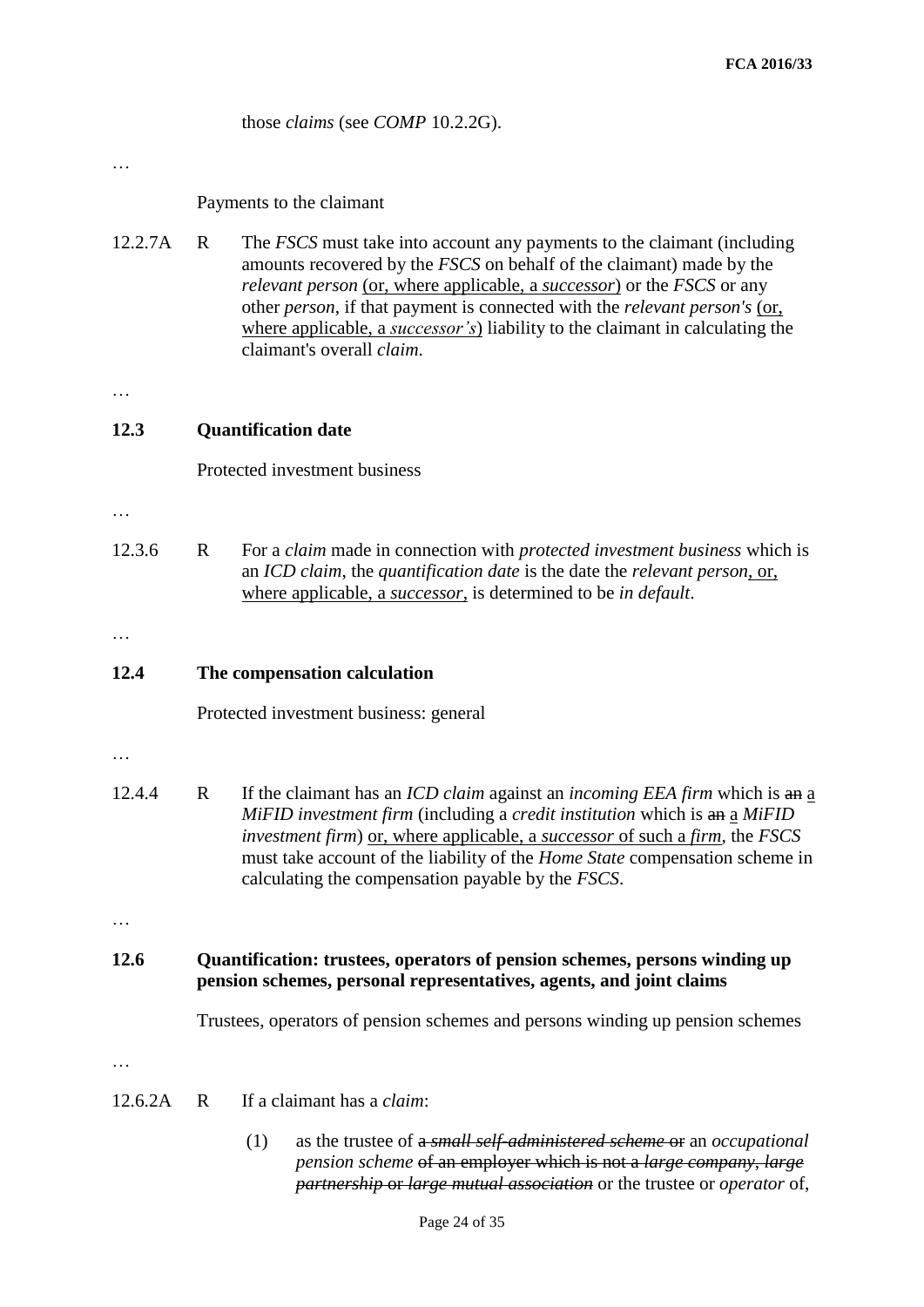or the *person* carrying on the *regulated activity* of winding up, a stakeholder pension scheme (which is not an *occupational pension scheme*) or *personal pension scheme*; and

(2) for one or more members of a pension scheme (or, where relevant, the beneficiary of any member) whose benefits are, or include, *money-purchase benefits*;

the *FSCS* must treat the member or members (or, where relevant, the beneficiary of any member) as having the *claim*, and not the claimant (insofar as members' benefits are *money-purchase benefits*).

…

| (1)   | (2)                                                                     | (3)         |     | (4)                                                                                                                                                                                                                                                      | (5)                                                    | (6)                                                                                                             |
|-------|-------------------------------------------------------------------------|-------------|-----|----------------------------------------------------------------------------------------------------------------------------------------------------------------------------------------------------------------------------------------------------------|--------------------------------------------------------|-----------------------------------------------------------------------------------------------------------------|
|       | <b>Material to</b><br>which the<br>transitional<br>provision<br>applies |             |     | <b>Transitional Provision</b>                                                                                                                                                                                                                            | <b>Transitional</b><br>provision:<br>dates in<br>force | <b>Handbook</b><br><b>Provisions:</b><br>coming into<br>force                                                   |
| [PRA] | COMP <sub>5</sub>                                                       | $\mathbf R$ |     | Protected claims                                                                                                                                                                                                                                         | Indefinitely                                           | Commencement                                                                                                    |
|       |                                                                         |             | (1) | A claim for a protected<br>deposit or under a<br>protected contract of<br><i>insurance</i> includes a <i>claim</i><br>in respect of an <i>article</i> 9<br>default, subject to (2)<br>[deleted]                                                          |                                                        |                                                                                                                 |
|       |                                                                         |             | (2) | A claim must be treated as<br>a <i>claim</i> in relation to a<br>protected contract of<br>insurance under COMP<br>5.4.5R if the conditions in<br>article 9A or $710(1)(a)$ (d)<br>of the compensation<br>transitionals order are<br>satisfied. [deleted] |                                                        | Commencement<br>but on 6<br>December 2006<br>for article 9A of<br>the<br>compensation<br>transitionals<br>order |
|       |                                                                         |             | (3) | A <i>claim</i> in connection                                                                                                                                                                                                                             |                                                        |                                                                                                                 |

## **TP 1.1 Transitional Provisions Table**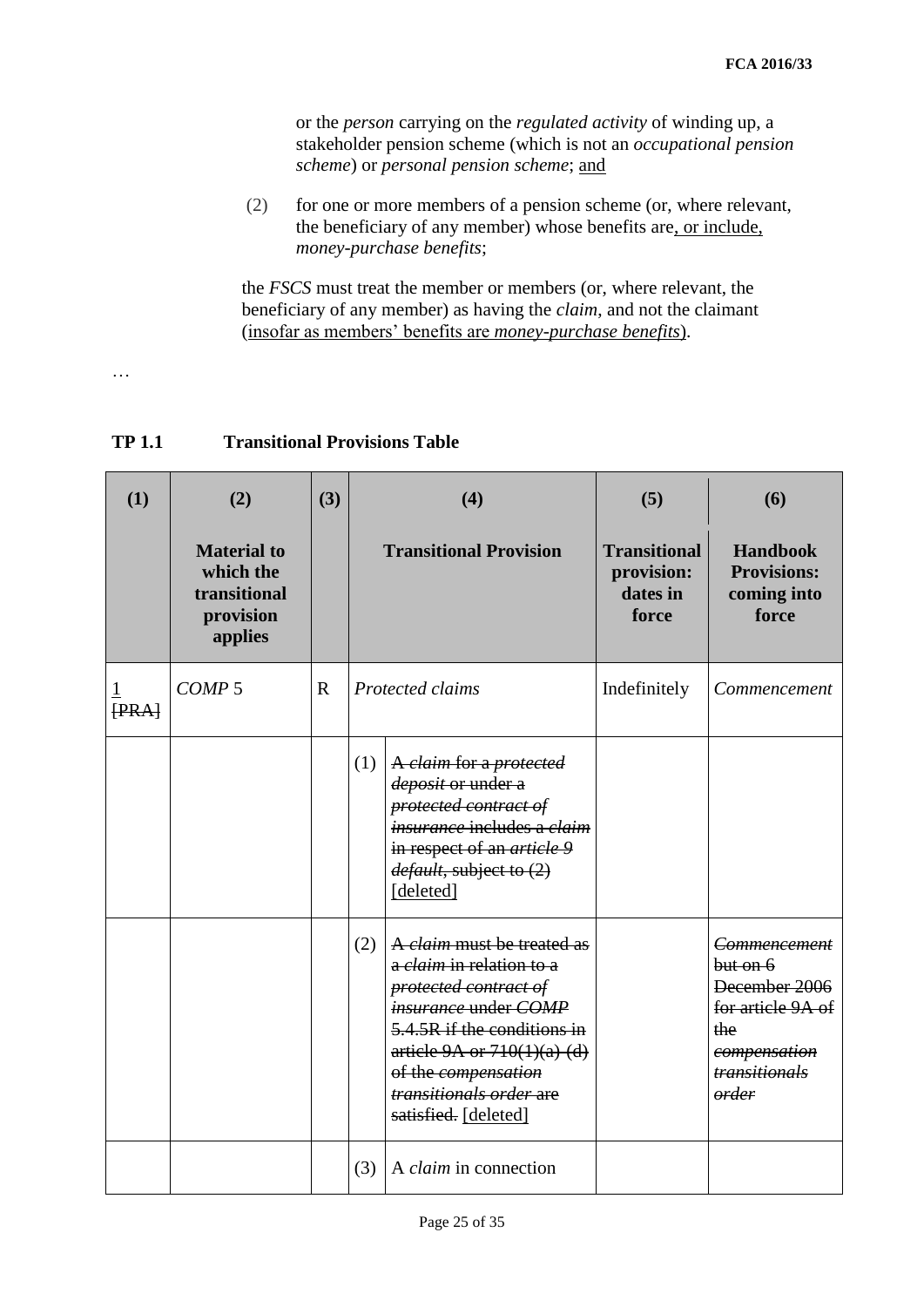|  |     |             | with protected investment<br>business includes a claim<br>in respect of a <i>pending</i><br>application.                                                                                                                                          |  |
|--|-----|-------------|---------------------------------------------------------------------------------------------------------------------------------------------------------------------------------------------------------------------------------------------------|--|
|  | (4) | applies.    | Where the <i>claim</i> is in<br>respect of an <i>article</i> 9<br>default or a pending<br>application, the FSCS<br>must apply the rules of the<br>relevant former scheme,<br>as they applied to the<br>default before<br>commencement, unless (2) |  |
|  | (5) |             | The rules of each<br><i>investment business</i><br>compensation scheme are<br>amended so that<br>references to the person<br>managing the scheme are<br>replaced by references to<br>the <i>FSCS</i> .                                            |  |
|  | (6) |             | The rules of the Friendly<br><b>Societies Protection</b><br>Scheme are amended so<br>that: [deleted]                                                                                                                                              |  |
|  |     | (a)         | references to the<br>person managing the<br>scheme are replaced<br>by references to the<br>FSCS; and                                                                                                                                              |  |
|  |     | $\biguplus$ | References to<br>functions conferred<br>upon the Friendly<br><b>Societies Protection</b><br><b>Scheme Board are</b><br>replaced by<br>references to<br>functions conferred<br>upon the FSCS.                                                      |  |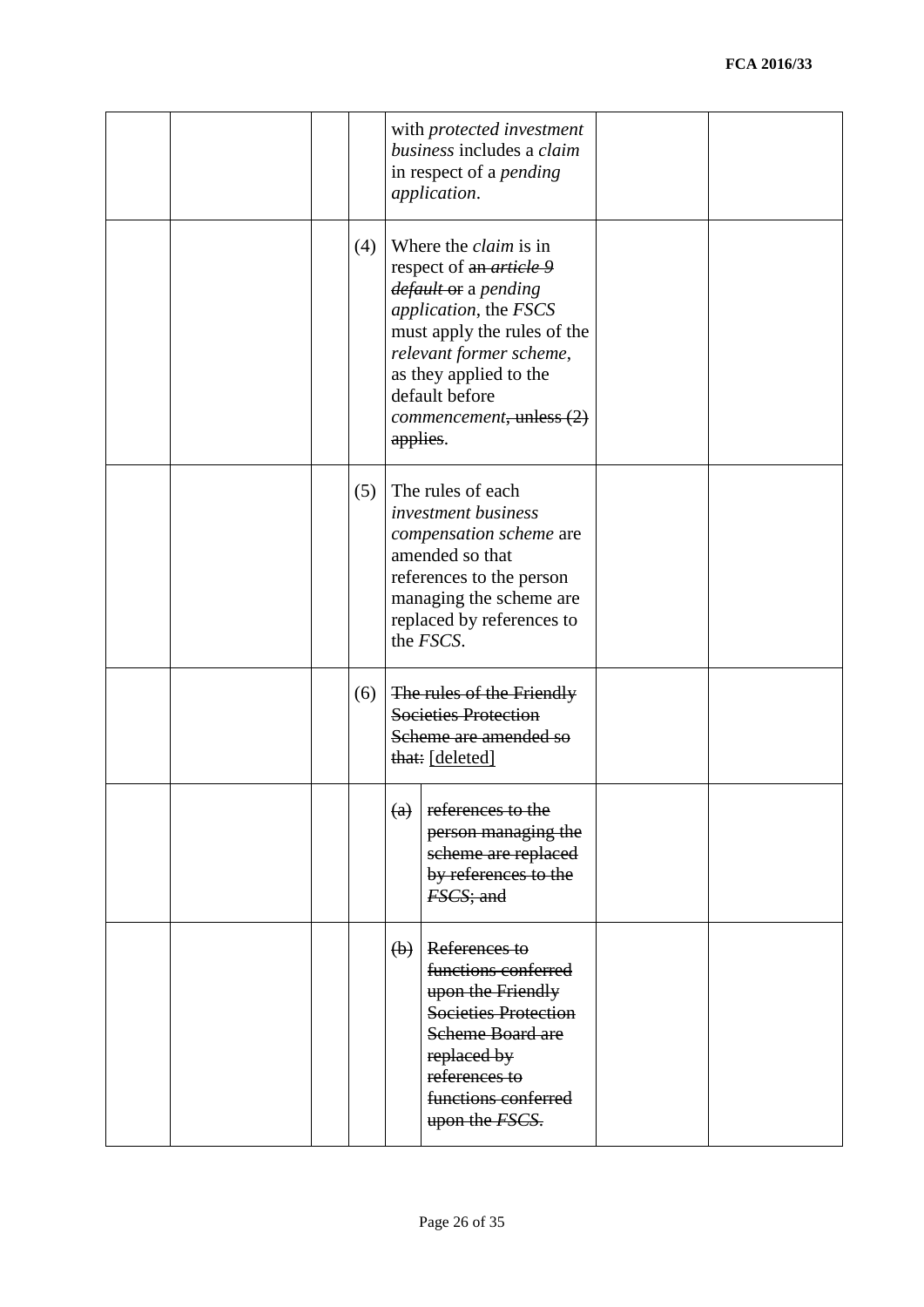|                |                                     |             | (7)     |                           | Where the default occurs<br><del>after <i>commencement</i>, a</del><br>elaim for a protected<br>deposit includes a claim<br>that arose before<br>commencement in respect<br>of: [deleted]                                                                                                                                                                                        |              |                     |
|----------------|-------------------------------------|-------------|---------|---------------------------|----------------------------------------------------------------------------------------------------------------------------------------------------------------------------------------------------------------------------------------------------------------------------------------------------------------------------------------------------------------------------------|--------------|---------------------|
|                |                                     |             |         | $\left(\mathrm{a}\right)$ | a <i>deposit</i> within the<br>meaning of the<br>Banking Act 1987;<br>and                                                                                                                                                                                                                                                                                                        |              |                     |
|                |                                     |             |         |                           | $\left(\mathbf{b}\right)$ a <i>claim</i> in respect of a<br>protected investment<br>within the meaning of<br>section 27 of the<br><b>Building Societies</b><br>Act 1986.                                                                                                                                                                                                         |              |                     |
|                |                                     |             | (8)     |                           | Where the default occurs<br>after commencement, a<br>claim in connection with<br>protected investment<br>business includes a claim<br>that could have been<br>entertained under an<br>investment business<br>compensation scheme<br>(provided that the person<br>making the <i>claim</i> has not<br>also made a pending<br>application arising out of<br>the same set of facts). |              |                     |
| $\overline{2}$ | COMP 13.5 and<br><b>COMP</b> 13.6   | $\mathbf R$ | Expired |                           |                                                                                                                                                                                                                                                                                                                                                                                  |              |                     |
| 3              | COMP 13.4.6R<br>and COMP<br>13.6.7R | $\mathbf R$ | Expired |                           |                                                                                                                                                                                                                                                                                                                                                                                  |              |                     |
| $\overline{4}$ | <b>COMP 13.5.8R</b>                 | $\mathbf R$ | Expired |                           |                                                                                                                                                                                                                                                                                                                                                                                  |              |                     |
| 5              | COMP 6.2.1R                         | $\mathbf R$ |         |                           | Credit unions [deleted]                                                                                                                                                                                                                                                                                                                                                          | Indefinitely | <b>Commencement</b> |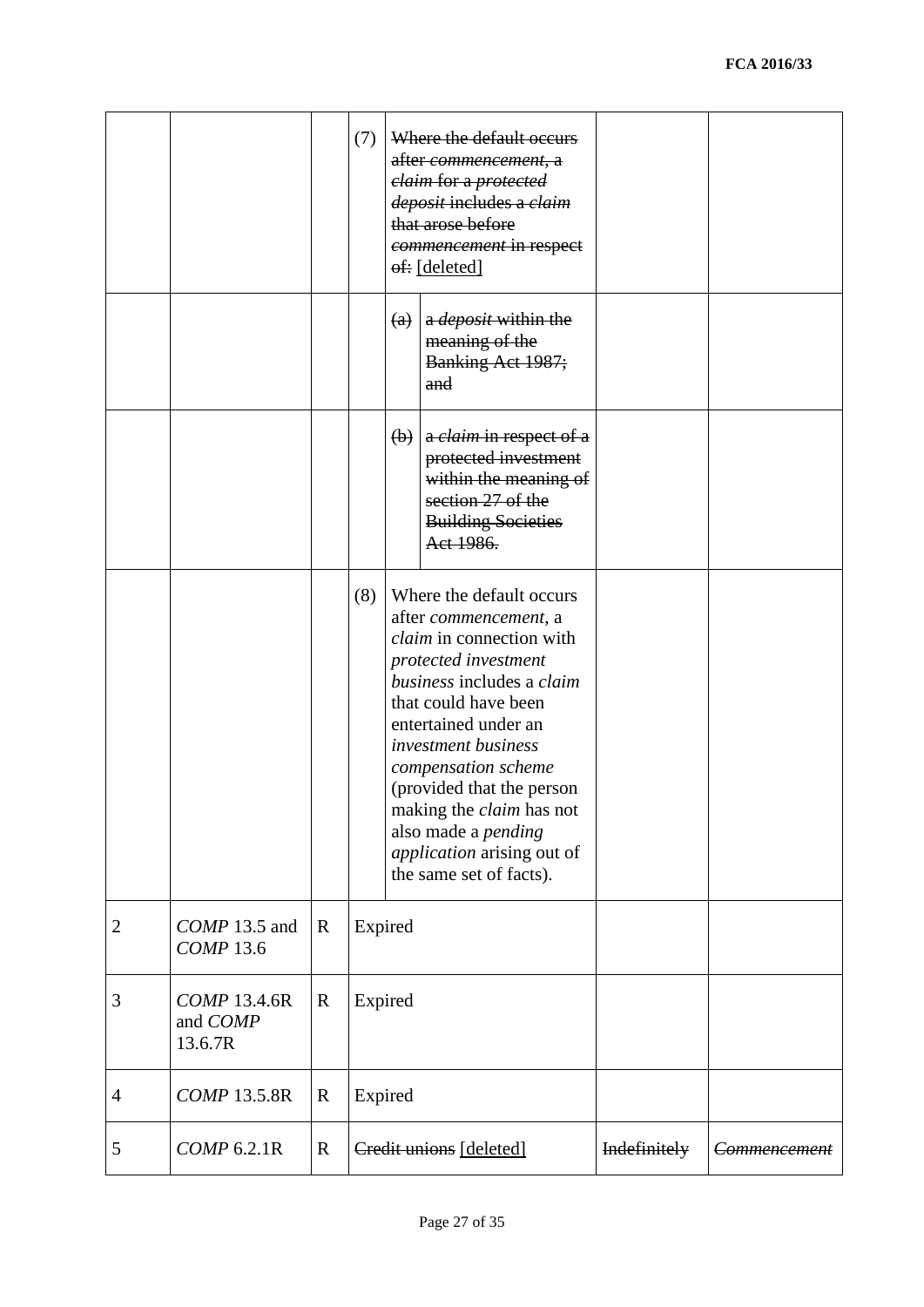| [PRA]      |             |   |             |                           |                                                                                                                                                                                                                                                                                                                               |  |
|------------|-------------|---|-------------|---------------------------|-------------------------------------------------------------------------------------------------------------------------------------------------------------------------------------------------------------------------------------------------------------------------------------------------------------------------------|--|
|            |             |   |             |                           | In relation to a <i>claim</i> or<br>potential <i>claim</i> referred to in<br>$(1)$ or $(2)$ , a relevant person is<br>also any credit union which:                                                                                                                                                                            |  |
|            |             |   | $\bigoplus$ |                           | becomes unable, or is<br>likely to become unable,<br>to satisfy claims against it<br>which relate to <i>deposits</i><br>which were accepted<br>before $2$ July $2002$ ; or                                                                                                                                                    |  |
|            |             |   | (2)         | $\left(\mathrm{a}\right)$ | has ceased to have<br>Part 4A permission<br>by virtue of article<br>3(4) of the Financial<br><b>Services and Markets</b><br>Act 2000 (Permission<br>and Applications)<br>(Credit Unions etc.)<br>Order 2002 (SI<br>2002/704) (failure to<br>comply with a<br>direction to re-apply<br>for Part 4A<br><i>permission</i> ); and |  |
|            |             |   |             | $\left(\mathbf{b}\right)$ | thereafter, becomes<br>unable, or is likely to<br>become unable, to<br>satisfy <i>claims</i> against<br>it which relate to<br>deposits which were<br>accepted on or after 2<br>July 2002 but before<br>the date on which it<br>eeased to have Part<br>4A permission.                                                          |  |
| 6<br>[PRA] | COMP 6.2.1R | G |             |                           | In consequence of transitional<br>provision 5R, compensation<br>can be provided: [deleted]                                                                                                                                                                                                                                    |  |
|            |             |   |             | (a)                       | in respect of a credit<br>union which is unable,                                                                                                                                                                                                                                                                              |  |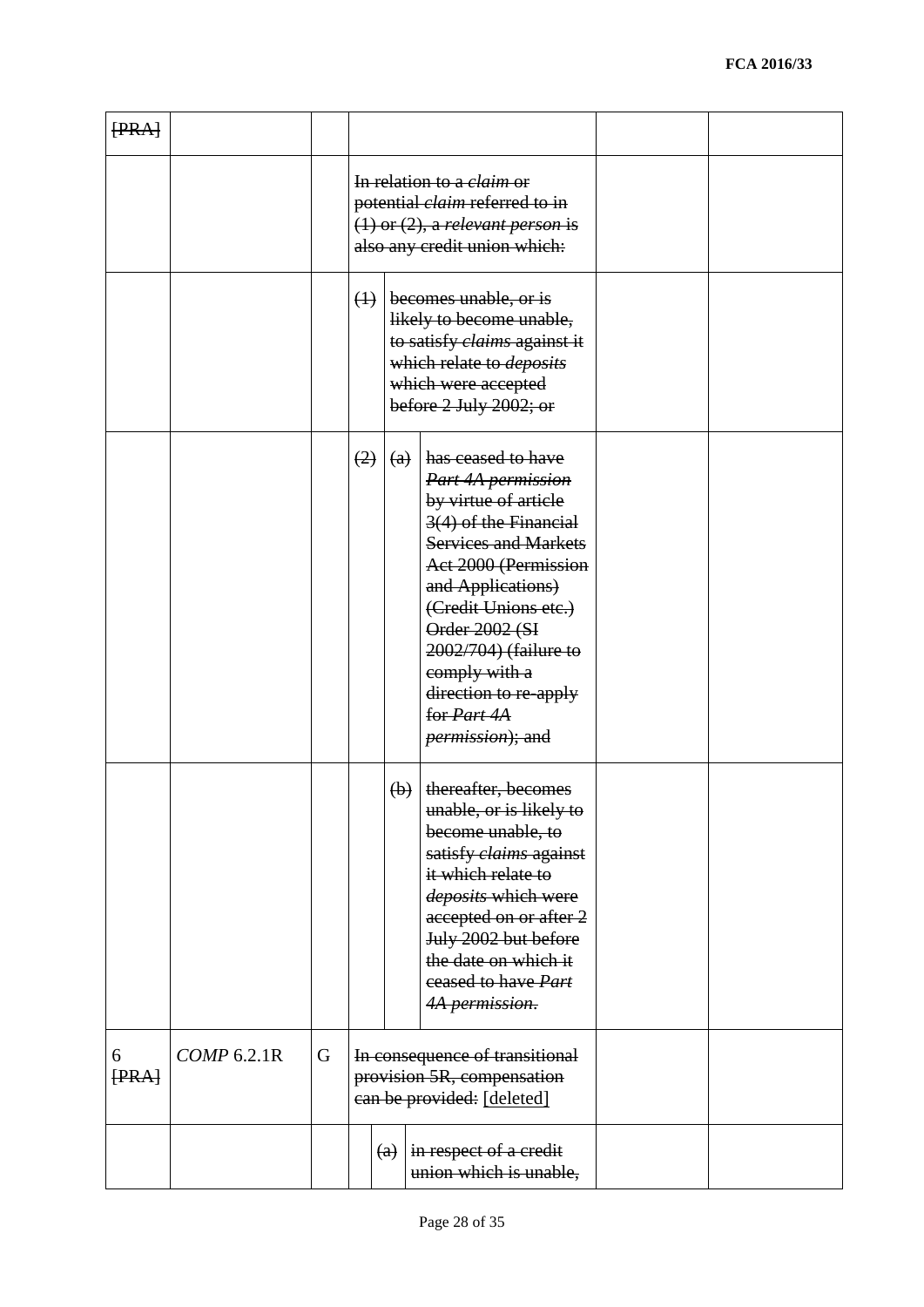|            |                                                                                                             |             |           |                           | or likely to become<br>unable, to satisfy<br>elaims for protected<br>deposits accepted<br>before 2 July 2002; and                                                                                                                                                                                                                         |              |                    |
|------------|-------------------------------------------------------------------------------------------------------------|-------------|-----------|---------------------------|-------------------------------------------------------------------------------------------------------------------------------------------------------------------------------------------------------------------------------------------------------------------------------------------------------------------------------------------|--------------|--------------------|
|            |                                                                                                             |             |           | $\left(\mathbf{b}\right)$ | where a credit union<br>has ceased to hold a<br>Part 4A permission<br>(because of failure to<br>comply with a direction<br>to re-apply for the <i>Part</i><br>4A permission), for<br>protected deposits<br>accepted on or after 2<br>July 2002 but before<br>the date at which it<br>eeased to have the Part<br><del>4A permission.</del> |              |                    |
| 7<br>[PRA] | COMP 6.2.1R                                                                                                 | G           |           |                           | In consequence of transitional<br>provision $5R(1)$ , a credit union<br>becomes a relevant person in<br>respect of <i>deposits</i> accepted<br>before 2 July 2002. [deleted]                                                                                                                                                              |              |                    |
| 8<br>[PRA] | Amendments<br>introduced by<br>the<br>Compensation<br>Sourcebook<br>(Amendment<br>No.2) Instrument<br>2003. | $\mathbf R$ |           |                           | Provisions and definitions<br>arising out of (2) only apply to<br>defaults, or circumstances<br>giving rise to arrangements<br>made under COMP 3.3.1 R or<br>to measures taken under<br><b>COMP</b> or to measures taken<br>under COMP 3.3.3R, occurring<br>after the date in $(6)$ [deleted]                                             | Indefinitely | 1-December<br>2003 |
| 9          | <b>COMP 13.6.8R</b>                                                                                         | $\mathbf R$ | [Expired] |                           |                                                                                                                                                                                                                                                                                                                                           |              |                    |
| 10         | <i>COMP</i> 5.7.1R,<br><b>COMP 13.4.7R</b><br>and COMP<br>13.6.9R                                           | $\mathbf R$ | [deleted] |                           |                                                                                                                                                                                                                                                                                                                                           |              |                    |
| 11         | <i>FEES</i> 6.3.1R,<br>FEES 6.3.22R,<br>FEES 6.4.8R,<br>FEES 6.4.6R,                                        | $\mathbf R$ | [deleted] |                           |                                                                                                                                                                                                                                                                                                                                           |              |                    |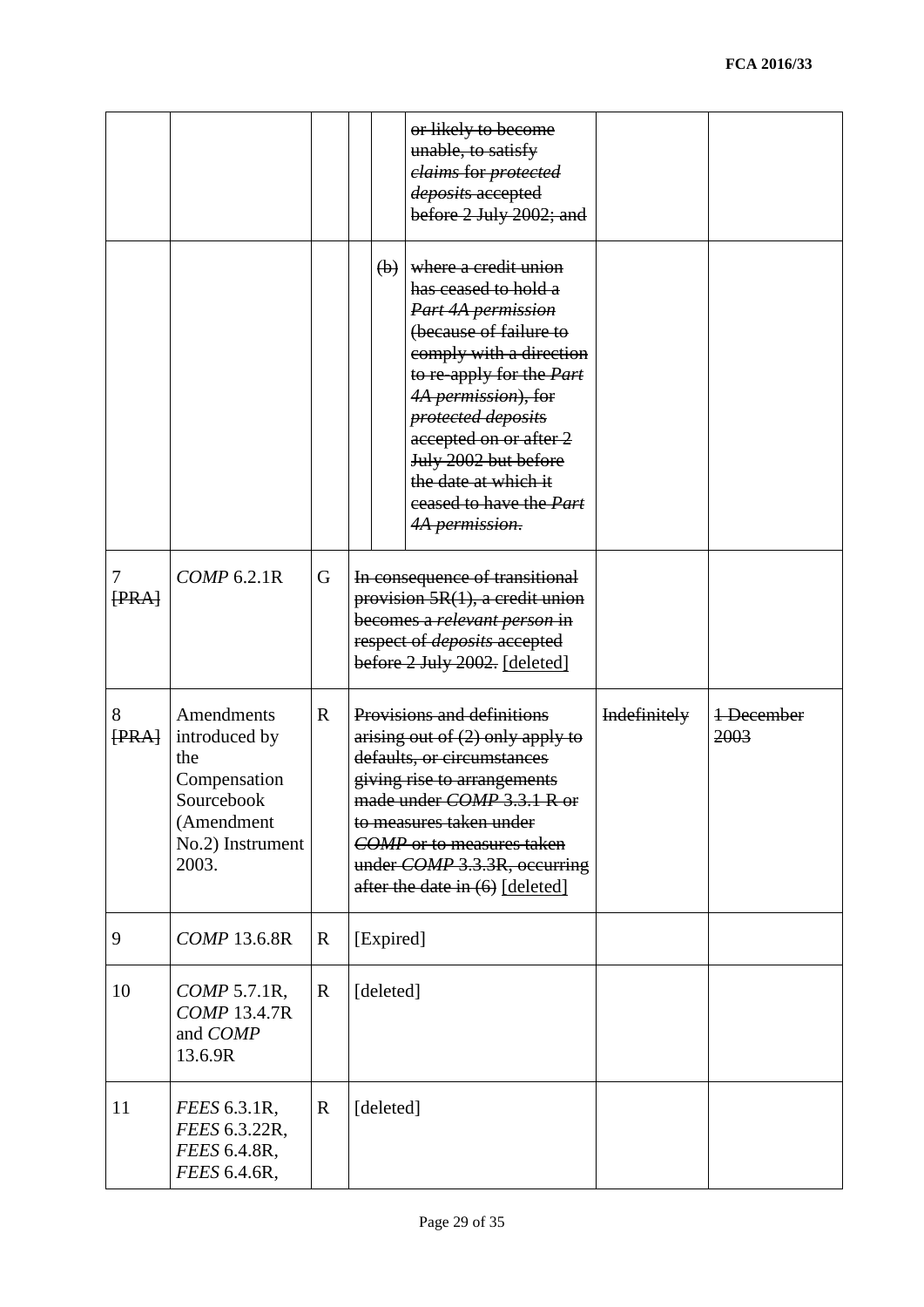|                      | <b>FEES 6.5.1R</b><br>and FEES<br>6.5.6R                                                               |              |                                                                                                                                                                                                                                                                                          |                                                   |                                               |
|----------------------|--------------------------------------------------------------------------------------------------------|--------------|------------------------------------------------------------------------------------------------------------------------------------------------------------------------------------------------------------------------------------------------------------------------------------------|---------------------------------------------------|-----------------------------------------------|
| 12                   | FEES 6.5.7R(4),<br>FEES 6.3.22R,<br>FEES 6.4.6R,<br>FEES 6.4.8R,<br>FEES 6.5.1R,<br>and FEES<br>6.5.6R | $\mathbf{R}$ | [deleted]                                                                                                                                                                                                                                                                                |                                                   |                                               |
| 13                   | <i>FEES</i> 6.5.7R(4),<br>FEES 6.5.10R,<br>and FEES<br>6.5.13R(2)                                      | $\mathbf{R}$ | [deleted]                                                                                                                                                                                                                                                                                |                                                   |                                               |
| 14                   | FEES 6.5.7R(5),<br>FEES 6.5.11R,<br>and FEES<br>6.5.13R(2)                                             |              | [deleted]                                                                                                                                                                                                                                                                                |                                                   |                                               |
| 15<br>FRA            | <b>COMP</b><br>$5.4.4R(4)(a)$ and<br><b>COMP</b><br>5.4.4R(4)(b)                                       | $\mathbf{R}$ | The changes to <i>COMP</i> 5.4.4R<br>(4) made in the Compensation<br>Sourcebook (Amendment No<br>7) Instrument 2006 do not<br>apply in relation to defaults<br>declared before 6 June 2006.<br>[deleted]                                                                                 | Indefinitely                                      | 6 June 2006                                   |
| 16<br>[PRA]          | COMP 10.2.3 R                                                                                          | $\mathbf R$  | The change to the limit for<br>protected deposits made by the<br><b>Compensation Sourcebook</b><br>(Protected Deposits Limit)<br>Instrument 2007 does not apply<br>in relation to a <i>claim</i> against a<br>relevant person that was in<br>default before 1 October 2007.<br>[deleted] | $From+$<br><b>October</b><br>2007<br>indefinitely | Amended with<br>effect from 1<br>October 2007 |
| 17<br>[FCA]<br>[PRA] | Amendments<br>introduced by<br>the<br>Compensation<br>Sourcebook<br>(Amendment No<br>8) Instrument     | $\mathbf R$  | Provisions and definitions<br>arising out of (2) only apply to<br>defaults on or occurring after 7<br>October 2008                                                                                                                                                                       | From 7<br>October<br>2008<br>indefinitely         | 7 October 2008                                |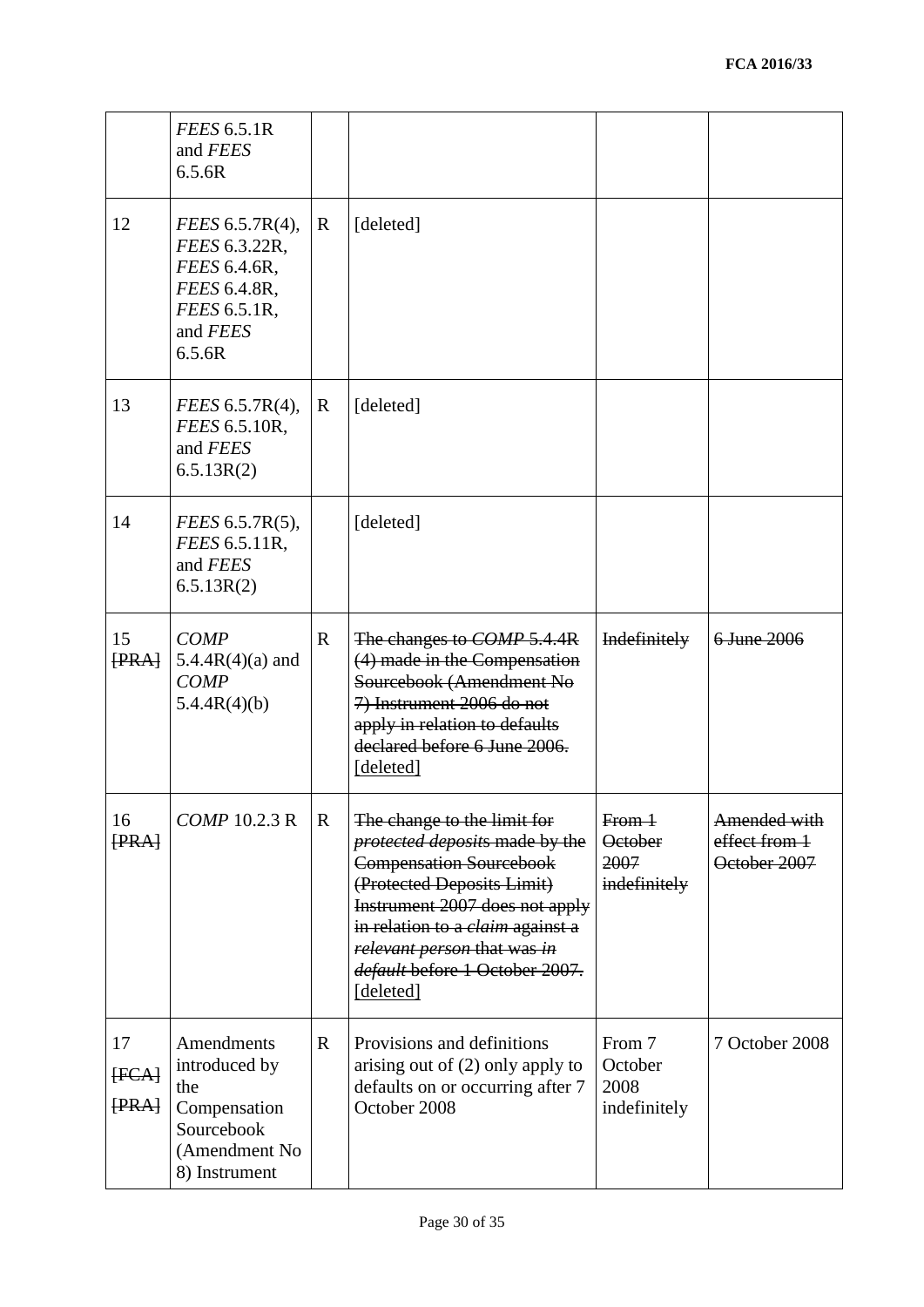|                      | 2008                                                                                                                                                  |             |                                                                                                                                                                                                                                                                                                                                                         |                                              |                         |
|----------------------|-------------------------------------------------------------------------------------------------------------------------------------------------------|-------------|---------------------------------------------------------------------------------------------------------------------------------------------------------------------------------------------------------------------------------------------------------------------------------------------------------------------------------------------------------|----------------------------------------------|-------------------------|
| 18<br>[PRA]          | <b>COMP 10.2.3R</b>                                                                                                                                   | $\mathbf R$ | The change to the limit for<br>protected deposits made by the<br><b>Compensation Sourcebook</b><br>(Deposit Guarantee Schemes<br>Directive Amendments)<br>Instrument 2009 does not apply<br>in relation to a <i>claim</i> against a<br>relevant person that was in<br>default before 30 June 2009.<br>[deleted]                                         | From 30<br>June 2009<br>indefinitely         | <del>30 June 2009</del> |
| 19<br>[FCA]<br>[PRA] | Amendments to<br><b>COMP 10.2.3R</b><br>introduced by<br>the Financial<br>Services<br>Compensation<br>Scheme (Limits<br>Amendment)<br>Instrument 2009 | $\mathbf R$ | Provisions and definitions<br>arising out of (2) only apply to<br>defaults on or occurring after 1<br>January 2010.                                                                                                                                                                                                                                     | From 1<br>January 2010<br>indefinitely       | 1 January 2010          |
| 20<br>[PRA]          | $COMP$ 4.3.1 $R$                                                                                                                                      | $\mathbf R$ | The change to the eligibility<br>requirements for claimants for<br>protected deposits made by the<br><b>Financial Services</b><br><b>Compensation Scheme</b><br>(Banking Compensation<br>Reform) Instrument 2009 does<br>not apply in relation to a <i>claim</i><br>against a relevant person that<br>was in default before 1 August<br>2009. [deleted] | From 1<br><b>August 2009</b><br>indefinitely | 1 August 2009           |
| 21                   | COMP 17.3 and<br>COMP 17.2.7R                                                                                                                         | $\mathbf R$ | [deleted]                                                                                                                                                                                                                                                                                                                                               |                                              |                         |
| 22                   | <b>COMP</b> 17.3                                                                                                                                      | R           | [deleted]                                                                                                                                                                                                                                                                                                                                               |                                              |                         |
| 23                   | <i>COMP</i> 17.3.10R<br>and COMP<br>17.3.12R                                                                                                          | $\mathbf R$ | [deleted]                                                                                                                                                                                                                                                                                                                                               |                                              |                         |
| 24                   | COMP 10.2.3R                                                                                                                                          | $\mathbf R$ | The change to the limit for<br>protected deposits made by the                                                                                                                                                                                                                                                                                           | From 31<br><b>December</b>                   | 31 December<br>2010     |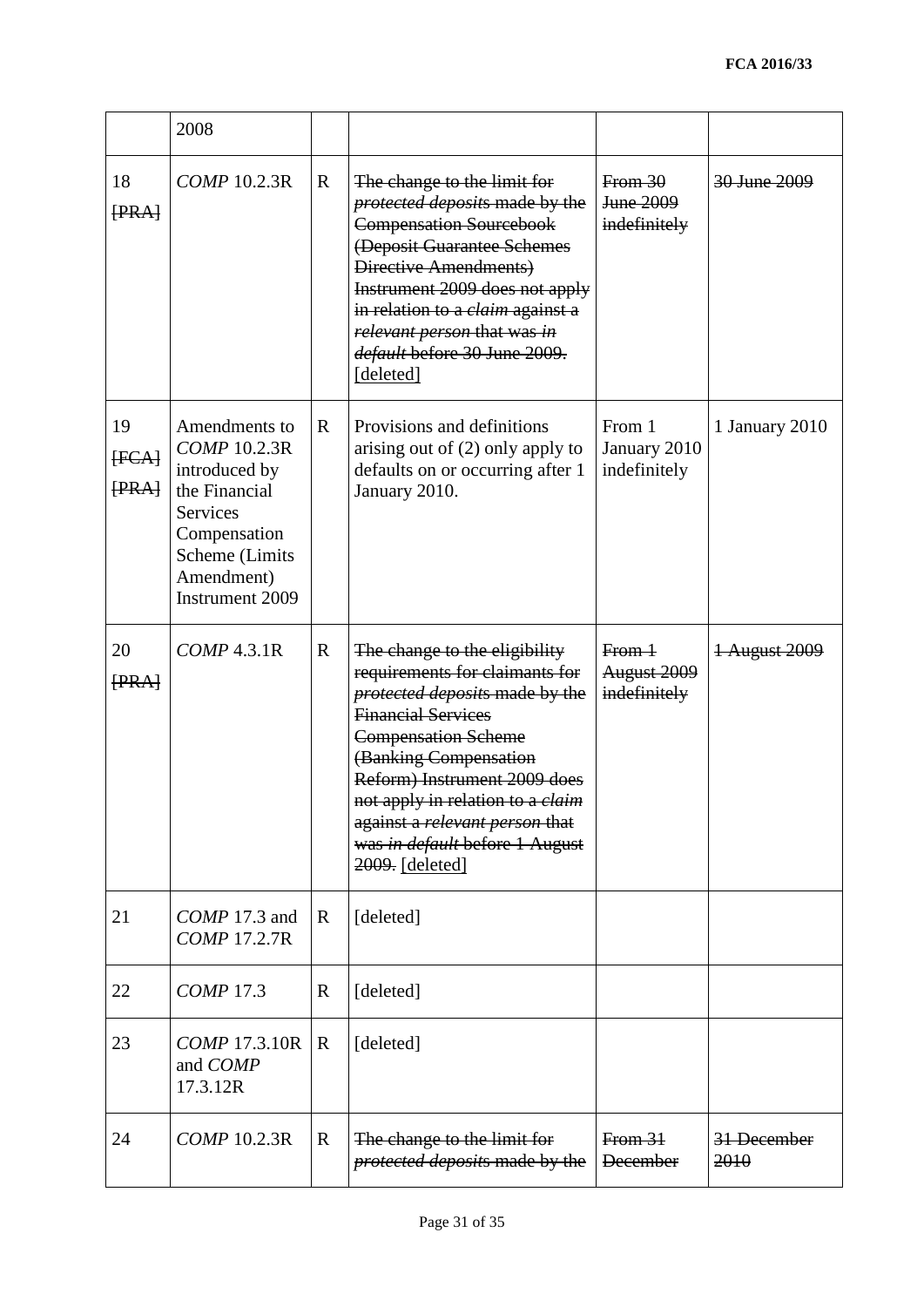| [PRA]                |                                                                                                                                                                                                                                            |             | <b>Compensation Sourcebook</b><br>(Deposit Guarantee Schemes<br>Directive Amendments) (No 2)<br>Instrument 2010 does not apply<br>in relation to a <i>claim</i> against a<br>relevant person that was in<br>default before 31 December<br>$2010.$ [deleted]                                         | 2010<br>indefinitely                               |                                                      |
|----------------------|--------------------------------------------------------------------------------------------------------------------------------------------------------------------------------------------------------------------------------------------|-------------|-----------------------------------------------------------------------------------------------------------------------------------------------------------------------------------------------------------------------------------------------------------------------------------------------------|----------------------------------------------------|------------------------------------------------------|
| 25<br>[FCA]<br>[PRA] | COMP 12.2.1R<br>and COMP<br>12.2.6AR and<br>the The<br>amendment of<br>all references in<br>COMP (other<br>than in COMP<br>12.2.1R and the<br>heading in<br>respect of<br>COMP 12.2.4R)<br>to "overall net<br>claim" to<br>"overall claim" | $\mathbf R$ | The changes referred to in $(2)$<br>made by the Financial Services<br><b>Compensation Scheme</b><br>(Banking Compensation<br>Reform) Instrument 2009 do<br>not apply in relation to a <i>claim</i><br>against a relevant person that<br>was in default before 31<br>December 2010.                  | From 31<br>December<br>2010<br>indefinitely        | From 31<br>December 2010                             |
| 26<br>[PRA]          | COMP 12.3.1R<br>and COMP<br>15.1.12R                                                                                                                                                                                                       | $\mathbf R$ | The changes referred to in $(2)$<br>made by the Financial Services<br><b>Compensation Scheme</b><br>(Banking Compensation<br>Reform) Instrument 2009 do<br>not apply in relation to a <i>claim</i><br>against a <i>relevant person</i> that<br>was in default before 31<br>December 2010. [deleted] | From 31<br><b>December</b><br>2010<br>indefinitely | From 31<br>December 2010                             |
| 27<br>[FCA]<br>[PRA] | COMP 4.2.2R(9)                                                                                                                                                                                                                             | $\mathbf R$ | The changes referred to in $(2)$ ,<br>made by the Compensation<br>Sourcebook (Occupational<br><b>Pension Scheme Trustees)</b><br>Instrument 2011 do not apply<br>in relation to a <i>claim</i> against a<br>relevant person that was in<br><i>default</i> before 1 October 2011.                    | From 1<br>October<br>2011<br>indefinitely          | From 1 October<br>2011                               |
| 28<br>[PRA]          | <b>COMP</b> 16.3                                                                                                                                                                                                                           | $\mathbf R$ | A Northern Ireland credit<br>union need not comply with<br>COMP 16.3 until 30                                                                                                                                                                                                                       | From 31<br>March 2012<br>until 30<br>September     | For Northern<br><b>Ireland credit</b><br>$unions 31$ |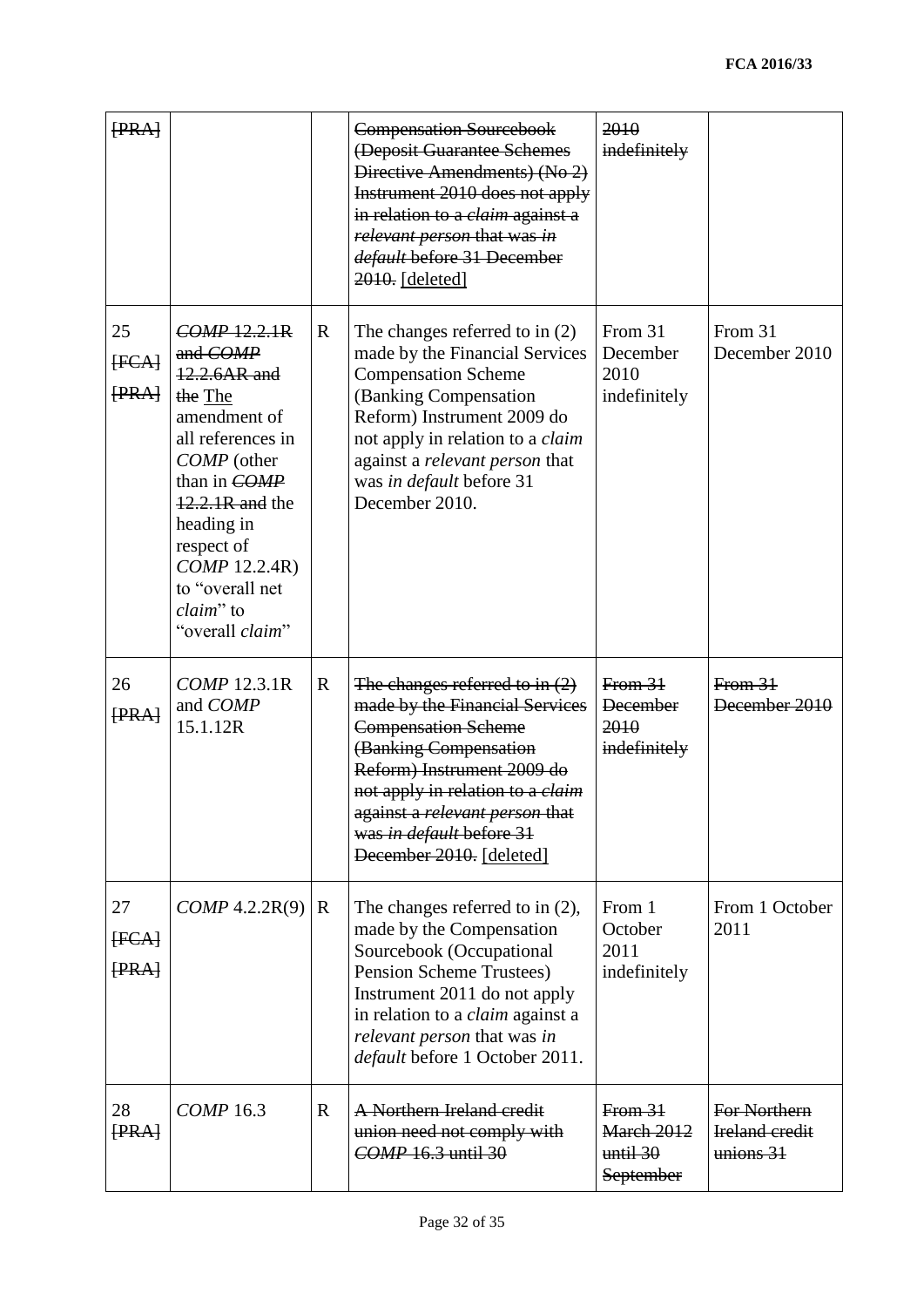|                      |                                                                                                                                                                                          |              | September 2013. [deleted]                                                                                                                                                                                                                                                                                                                                                                                | 2013                                        | March 2012               |
|----------------------|------------------------------------------------------------------------------------------------------------------------------------------------------------------------------------------|--------------|----------------------------------------------------------------------------------------------------------------------------------------------------------------------------------------------------------------------------------------------------------------------------------------------------------------------------------------------------------------------------------------------------------|---------------------------------------------|--------------------------|
| 29                   | COMP <sub>17</sub>                                                                                                                                                                       | $\mathbf R$  | [deleted]                                                                                                                                                                                                                                                                                                                                                                                                |                                             |                          |
| 30                   | COMP 17.3 and<br><b>COMP 17.2.7R</b>                                                                                                                                                     | $\mathbb{R}$ | [deleted]                                                                                                                                                                                                                                                                                                                                                                                                |                                             |                          |
| 31                   | <b>COMP 17.3</b>                                                                                                                                                                         | $\mathbf R$  | [deleted]                                                                                                                                                                                                                                                                                                                                                                                                |                                             |                          |
| 32                   | <b>COMP 17.3.10R</b><br>and COMP<br>17.3.12R                                                                                                                                             | $\mathbf R$  | [deleted]                                                                                                                                                                                                                                                                                                                                                                                                |                                             |                          |
| 33<br>[FCA]<br>[PRA] | Amendments<br>introduced by<br>Annex A and<br>Part 1 of Annex<br>B of the<br>Compensation<br>Sourcebook<br>(Amendment No<br>9) Instrument<br>2012.                                       | $\mathbf R$  | The changes referred to in $(2)$<br>do not apply in relation to a<br>claim against a relevant person<br>that was in default before 1<br>October 2012. Notwithstanding<br>the above:<br>(a) to the extent that the<br>provisions changed apply to<br>protected deposits, all the<br>changes in $(2)$ ; and<br>(b) the changes to COMP<br>12.2.10R;<br>apply irrespective of when the<br>default occurred. | From 1<br>October<br>2012<br>indefinitely   | From 1 October<br>2012   |
| 34<br>[FCA]          | Amendments<br>introduced by<br>the<br>Compensation<br>Sourcebook<br>(Investments by)<br>Large<br>Unincorporated<br>Associations and<br>Certain Large<br>Partnerships)<br>Instrument 2013 | R            | The changes referred to in (2)<br>do not apply in relation to a<br>claim against a relevant person<br>that was in default before 13<br>December 2013.                                                                                                                                                                                                                                                    | From 13<br>December<br>2013<br>indefinitely | From 13<br>December 2013 |
| 35                   | All the <i>rules</i> and<br><i>guidance</i> in<br><b>COMP</b><br>applicable to                                                                                                           | $\mathbf R$  | The compensation scheme does<br>not provide cover for <i>claims</i> in<br>respect of any mortgage<br>mediation activity relating to a                                                                                                                                                                                                                                                                    | From 21<br>March 2016<br>indefinitely       | Not applicable           |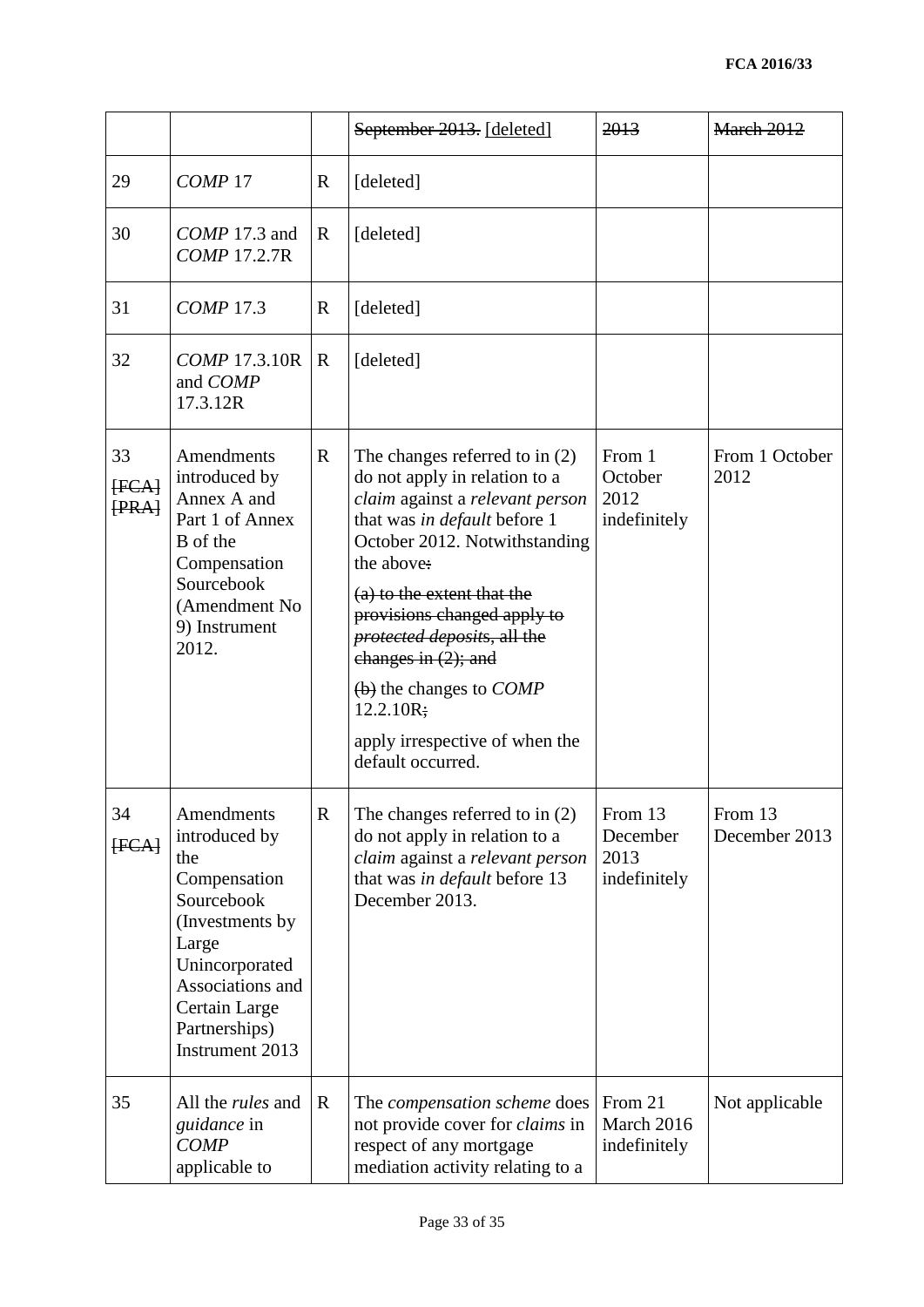|                 | protected home<br>finance<br>mediation                                                                                           |                          | second charge regulated<br><i>mortgage contract</i> if:<br>$(1)$ the <i>relevant person</i> was in<br>default before 21 March 2016;<br>$\alpha$<br>$(2)$ the basis for the <i>claim</i> arose<br>before 21 March 2016.                                                |                                                       |                                    |
|-----------------|----------------------------------------------------------------------------------------------------------------------------------|--------------------------|-----------------------------------------------------------------------------------------------------------------------------------------------------------------------------------------------------------------------------------------------------------------------|-------------------------------------------------------|------------------------------------|
| 35<br>[PRA]     | Amendments<br>introduced by<br>the<br>Compensation<br>Sourcebook<br>(Large<br>Unincorporated<br>Associations)<br>Instrument 2013 | $\mathbb{R}$             | The changes referred to in $(2)$<br>do not apply in relation to a<br>claim against a relevant person<br>that was in default before 17<br>December 2013. [deleted]                                                                                                     | From 17<br><b>December</b><br>2013<br>indefinitely    | From17<br><b>December</b><br>2013. |
| 36<br>$F F F$   | COMP 17.2.1R<br>and COMP<br>17.2.3R                                                                                              | $\mathbf R$              | The rules referred to in $(2)$ only<br>apply on or after 18 March<br>2014 in relation to changes to<br>eligible claimants resulting<br>from the Compensation<br>Sourcebook (Large<br>unincorporated associations)<br>Instrument 2013. [deleted]                       | From17<br><b>December</b><br>2013 to 17<br>March 2014 | 16 December<br>2013                |
| $\overline{37}$ | COMP<br>10.2.3R(2), (3)<br>and $(4)$                                                                                             | $\underline{\mathbf{R}}$ | The rules referred to in $(2)$ do<br>not apply in relation to a <i>claim</i><br>against a relevant person, or<br>against a <i>successor</i> , that was in<br>default before 29 April 2016.<br>Instead, $COMP$ 10.2.3R(5) will<br>continue to apply to such<br>claims. | From 29<br><b>April 2016</b><br>indefinitely          | 29 April 2016                      |
| <u>38</u>       | COMP<br>$4.2.2R(4)$ ,<br>COMP 4.2.2R(9)<br>and COMP<br>12.6.2AR                                                                  | $\underline{\mathbf{R}}$ | The changes referred to in (2)<br>do not apply to a <i>claim</i> against<br>a relevant person, or against a<br>successor, that was in default<br>before 29 April 2016.                                                                                                | From 29<br><b>April 2016</b><br>indefinitely          | 29 April 2016                      |
| $\frac{39}{2}$  | <b>Amendments</b><br>introduced by<br>the<br>Compensation                                                                        | $\underline{\mathbf{R}}$ | Where a <i>claim</i> is against a<br>successor that is not an<br><i>authorised person</i> , provisions<br>and definitions arising out of                                                                                                                              | From 29<br><b>April 2016</b><br>indefinitely          | 29 April 2016                      |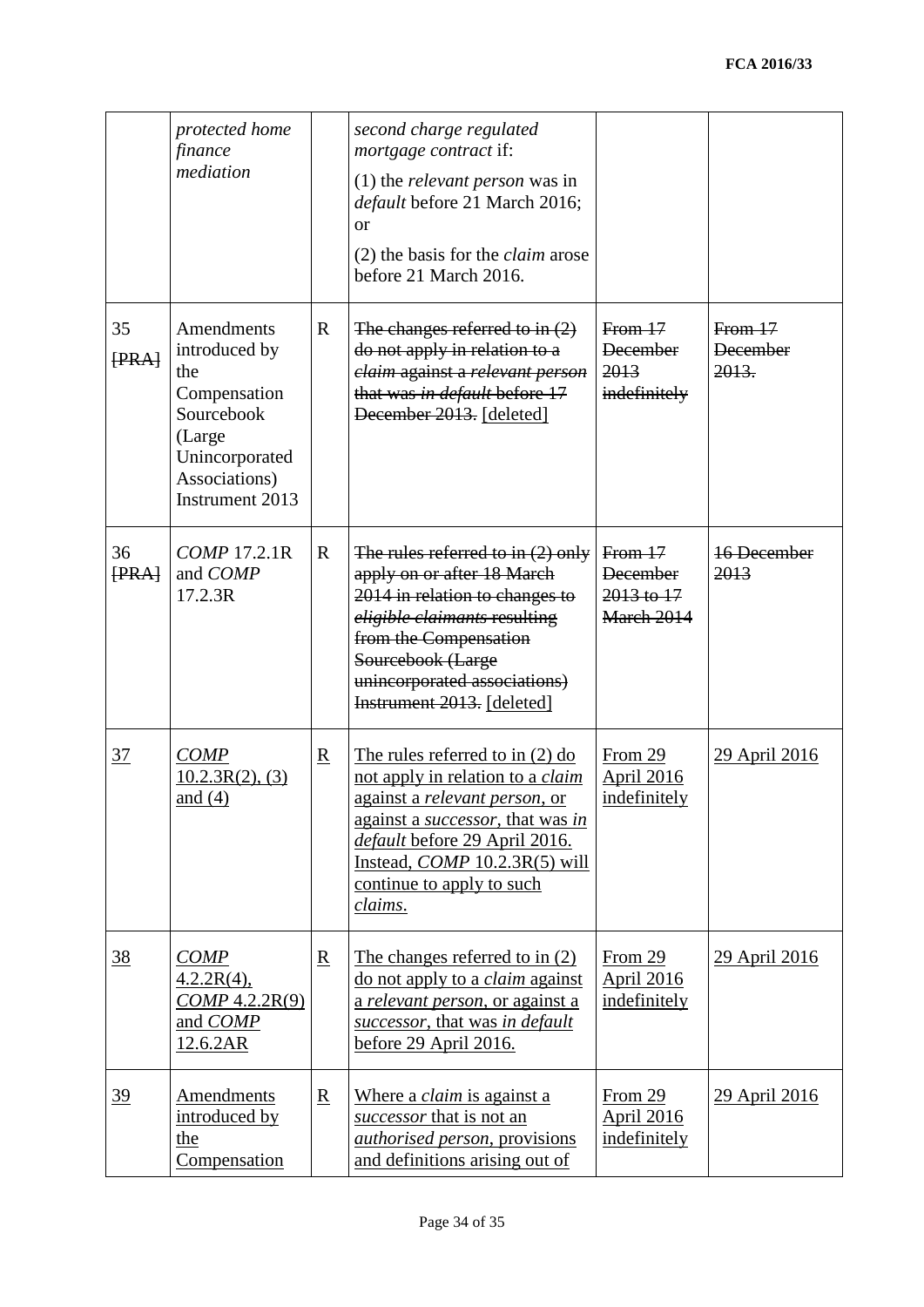| Sourcebook<br>(Amendment No<br>10) Instrument<br>2016 | (2) only apply if the default<br>occurs on or after 29 April<br>2016 and the transfer, under<br>which the successor assumed<br>responsibility for liabilities<br>arising from acts or omissions<br>of the <i>relevant</i> person,<br>occurred on or after 1 April<br>2013. |  |  |
|-------------------------------------------------------|----------------------------------------------------------------------------------------------------------------------------------------------------------------------------------------------------------------------------------------------------------------------------|--|--|
|-------------------------------------------------------|----------------------------------------------------------------------------------------------------------------------------------------------------------------------------------------------------------------------------------------------------------------------------|--|--|

…

## **Sch 2 Notification requirements**

…

Sch 2.2G

| <b>Handbook</b><br>reference | <b>Matter to be</b><br>notified                               | <b>Contents of</b><br>notification                                                                                                                             | <b>Trigger</b><br>event                                                         | <b>Time allowed</b>                                                              |
|------------------------------|---------------------------------------------------------------|----------------------------------------------------------------------------------------------------------------------------------------------------------------|---------------------------------------------------------------------------------|----------------------------------------------------------------------------------|
|                              |                                                               |                                                                                                                                                                |                                                                                 |                                                                                  |
| <b>COMP</b><br>2.2.7R        | Default of relevant<br>person relevant<br>person or successor | Not specified -<br>although FSCS the<br>FSCS must take<br>appropriate steps to<br>ensure claimants are<br>informed about how<br>they can claim<br>compensation | default of a<br>relevant<br>person<br>relevant<br><i>person</i> or<br>successor | Not specified -<br>but as soon as<br>practicable after<br>determining<br>default |
|                              |                                                               |                                                                                                                                                                |                                                                                 |                                                                                  |